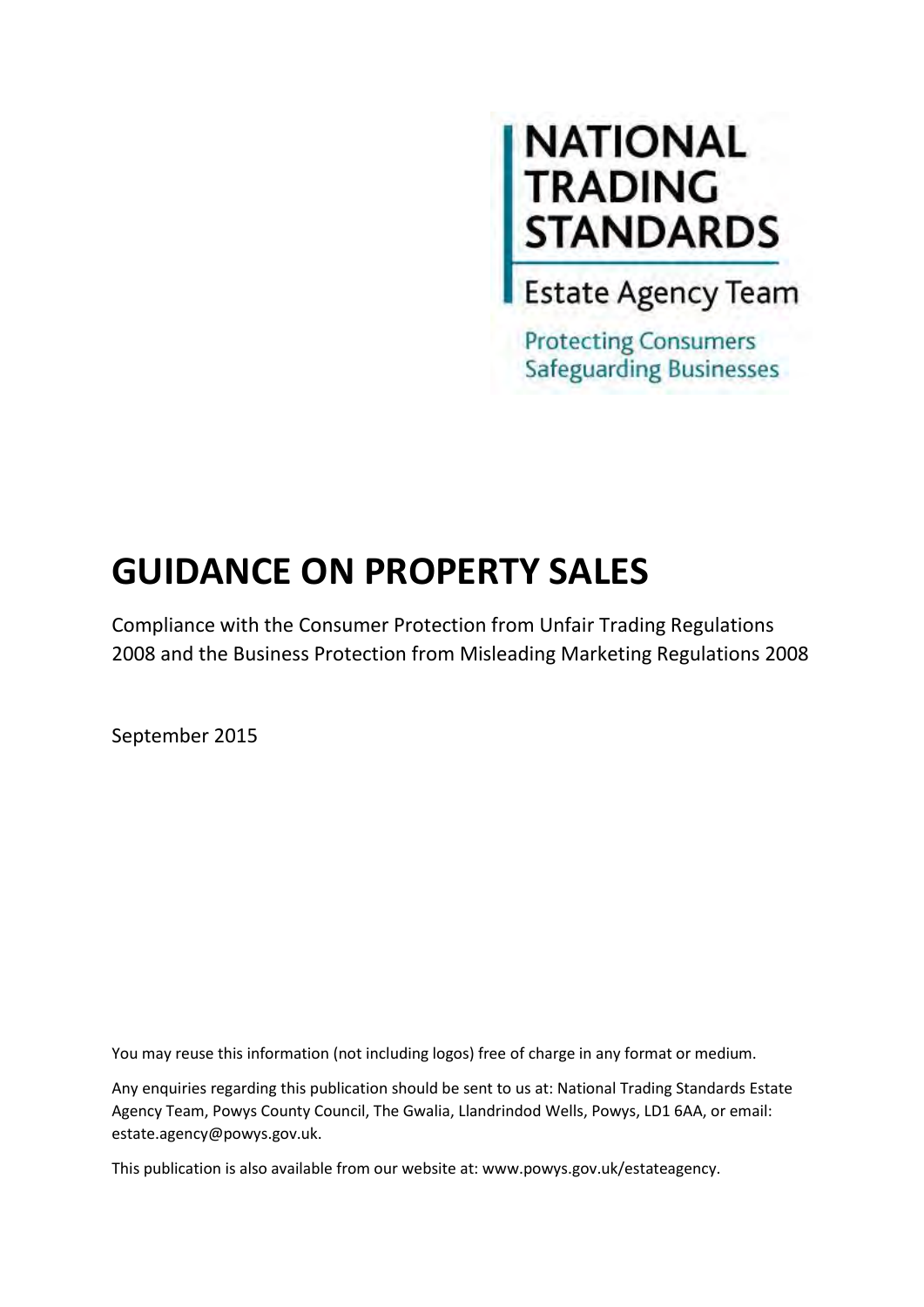# **CONTENTS**

Introduction

- 1 The guidance: purpose and scope
- 2 Executive summary
- 3 Overview of the regulations
- 4 The breaches
- 5 Steps to help you comply with the regulations
- 6 What happens if you don't comply with the regulations?
- Annexe A Selected other legislation and related guidance
- Annexe B Redress schemes

# guidance business

definitions Estate authority requirements clients Service Regulatory advisory local Trading work legislation reform independent protection UK help help advice subject legal support seek Investment laws agency regulations consumer understand **Standards** Agents amendments law Standards **Enterprise** adviser association understanding National important contact professional consult assistance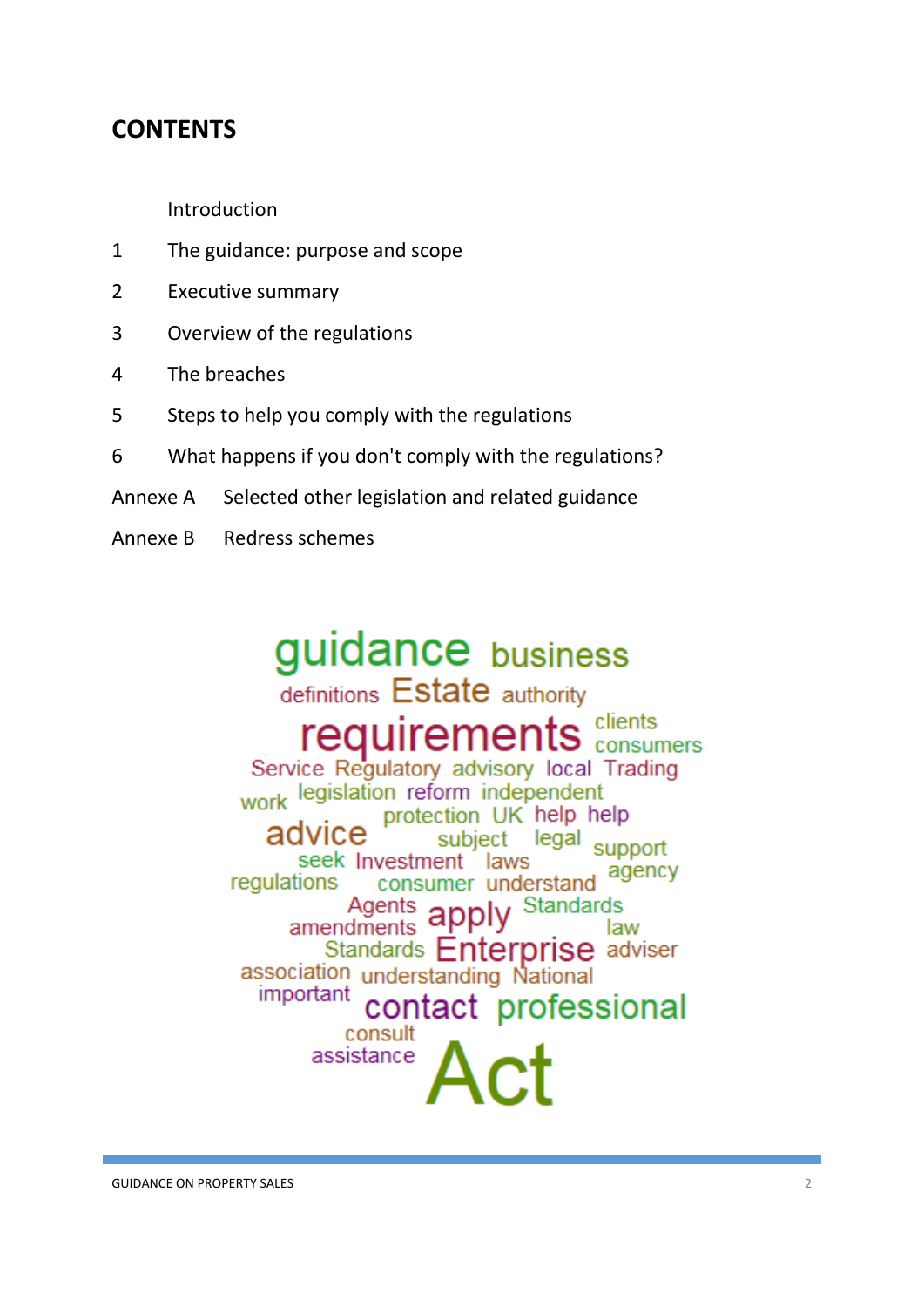# **INTRODUCTION**

This guidance updates and replaces the previous OFT 'Guidance on Property Sales' (OFT 1354, issued September 2012). It has been produced by the National Trading Standards Estate Agency Team of Powys County Council in its role as the UK's lead enforcement authority for the Estate Agents Act 1979. We acknowledge the contributions of the organisations listed on the final page which assisted in the review of this guidance.

# **1 THE GUIDANCE: PURPOSE AND SCOPE**

1.1 This guidance is intended to help you to comply with the Consumer Protection from Unfair Trading Regulations 2008 (CPRs) and the Business Protection from Misleading Marketing Regulations 2008 (BPRs)<sup>1</sup> - 'the regulations' – when you carry out activities in the UK. 2

1.2 The regulations apply, therefore, whatever country you are based in or whatever country the property for sale is located in, provided your marketing of property and/or services reaches, or is capable of reaching, consumers or business customers in the UK. In this guidance, we focus on sales within the UK related to the sale of property and land.

# **Is this guidance for me?**

1.3 The guidance applies to you if, as part of your business, you

- supply marketing or other services related to the sale of property or land (for example if you are an estate agent, a buyers' agent, an internet property retailer, a property auctioneer or a solicitor offering services that count as estate agency work), and/or
- sell property or land (for example if you are a property developer that markets and sells your own developments), and/or
- buy property or land for resale (for example if you are a company that buys up 'below market value' property as an investment opportunity), and/or
- provide some ancillary service related to any of the above.

<sup>&</sup>lt;sup>1</sup> Statutory Instruments 2008/1277 and 2008/1276, respectively.

<sup>&</sup>lt;sup>2</sup> The regulations are based on European Union directives, which, in relation to real estate matters, require a minimum level of protection to be provided across all member states. Substantially the same rules therefore apply across the European Union, although some member states may have adopted more restrictive legislation.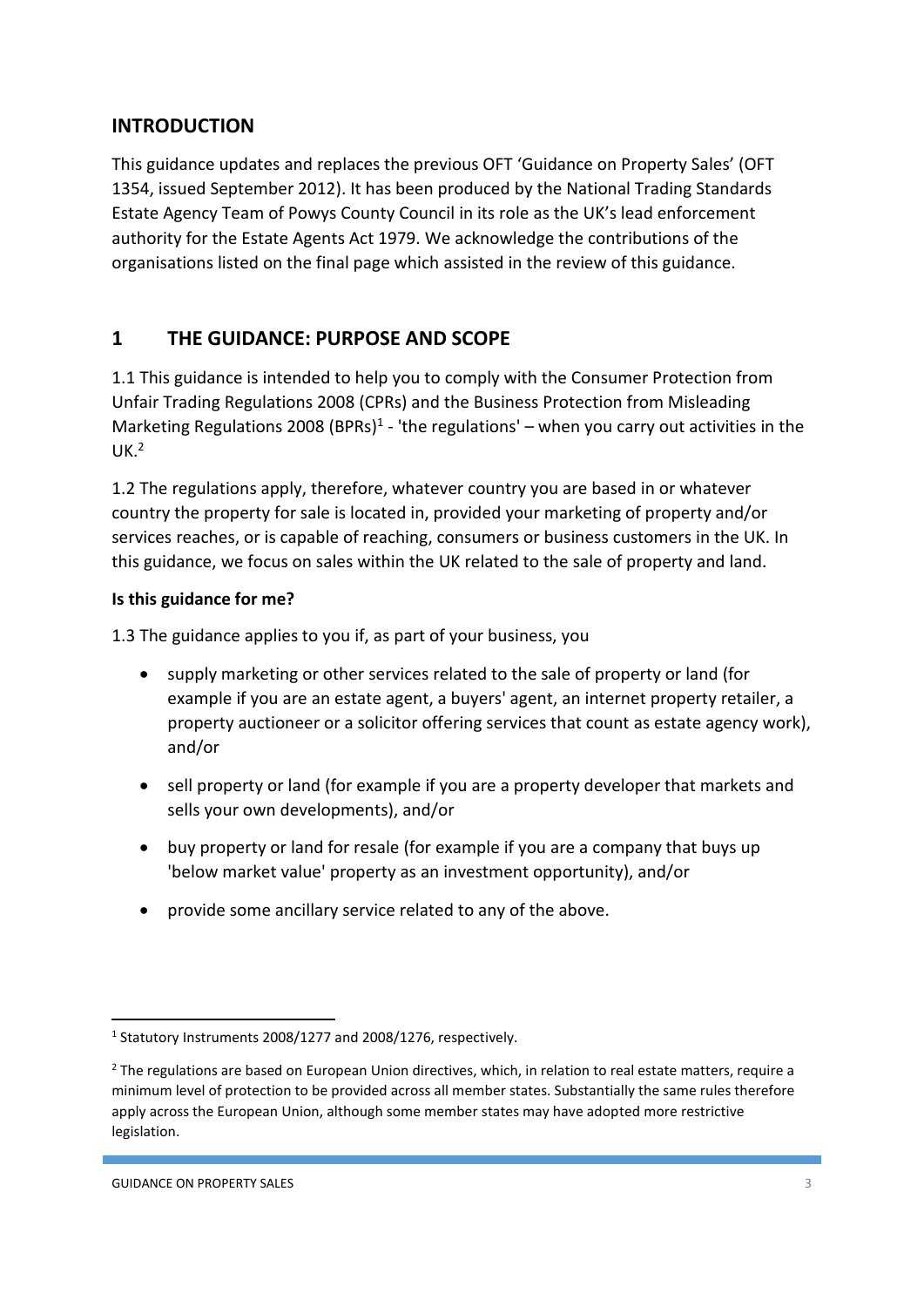Collectively, we refer to all such businesses in this guidance as 'property sales businesses'.<sup>3</sup> All references to 'you' in this guidance mean property sales businesses.<sup>4</sup>

1.4 The regulations apply to the full spectrum of property sales businesses, from traditional high street estate agents that provide a wide range of services to businesses that provide a limited service such as introducing potential buyers and sellers or enabling them to exchange contact details. The standards expected to comply with the regulations will depend on the circumstances, including the level of service a business provides. This guidance and the examples used should be read with that in mind.

1.5 The guidance is also intended to be of use to enforcers, consumer advisors, ombudsmen, redress schemes and trade/membership organisations to help them understand what trading practices are likely to be prohibited.

# **What does the guidance cover?**

1.6 The guidance provides an overview of the regulations and sets out some examples of the kinds of unfair trading practices or conduct specific to property sales that may breach them. It also sets out some of the practical steps you may wish to take to help you comply with the law.

1.7 Not all points listed will apply to every property sales business (since the range of services they offer may differ). Nor is the guidance intended to be exhaustive: it does not cover every situation or practice in which a breach of the CPRs or BPRs may occur. The examples used focus mainly on more mainstream property sales businesses.

1.8 This guidance is not a substitute for the law itself nor does it replace the role of a court which is to provide a definitive interpretation of the law.

1.9 There are also other important laws and regulations that may apply to you, which are not covered in this guidance. Annexe A lists some of them and provides links to further guidance.

### **What do I need to do?**

1.10 It is important that you read and understand the guidance to help you to comply with the law and treat consumers, business customers and competitors properly.

1.11 You should:

1

• consider how the regulations apply to your property sales business<sup>5</sup>

<sup>&</sup>lt;sup>3</sup> We make no distinction here between traders who are carrying out estate agency activities for the purpose of the Estate Agents Act 1979, and those who are not.

<sup>&</sup>lt;sup>4</sup> The guidance is not aimed at surveyors or conveyancers. However, since the regulations also apply to them, parts of the guidance may be relevant and helpful to them too.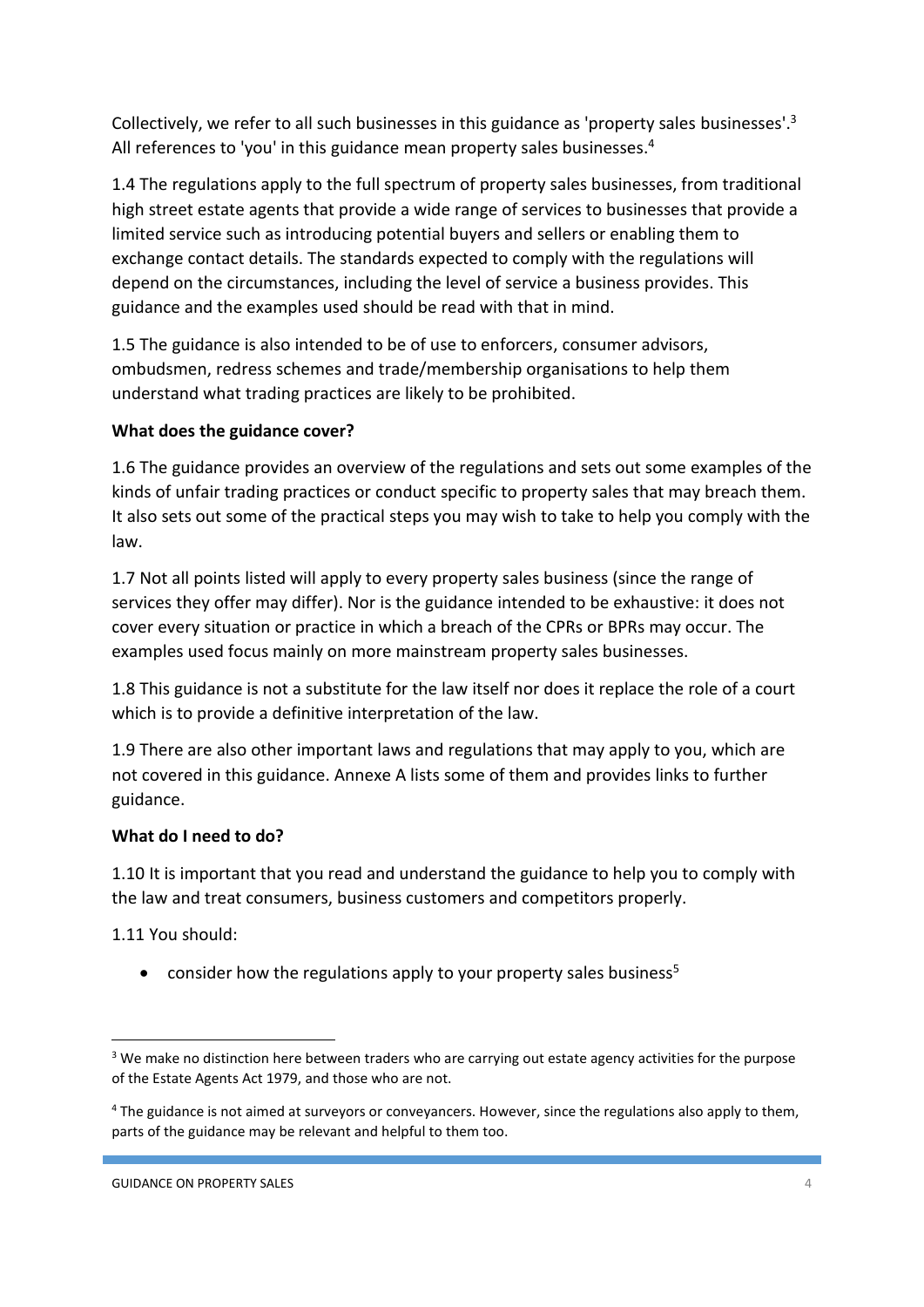- if necessary, make changes to your business practices, and
- ensure that your staff understand the regulations and comply with them, as your business may be held responsible for their actions.

# **What happens if I don't comply with the law?**

1.12 If you do not comply with the law you may face civil and/or criminal sanctions. For example you may face enforcement action by your local authority Trading Standards Service (or, in Northern Ireland, the Department of Enterprise, Trade and Investment), or by another consumer enforcement body. See section 6 for more information on enforcement action. If you belong to a professional body, you may face its disciplinary procedures and/or expulsion from its membership.

1.13 In respect of your advertisements, both online and in print media, you could be subject to a published adjudication of the Advertising Standards Authority.<sup>6</sup>

1.14 You could also lose your customers, some of whom may have the right to take legal action against you. If a consumer complains to an approved redress scheme, and the complaint is upheld, you may be required to pay compensation or make an apology. Annexe B contains more information about redress schemes.

# **Where can I get further advice?**

1.15 For further advice you should contact your local authority (or primary authority) Trading Standards Service (or, in Northern Ireland, the Department of Enterprise, Trade and Investment), contact your professional body or trade association, and/or seek independent legal advice.

1.16 Additional guidance on the regulations affecting your business can be found at [www.businesscompanion.org.uk.](http://www.businesscompanion.org.uk/) Guidance on the requirements of the Estate Agents Act 1979, including the definition of estate agency work can be found on our website [www.powys.gov.uk/estateagency.](http://www.powys.gov.uk/estateagency)

### **Providing feedback on the guidance**

1.17 The guidance will be kept under review and we will consider adding to it on an ongoing basis in the light of user feedback, practical experience, case law and changes in legislation.

1.18 If you wish to comment on any aspect of the guidance, you can do so by email to: [estate.agency@powys.gov.uk.](mailto:estate.agency@powys.gov.uk)

1

<sup>&</sup>lt;sup>5</sup> You may find the guidance relevant to other parts of your business too, for example the regulations also apply to lettings and property management.

<sup>&</sup>lt;sup>6</sup> All advertisers must adhere to the mandatory Advertising Codes. The Committee of Advertising Practice provides advice and guidance at www.cap.org.uk/The-Codes.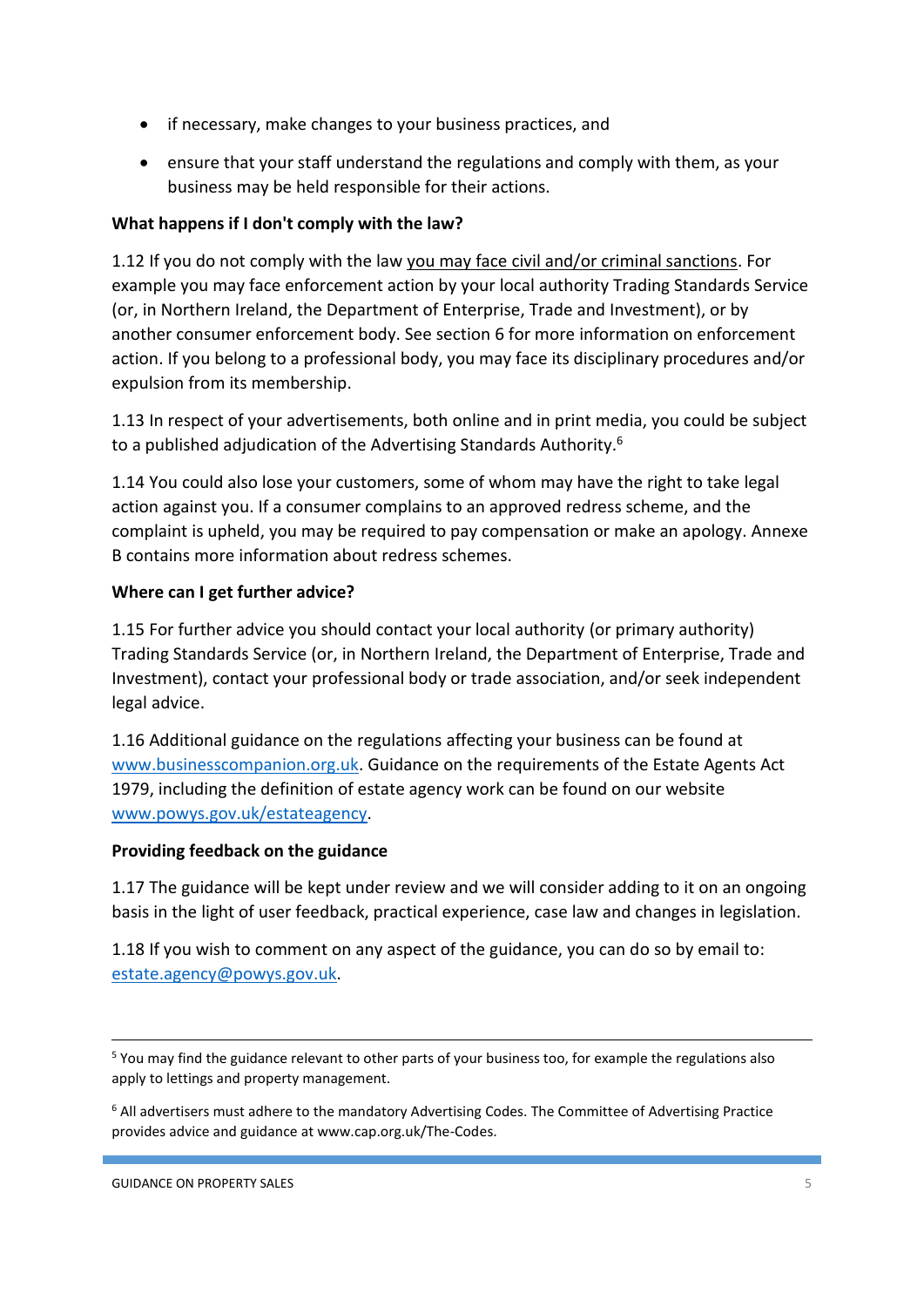# **2 EXECUTIVE SUMMARY**

2.1 The CPRs and BPRs ('the regulations') have been in force since 26 May 2008 and property sales businesses ('you') are expected to comply with them. The implementation of the Regulations subsequently led, on 1 October 2013, to the repeal of the Property Misdescriptions Act 1991.

2.2 The regulations have broad coverage and the way they impact on your business will depend on the particular services you offer. Key aspects of the legislation are set out below.

2.3 If you treat your consumers, business customers and competitors fairly, then you are unlikely to breach the regulations. However, if you treat them unfairly, you may face criminal and/or civil enforcement action.

2.4 The CPRs prohibit you from engaging in unfair commercial practices when you deal with consumers:

- 'Consumers' are individuals who are acting for purposes wholly or mainly outside their business. This goes further than just your actual or prospective clients or actual property buyers. For example, if you are acting for a seller, 'consumers' also includes potential buyers or even potential viewers of the property. [For more detail, see paragraph 3]
- 'Commercial practices' covers the whole range of your business activities that may affect consumers, for example your practices when you advertise your services, offer pre-agreement advice to a client, describe property for sale, negotiate and make sales, and handle complaints about your conduct. [For more detail, see paragraph 3]
- 'Unfairness' may arise from:
	- o giving false or misleading information to consumers ('misleading actions') [para 4.3-4.6], or
	- o hiding or failing to provide material information to consumers ('misleading omissions') [para 4.7-4.15], or
	- o exerting undue pressure on consumers ('aggressive practices'), [para 4.16 4.18] or
	- $\circ$  not acting with the standard of care and skill that is in accordance with honest market practice and in good faith (failing to show professional diligence) [para  $4.21 - 4.24$ , or
	- o engaging in one of the 'banned practices'. Examples include displaying a trust mark (such as a logo) without authorisation and claiming falsely to be a member of a professional body or an approved redress scheme, when you are not. [para  $4.19 - 4.20$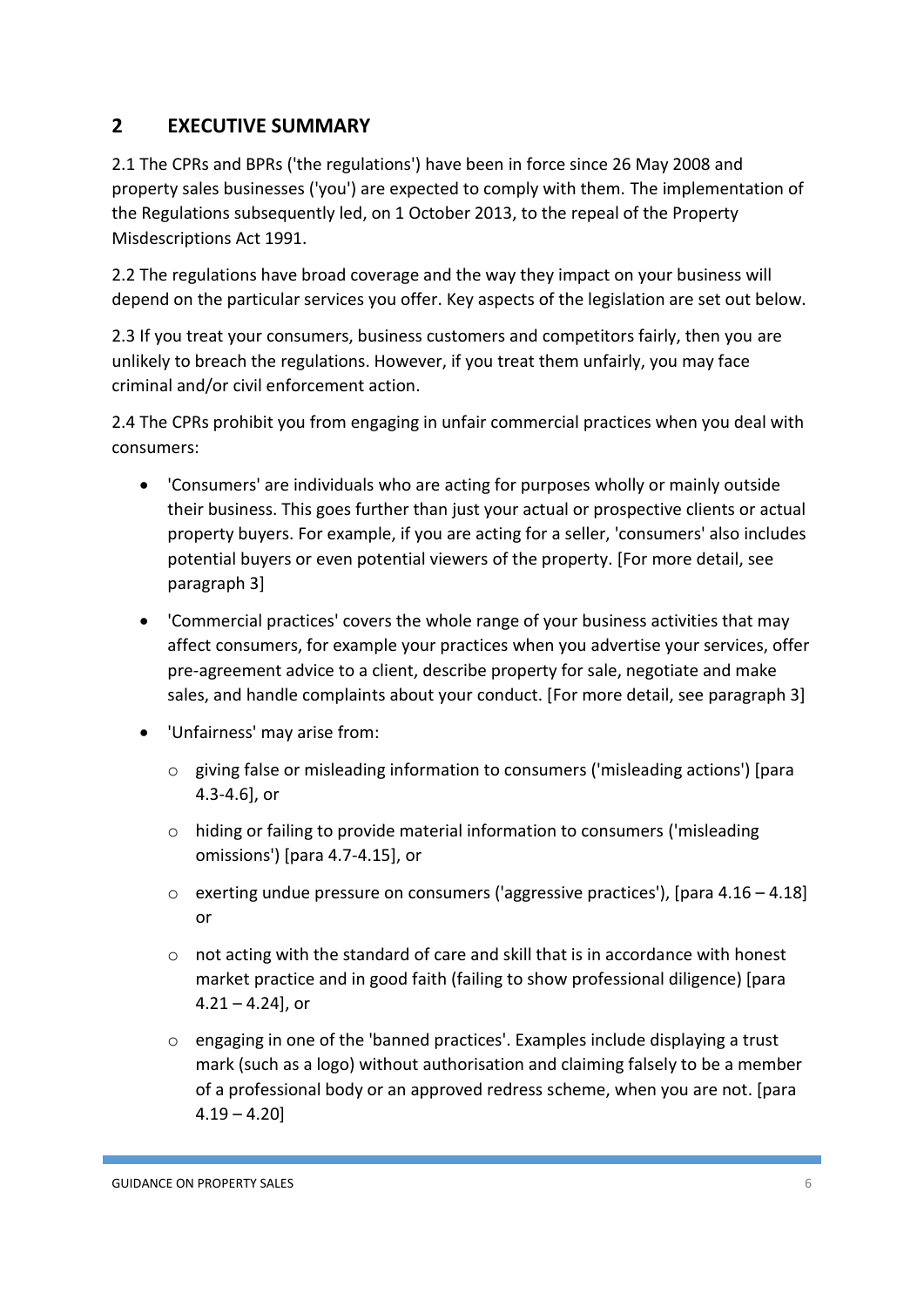2.5 Apart from the banned practices (which are banned outright), these breaches have a threshold: the commercial practice will be unfair if it affects or is likely to affect the transactional decision making of the average consumer.<sup>7</sup>

- 'Transactional decision' is defined widely and is not simply a consumer's decision to use your services or not, or to buy a property or not. It could, for example, be a client's decision to accept an offer, or a buyer's decision to enquire about a property, commission a survey or instruct a conveyancer. [para 3.4]
- The 'average consumer' is someone who is reasonably well-informed, and reasonably observant and circumspect. For example, an average consumer would pay some attention to documentation given to them, but not necessarily to the small print unless key points in it are brought to their attention. An average consumer would check out publicly available facts for themselves where this is straightforward to do, although what checks they actually make will be influenced by the information that you have given them. [para 3.4]
- The important question is whether your act or omission is likely to have an impact on the average consumer, not an actual consumer (who may be more or less wellinformed, observant or circumspect than the average one).

2.6 The CPRs' prohibition on misleading actions is very similar to the prohibition on making false or misleading statements provided by the (now repealed) Property Misdescriptions Act 1991.

2.7 The CPRs' prohibition on misleading omissions places an additional duty on you to provide the 'material information' that the average consumer needs, according to the context, to make an informed transactional decision. [para 4.9 – 4.10]

- The average consumer who is thinking of contracting with you will need to know such things as: what services you will provide, your fees and charges, your terms of business, and any tie-in period.<sup>8</sup>
- In the most straightforward property sales, the material information that you should give to consumers may be quite basic (the asking price, location, number and size of rooms, and whether the property is freehold or leasehold). However, depending on the circumstances of each sale, material facts could include the length of the lease, the level of charges payable under a lease, known ambiguities concerning title, significant issues or occurrences at the property, major structural defects, status of

**<sup>.</sup>** <sup>7</sup> The general prohibition on unfair commercial practices in regulation 3 of the CPRs requires that the practice materially distorts, or is likely to materially distort, the economic behaviour of the average consumer regarding the product.

<sup>&</sup>lt;sup>8</sup> The Estate Agents Act 1979 requires certain information to be provided in relation to 'estate agency work' see [www.powys.gov.uk/estateagency f](http://www.powys.gov.uk/estateagency)or further advice.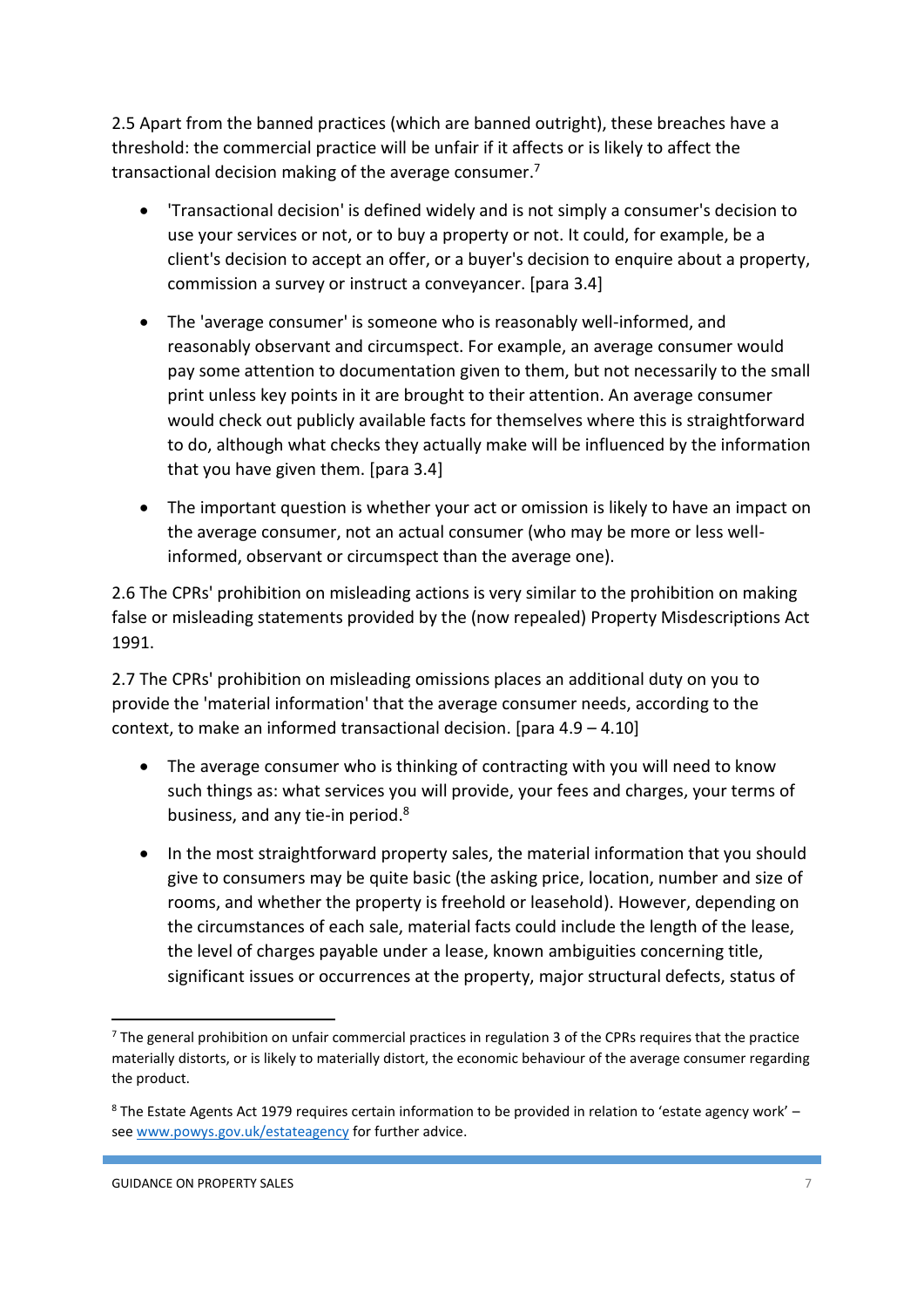connection to mains services/utilities; as well as things which could have an impact on the property such as potential developments, planning issues, highways issues, conservation areas, etc. This information should be provided as early in the marketing process as possible and not left until a potential buyer expresses an interest in a property.

- Should a customer provide you with information you know or suspect to be inaccurate you should inform your customer and ask them to clarify their position as you may breach the CPR's (or BPR's) if you fail to disclose material information. Should a customer provide you with inaccurate information which you do not know or could not reasonably have known to be incorrect, the customer may be liable under the CPRs or BPRs (as appropriate).
- At the outset of the marketing process, you are not expected to research issues that are outside your line of business, for example, where your business is marketing property and the issues are those that a surveyor or conveyancer would investigate. However, if you are aware of (or been put 'on notice' about) such information, or become aware of information later on, you cannot ignore or suppress it. If the information is material, you will need to disclose it immediately.

2.8 The BPRs prohibit you from engaging in misleading activities in your dealings with other businesses. Your advertising to attract new clients is covered as well as your advertising of property for sale. The BPRs also set out the conditions under which you are allowed to make comparisons with your competitors. [para  $3.5 - 3.8$  and  $4.25 - 4.31$ ]

2.9 To satisfy your obligations under the CPRs and BPRs, you need to treat consumers, business customers and competitors fairly. It will help if you can show that you act diligently, in keeping with any professional standards and taking reasonable steps to avoid committing a breach. For example

- You take care in gathering and presenting the information that you will use to advertise your services and market property.
- You have systems and safeguards in place to ensure that your marketing information is accurate, balanced and does not leave out material facts.
- When you see or hear something that puts you on notice that there might be a problem, you take reasonable steps to establish the facts for yourself. For example, you ask questions, carry out your own checks and/or consult official sources, as necessary.
- You act promptly to correct or update your marketing and to pass on information whenever new information becomes available.
- You follow any applicable industry codes (such as the TPO Code of Practice for Residential Estate Agents, or RICS guidance)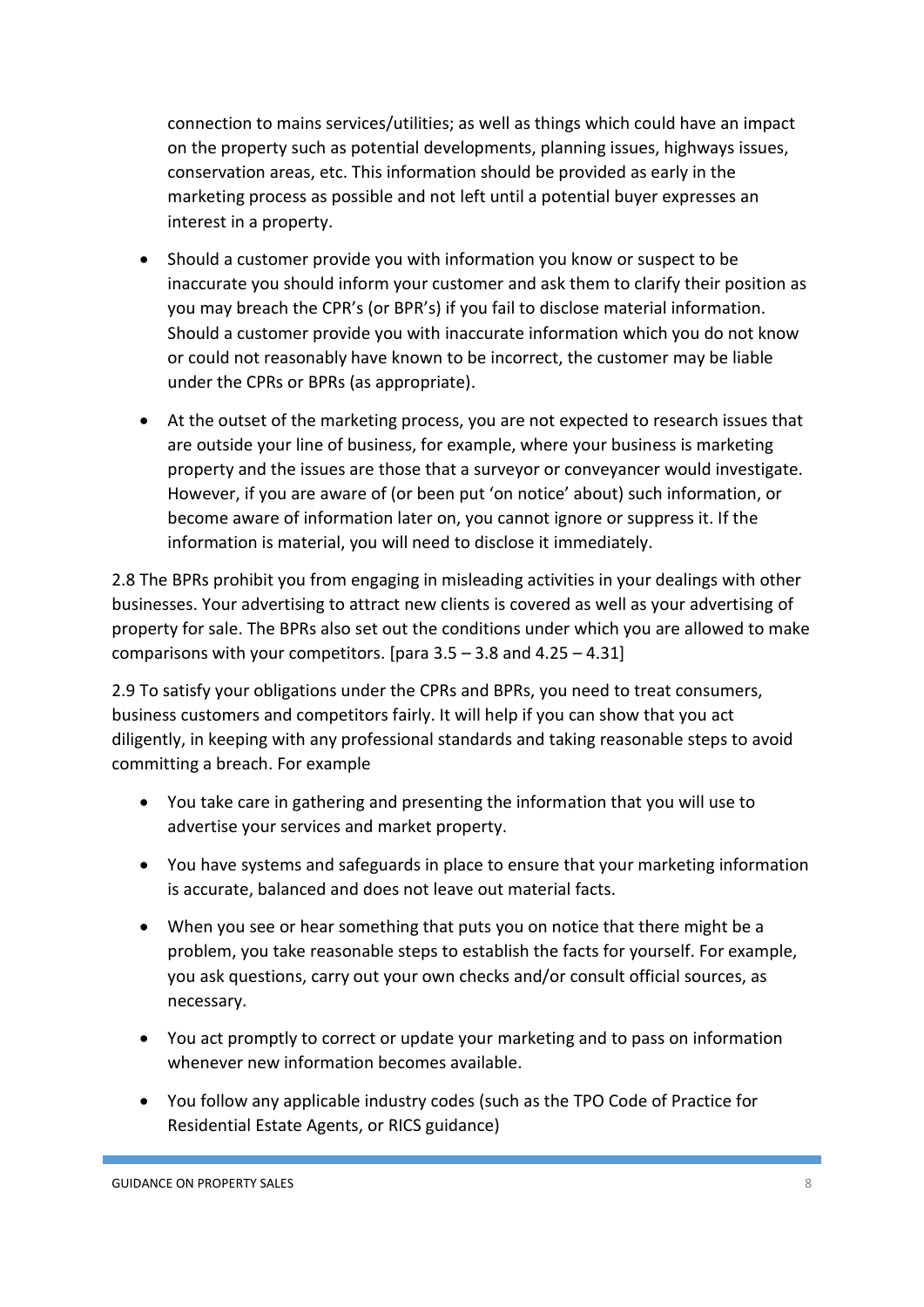- You keep comprehensive and up to date records of all your dealings with customers
- Where you have exhausted the steps that you can reasonably be expected to take, you are open about any remaining gaps in your knowledge.

# **3 OVERVIEW OF THE REGULATIONS**

3.1 The CPRs and BPRs came into force in May 2008. They apply to businesses<sup>9</sup> across all sectors, not just businesses involved in the sale of property and land.

# **The Consumer Protection from Unfair Trading Regulations 2008 (CPRs)**

3.2 The CPRs prohibit you from engaging in unfair commercial practices in your dealings with consumers. There are a number of important concepts in the CPRs that are explained in this section.

**Consumers -** defined as individuals who in relation to a commercial practice are acting for purposes wholly or mainly outside their trade, craft, business or profession (referred to below as 'business' for shorthand).<sup>10</sup> If they are acting partly for the purposes of their business, but also partly for non-business reasons, it is possible they may still be considered to be consumers.<sup>11</sup>

In relation to property sales, consumers include:

- clients (who are not themselves businesses) who have contracted to use your property sales services
- potential clients (who are not themselves businesses) who are looking to pay for property sales services and have come into contact with you and/or your marketing
- potential or actual buyers or sellers (who are not themselves businesses) who come into contact with you and/or your marketing as you act on your client's behalf.

**KEY POINT** - In the CPRs, 'consumer' goes beyond a client who pays for your services or someone who buys directly from you. It also includes: a prospective client, a prospective or an actual viewer, a potential buyer of your property (for example where you are selling

<sup>&</sup>lt;sup>9</sup> In the regulations, businesses are referred to as 'traders' and are defined as a person acting for purposes relating to that person's business, whether acting personally or through another person acting in the trader's name or on the trader's behalf.

 $10$  CPRs 2(1). If the person with whom you are engaging is acting in the course of their trade, craft, business or profession, then the BPRs may apply.

 $11$  In these situations, property sales businesses should ensure that they comply with the CPRs as the seller or buyer might be a consumer. Complying with the CPRs is also more likely to ensure the requirements of the BPRs are met.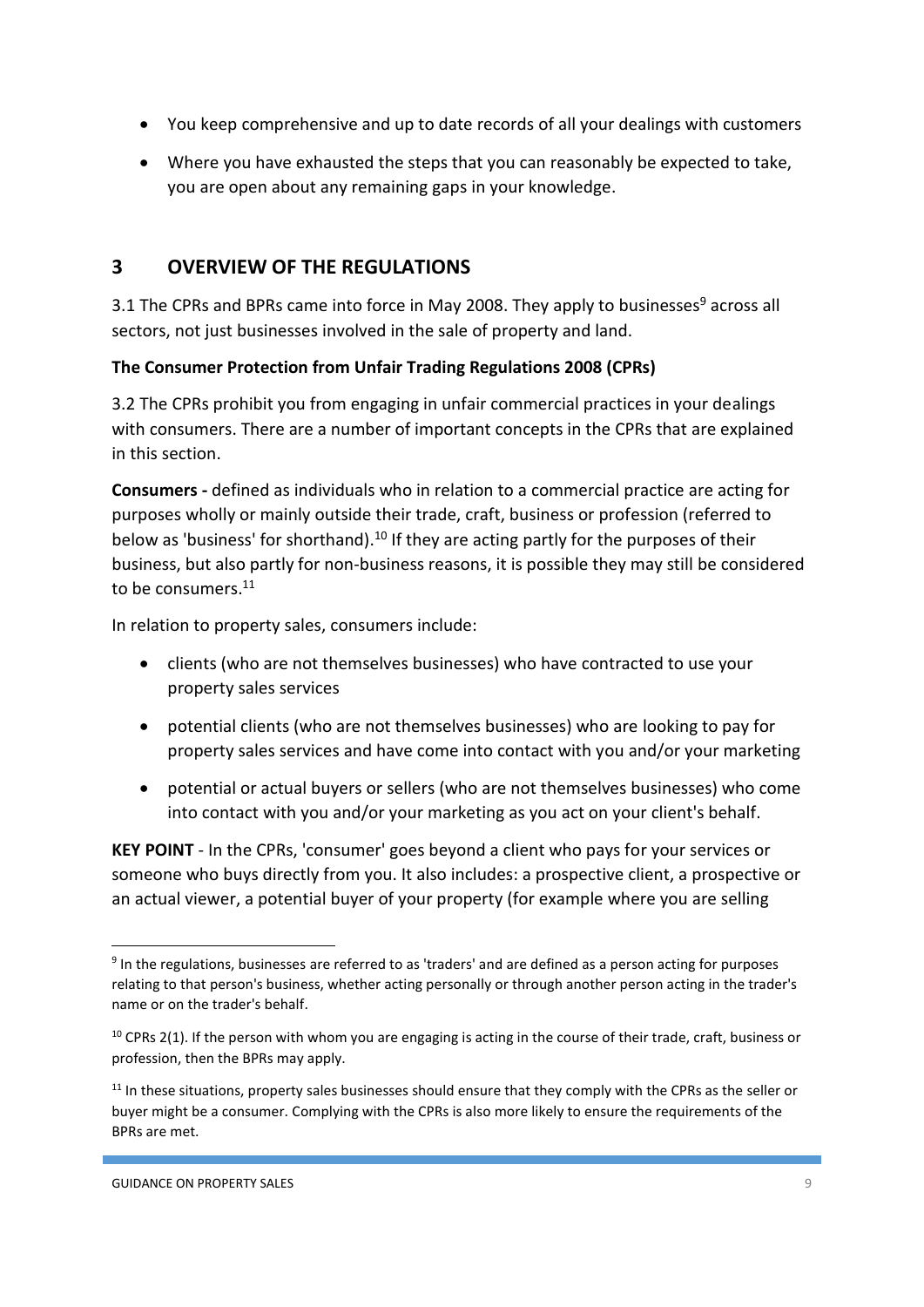homes you have built), someone who buys or seeks to buy from your client, and someone who sells property to you.

**Commercial practice -** the CPRs apply to commercial practices where a business<sup>12</sup> is dealing with a consumer or consumers. Commercial practices refer to the activities and conduct of a business that are directly connected with the promotion, sale or supply of a product to or from consumers. A commercial practice may be a single act or omission, or a course of conduct over a long period of time. 'Product' is defined very widely and includes services and immovable property. The CPRs apply to all stages of commercial activity - before, during or after a commercial transaction (if any) in relation to a product.<sup>13</sup> The business or trader need not be selling, supplying or purchasing the product itself, for example it may be an agent acting on behalf of the buyer or seller.

In relation to property sales, you engage in commercial practices when, for example, you advertise your services, offer pre-agreement advice to a client, describe a property for sale, interact with potential buyers, negotiate a sale or purchase, or handle a consumer's complaint about your conduct.

**KEY POINT** - The CPRs apply to the whole range of your business activities that affect consumers (see above for who might be a consumer).

3.3 The CPRs contain broad rules outlining when commercial practices are unfair. These fall into five main categories (see 3.4 in relation to the first four).

- 1. Giving misleading information to consumers, for example through false or deceptive advertisements or statements.
- 2. Failing to give necessary information to consumers, for example leaving out or hiding important information.
- 3. Acting aggressively, for example through sales techniques that use harassment, coercion or undue influence.
- 4. Failing to act in accordance with reasonable expectations of acceptable trading practice (failing to be professionally diligent).
- 5. Engaging in any of 31 specific practices that the CPRs ban outright.

3.4 For a practice to be unfair under the first four categories above, it must cause, or be likely to cause, the 'average consumer' to take a different 'transactional decision'.

1

<sup>&</sup>lt;sup>12</sup> In this guidance, 'business' is used to mean either a trader or a business.

 $13$  CPRs 2(1). A commercial transaction is essentially where rights and obligations are created, usually by a contract. It is distinct from a transactional decision (see para 3.4) which is simply a decision in relation to a product and which need not involve any rights or obligations.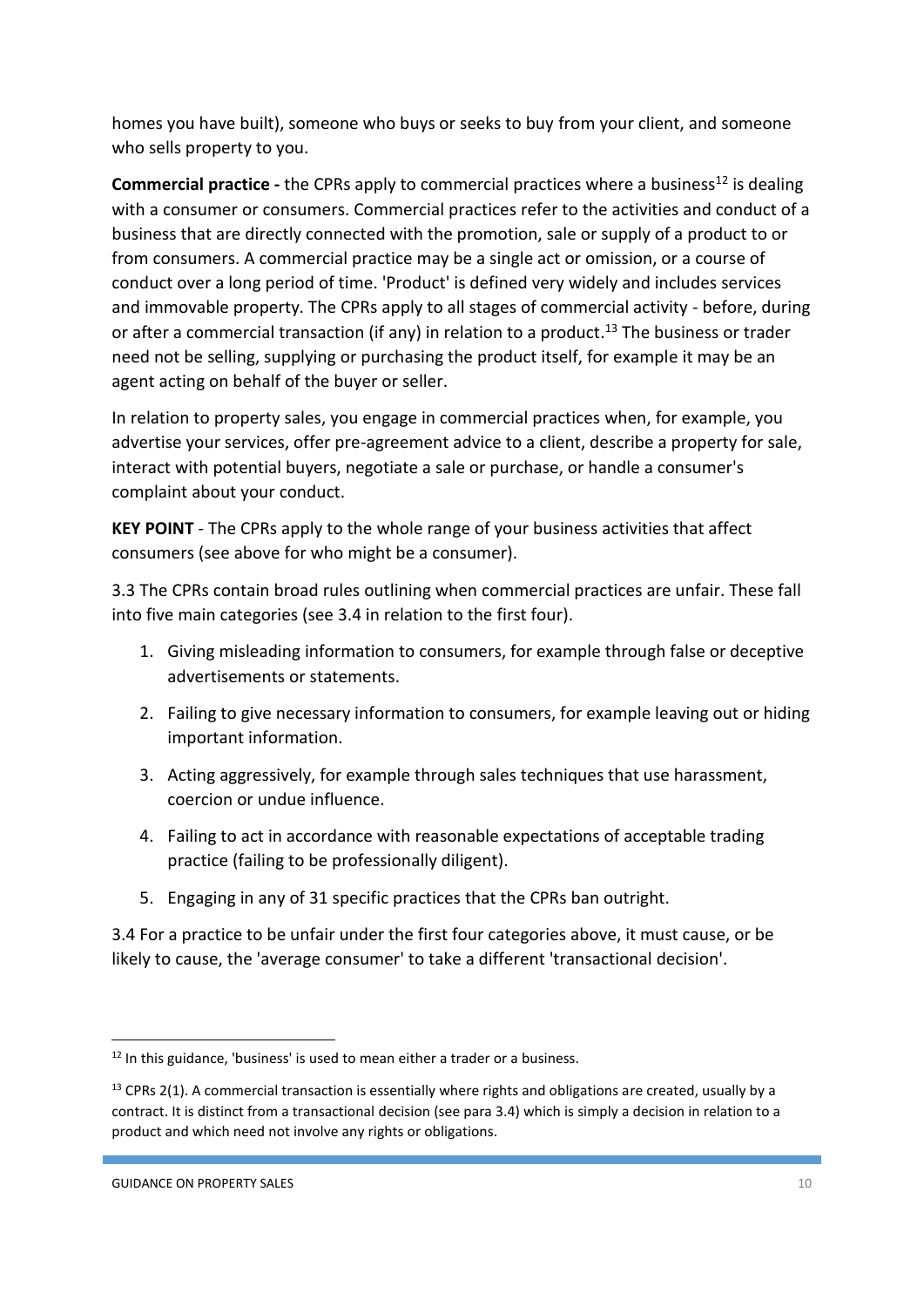**Average consumer -** the CPRs are designed to provide a level of protection that is proportionate. However the precise level of care that you have to display depends on the circumstances of the case. The benchmark is the 'average consumer': someone who is reasonably well informed and reasonably observant and circumspect, taking into account social, cultural and linguistic factors.<sup>14</sup> It is someone who takes reasonable care of their own interests. It is not a statistically 'average' consumer.

The CPRs do, however, provide for where a commercial practice is targeted at a particular group of consumers.<sup>15</sup> In these cases, the 'average consumer' will refer to the average member of that group, not the average consumer generally. This will be relevant to you if you are targeting your commercial practice at a particular group of consumers.

The CPRs also provide expressly for groups of consumers who are particularly 'vulnerable' to a commercial practice. These are consumers who, because of age, infirmity or credulity<sup>16</sup>, may be more at risk from an unfair commercial practice. This might, for example, include the elderly and first-time buyers.<sup>17</sup> If services are canvassed at, or property is marketed at, a vulnerable group, then the 'average consumer' will refer to a member of that group, not the average consumer generally. In such cases, your standards will be expected to be higher to address the vulnerability of the average member of that group.

In the CPRs and in this guidance, the average consumer therefore means one of the following (whichever is applicable): the average consumer, the average targeted consumer or the average vulnerable consumer.

In general, in relation to property sales, the average consumer may be expected to:

- pay some attention to documentation, but not necessarily to read or understand small print unless key points are brought to their attention
- make known their own particular requirements
- in the case of potential buyers, view the property (if this can be done) and take notice of what they can see

<sup>1</sup> <sup>14</sup> CPRs 2(2) and European Court of Justice case law.

 $15$  Indications of whether a group is targeted might be found in the way the advertising is placed, the language of a commercial communication, the nature of the product and the context.

<sup>&</sup>lt;sup>16</sup> 'Credulity' is a state of willingness to believe in one or many people or things in the absence of reasonable proof or knowledge. Credulity is not simply a belief in something that may be false. The subject of the belief may even be correct, but a credulous person will believe it without good evidence.

 $17$  The elderly may be vulnerable on account of age, for example they may find it harder to resist pressure sales techniques, especially when dealing with sales staff in their own homes. First-time buyers may be vulnerable on account of credulity, since they have no previous experience of the home-buying process.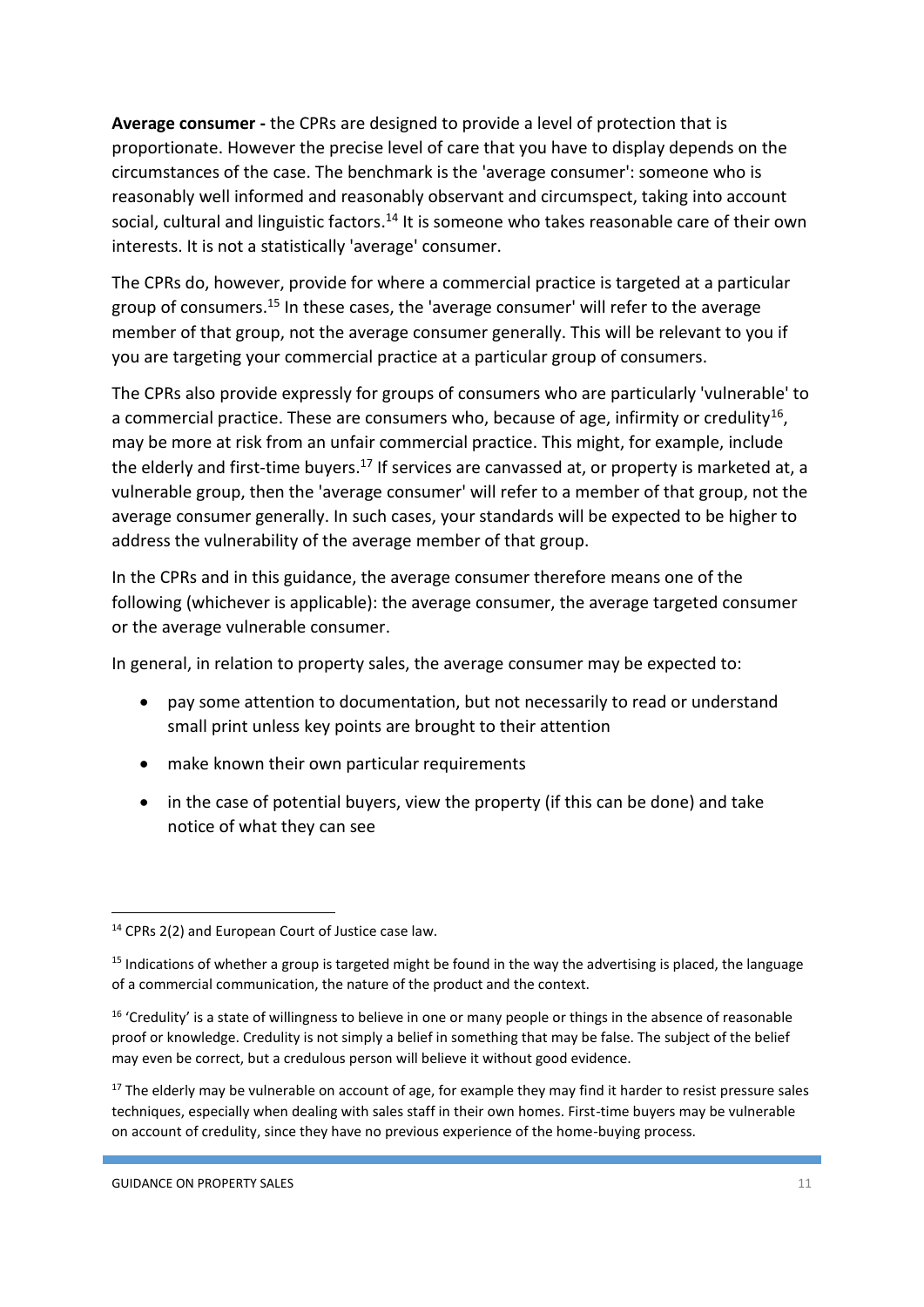- make their own enquiries, for example checking out publicly available facts for themselves where this is easy to do. Note, however, that if you tell the average consumer something, they may decide to rely on what you have told them, rather than making their own or any further checks
- ask questions about some of the things they do not understand, but generally to trust what representatives of property sales businesses say
- instruct other professionals at the appropriate stage of a transaction (for example, surveyors, solicitors or conveyancers).<sup>18</sup>

Generally, there will be limits to how much information the average consumer can take in at one time and they will be influenced by marketing techniques, for example the way prices are presented. They may also tend to trust the particular trader with whom they are dealing. You should therefore take reasonable steps to ensure that consumers have understood any information you have given to them, and that they have had the opportunity to ask questions or clarify anything which they may not have understood.

**KEY POINT** – Your commercial practices will be judged in relation to the average consumer, not an actual consumer (who may be more or less aware than the average consumer).

**Transactional decision -** consumers need to be able to make informed decisions when dealing with a business carrying on a commercial practice. The CPRs express this concept as the 'transactional decision'. A transactional decision can include a decision to find out more about your services, or to rule out using the services of one of your competitors. It is a very broad concept, and is not limited to decisions with financial consequences. A transactional decision means any decision taken by a consumer concerning a 'product' (which includes property), including:

- whether or not to make further enquiries, or arrange a viewing
- whether or not to buy or sell
- whether or not to pay in whole or part
- whether or not to retain or dispose of a product
- whether or not to exercise some contractual right, and/or
- how, and on what terms, to do these things<sup>19</sup>

 $19$  CPRs 2(1).

1

<sup>&</sup>lt;sup>18</sup> Note that the point at which the seller or prospective buyer instructs other professionals might vary depending on the type of property sale, for example it would take place at an earlier point for property auctions than general estate agency sales.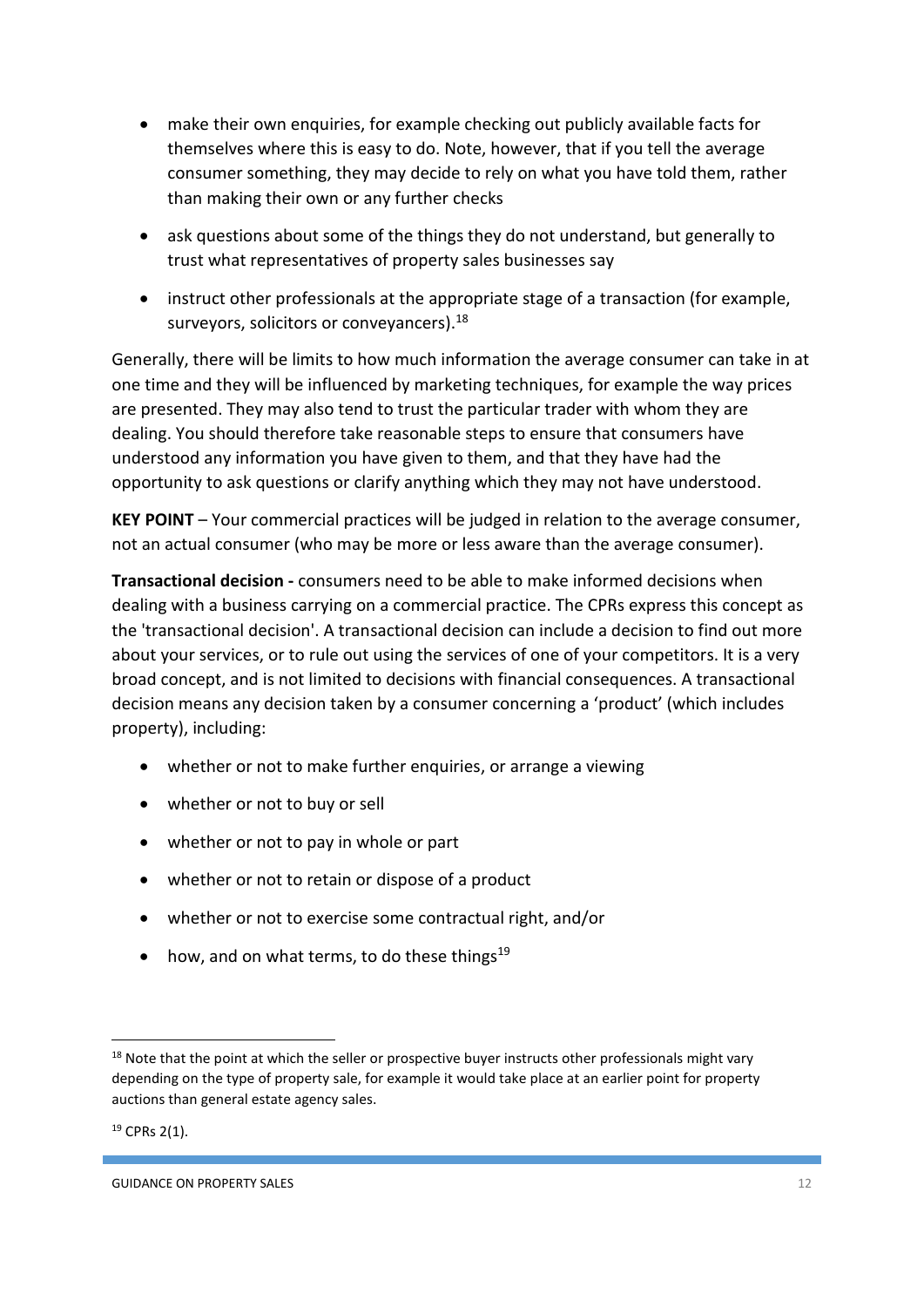Your commercial practices – for example your advertising, market appraisal, description of property for sale or the advice you give during negotiations – can affect consumers' transactional decisions, for example:

- a client's decision whether and on what terms to sign or renew an agreement with you, or their decision to end an agreement
- a seller's decision whether to put their property up for sale or take it off the market, to accept or turn down an offer, or to exchange contracts or not
- a buyer's decision whether to enquire about, or view, an advertised property, or
- whether and on what terms to make an offer on a property, instruct a solicitor or licensed conveyancer, commission a survey, apply for a mortgage, or complete on the purchase.

**KEY POINT** – A transactional decision is defined widely and is not simply a consumer's decision to use your services or not, or to buy a property or not. People who want to sell property and people who want to buy property are likely to make many transactional decisions before they actually come to sell or buy.

# **The Business Protection from Misleading Marketing Regulations 2008 (BPRs)**

3.5 The BPRs prohibit you from engaging in misleading activities in your dealings with other businesses, for example when advertising your services to potential clients that are businesses or marketing property for sale to businesses.

3.6 Advertising covers not only broadcast, billboard and print advertising, but also other types of marketing and promotional activities such as verbal representations and details in catalogues or websites.

3.7 The BPRs ban misleading advertising to businesses. To prove an advertisement is misleading, it is necessary to show that it deceives or is likely to deceive the businesses that it addresses or reaches, and that as a result the advertisement either: (a) is likely to affect their economic behaviour, or (b) injures or is likely to injure a competitor. This might include cases where the misleading advertising causes a business to:

- engage your services under terms that they would not otherwise have agreed to, and/or
- incur expenses that they would not otherwise have incurred, and/or
- buy or sell a property when they would not otherwise have bought or sold (for example where only lorries of a certain size or under could gain access to the property is omitted from the property particulars), and/or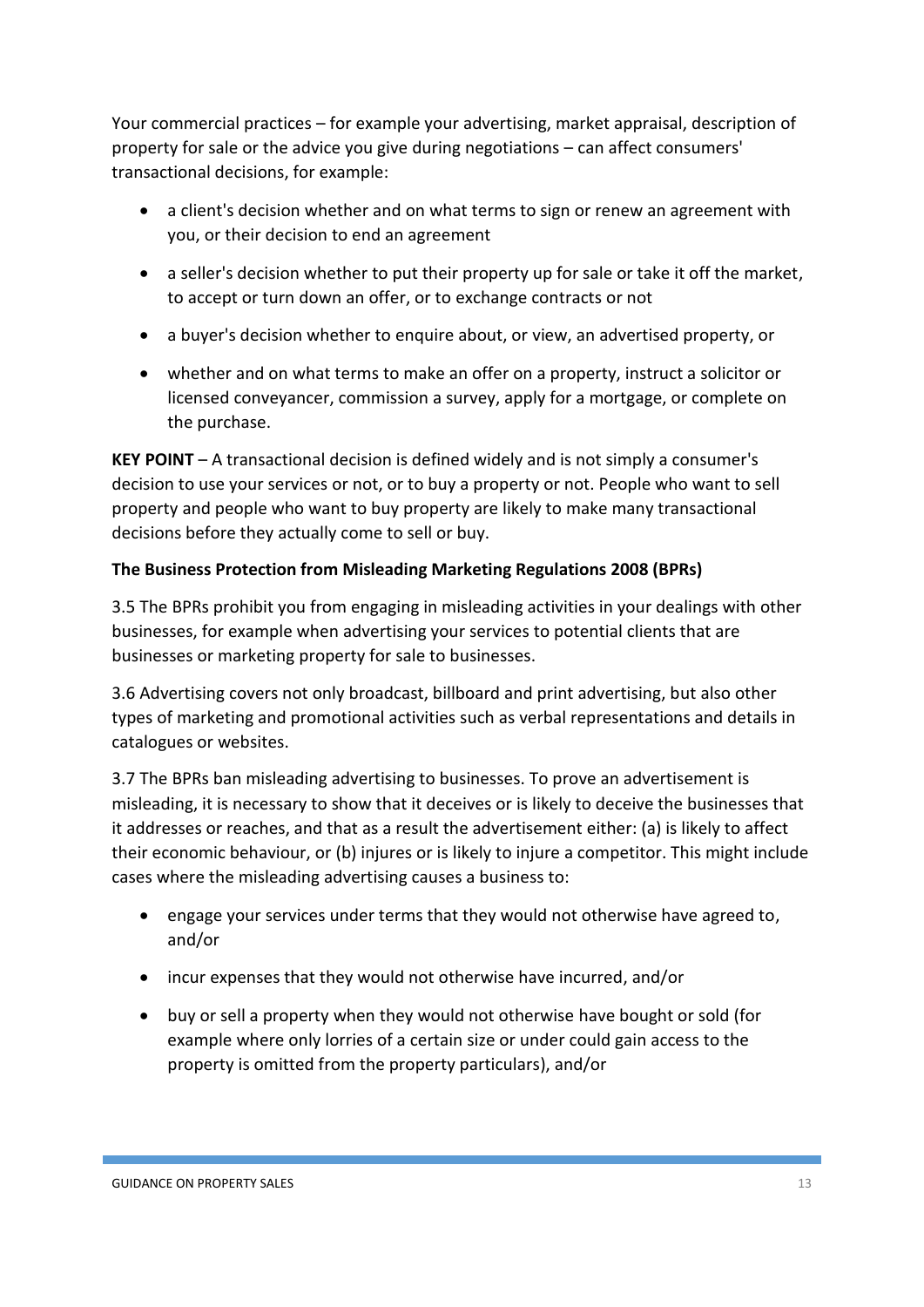- buy or sell a property on more disadvantageous terms than they would otherwise have done (for example where the business being sold is described as the market leader in its field, yet there is no evidence to support such a statement), and/or
- lose a client or a potential client (for example using advertising comparing the performance of another business).

3.8 The BPRs also set out the conditions under which traders are permitted to make comparisons with competitors, whether those competitors are named or merely implied, when advertising or marketing to businesses, consumers or both.<sup>20</sup>

If the same comparative advertising misleads or is likely to mislead the average consumer, then there may also be a breach of the CPRs.

# **4 THE BREACHES**

4.1 In this section, paragraphs 4.3 to 4.24 relate to the CPRs and 4.25 to 4.31 to the BPRs. For the breaches, we look at each type of breach individually. In practice, however, they might be looked at together. For example, under the CPRs it might be the combined effect of a misleading action and misleading omission that causes the average consumer to take a different transactional decision.<sup>21</sup>

4.2 The regulations have broad coverage and the types of breaches which could arise will depend on the particular services your business offers. For a traditional estate agency, for example, many of the examples in this section may be relevant. At the other end of the spectrum, a business carrying out a service simply of advertising property for sale by others may have little or no direct contact with buyers or sellers. The activities carried out must still comply with the regulations but the standards necessary to ensure this will be different.

# **Giving misleading information to consumers**

4.3 It is a breach of the CPRs for businesses to give misleading information to consumers, for example false or deceptive advertisements or statements, where this causes or is likely to cause the average consumer to take a different transactional decision. This is known as a misleading action (regulation 5).

4.4 An unfair commercial practice may mislead consumers through the false information it contains, or through the practice itself, or because its overall presentation is deceptive or is likely to be deceptive – even where the information it contains, taken literally, is factually correct.

**<sup>.</sup>** <sup>20</sup> The list of conditions can be found in the guide to the BPRs on the Business Companion website [www.businesscompanion.org.uk.](http://www.businesscompanion.org.uk/)

<sup>&</sup>lt;sup>21</sup> OFT v Purely Creative Limited and others [2011] EWHC 106 (Ch).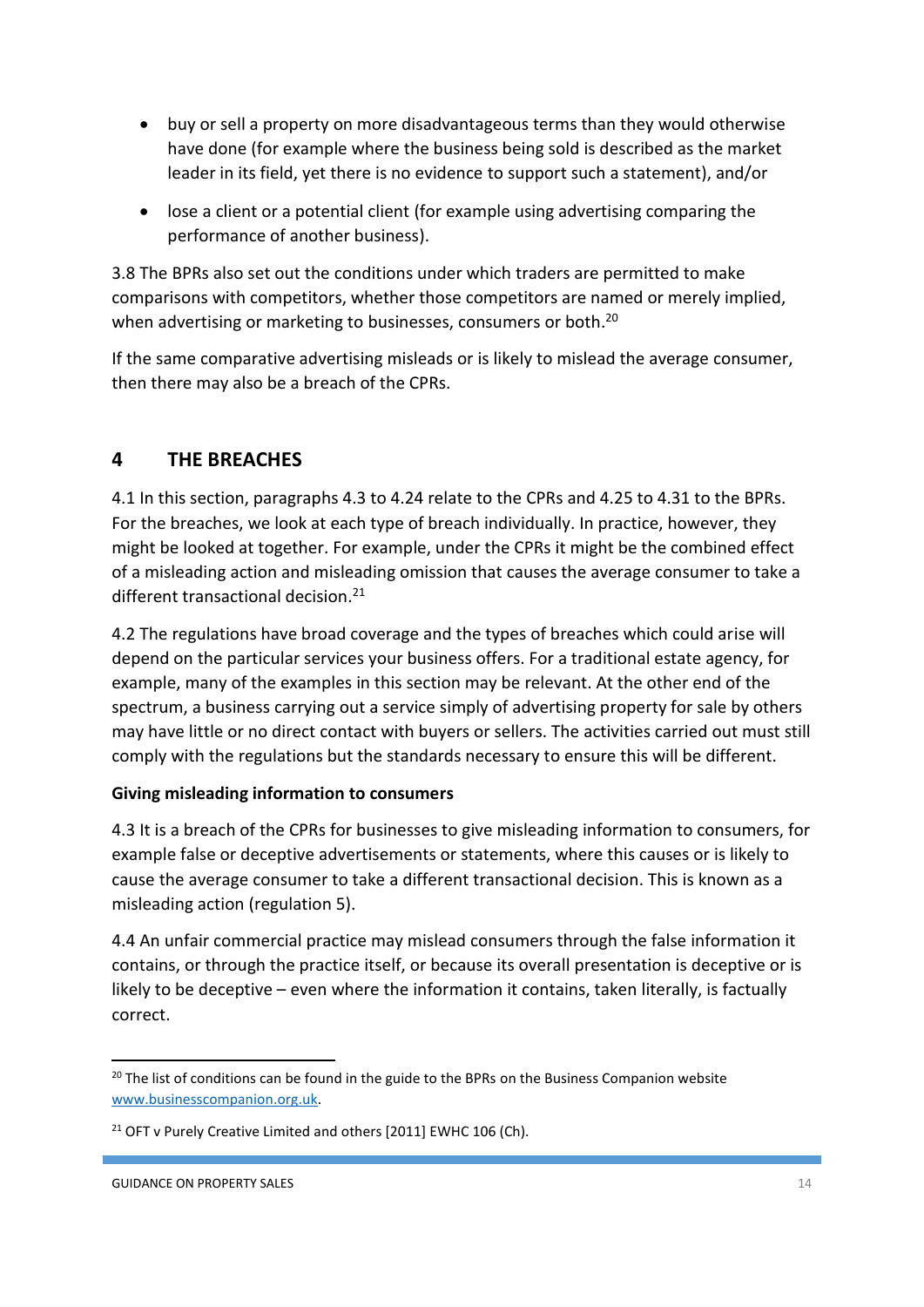4.5 Misleading information may be given verbally, in writing or visually. This could include, for example

- misleading information given over the telephone or in the course of discussions, for example with prospective clients before taking instructions from them or with potential buyers when they are arranging to view a property
- misleading details in property particulars or other marketing material, for example newspaper advertisements, web pages and brochures
- misleading photographs, video clips, floor plans, artist impressions, models or show homes.

4.6 Here are some illustrative examples of misleading actions. It is not an exhaustive list. In each case, the test is whether the average consumer would be misled and, as a result, would take a different transactional decision.

# General

 Advertising that you are bound by a code of conduct, but failing to comply with the requirements that such a code lays down.<sup>22</sup>

# When you advertise for new business

- Making statements in your advertisements that exaggerate your sales record, or imply that your business has a presence in a particular area when it does not, or has more offices than it actually has.
- Putting up 'For Sale' or 'Sold' signs (on boards, on websites or in marketing material), when you are not in fact responsible for marketing the property in question.
- When part of a multi-agency agreement, claiming that you have sold a property when it was sold by another agent.
- Distributing leaflets to homes claiming that you have buyers lined up for these sorts of properties or that you have just sold a similar property when this is not true.
- The use of phrases such as "…contact me urgently" on direct marketing material (business cards, compliment slips etc.) which could create a misplaced sense of urgency or importance (especially with reference to 'vulnerable' groups of consumers).

<sup>&</sup>lt;sup>22</sup> At CPRs 5(3)(b), it says such requirements must be 'firm, capable of being verified and not aspirational'.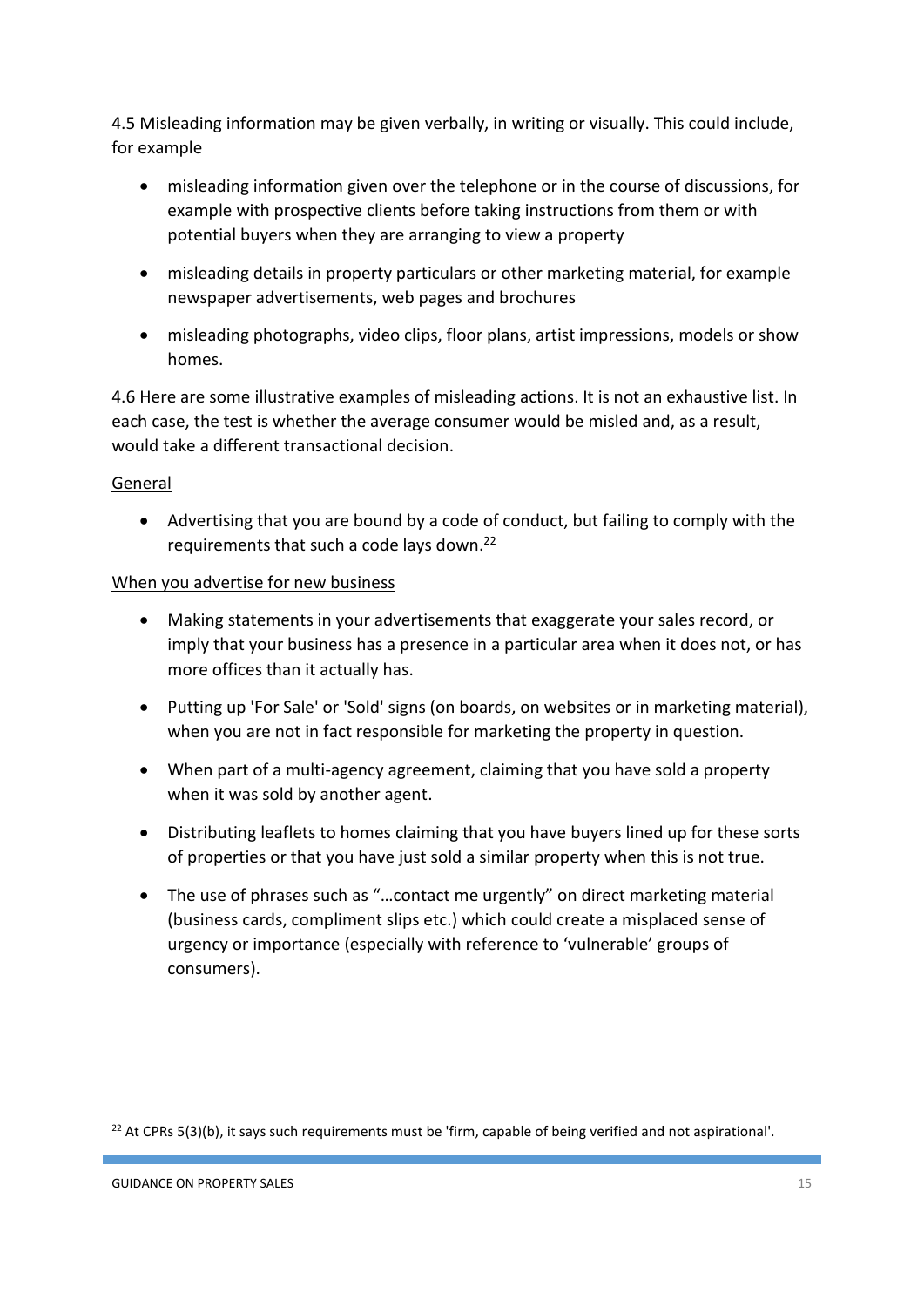# When you gain new clients and instructions

- Advising a likely selling price in the market appraisal that is not based on a fair and honest assessment of current market conditions (but is quoted, for example, as a tactic to acquire the instruction).
- Saying that a property is being bought 10 per cent below market value when you have no good basis for that claim.

# When you market property

- Misusing words or phrases like 'New Instruction', 'New' or 'New on the Market', when the property for sale has already been on the market for some time, or has been taken off the market previously for only a very short period.
- Misdescribing the main characteristics of property for sale, for example its price, location, number and size of rooms, length of lease, level of service charge, restrictive covenants (in Scotland, real burdens).
- Using photographs that do not depict the property accurately, or altering images to leave out problematic features.
- Falsely claiming or creating the impression that property for sale has met standards, accreditation, guarantees, etc., when it has not, for example saying property has planning permission when it does not.
- Making a selling point of a feature when you have contrary information (for example 'secluded garden' when there is a public right of way through the garden, 'peaceful area' when a bypass is planned close to the property, 'nice views of surrounding countryside' when there is a power plant next to the property, 'off street parking' when the parking is on a public highway).  $23$
- Making broad statements about the condition of property (for example 'immaculate condition', 'recently decorated') or its features (for example 'double glazing', 'central heating') when the description only applies to parts of the property, not the whole.
- Giving misleading information about service charges or maintenance payments that must be paid to property managers (in Scotland, factors), landlords (or their agent), or facilities management companies.

<sup>&</sup>lt;sup>23</sup> Such statements would be misleading because information has not been given in a full and balanced way. Breaches of this type might also involve misleading omissions.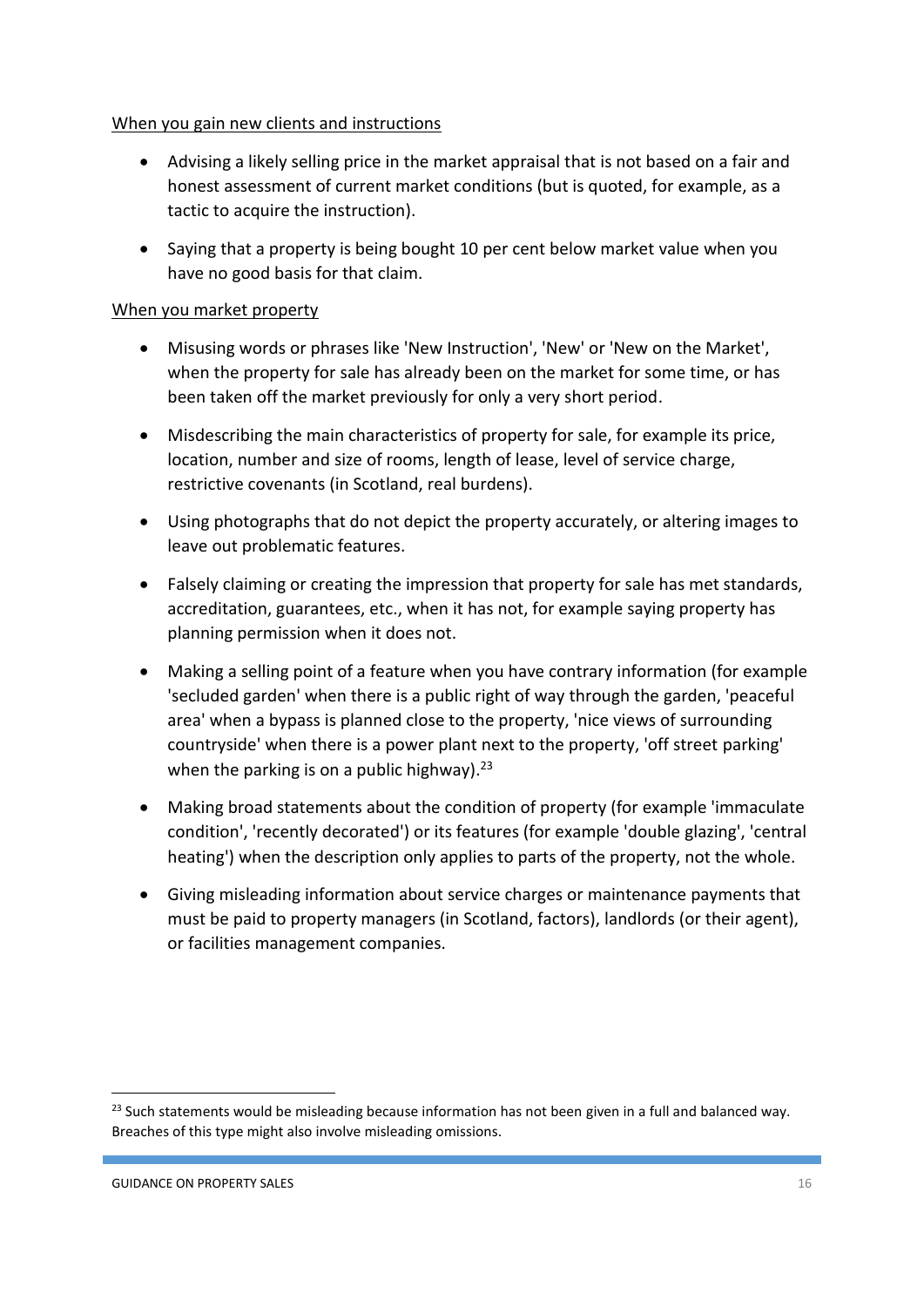### When you negotiate and make sales

- In relation to a seller who is your client:
	- o giving them a false impression of the interest in their property, for example by inventing or exaggerating feedback from viewings
	- $\circ$  telling them a potential buyer will be able to buy without needing a mortgage when you do not have evidence that this is the case (in order to induce the seller to accept the offer)
	- o creating false offers or
	- o misrepresenting the detail of an offer (for example whether the offer is conditional on something else, such as obtaining finance).<sup>24</sup>
	- $\circ$  Quoting false high offers to induce a potential buyer to put in their own offer at a higher price (to outbid those 'rival' offers) or false low offers to encourage a seller to accept a genuine offer that would otherwise be rejected as too low.

# When you deal with complaints

- Claiming that you follow a specific code of practice, or have an internal complaints system that has been approved by a recognised body when you do not, or claiming to be a member of a recognised redress scheme when you are not.
- Misinforming a complainant about their rights under a redress scheme, or under the law.

# **Failing to give necessary information to consumers**

4.7 It is a breach of the CPRs for businesses to mislead consumers by failing to give them the information they need in order to make an informed decision, where this causes or is likely to cause the average consumer to take a different transactional decision. This is known as a misleading omission (regulation 6).

4.8 This might, for example, occur by leaving out or hiding important information, or providing important information in an unclear, unintelligible, ambiguous, or untimely manner.

4.9 A misleading omission focuses on what you have not said – that is, information you have left out, hidden, not made clear or been slow to disclose, where this has or would have a particular effect on the average consumer. The duty not to mislead by omission is limited to providing what is necessary information, described in the CPRs as 'material information'.

<sup>&</sup>lt;sup>24</sup> Some of these examples are also likely to contravene the provisions of the Estate Agents Act 1979 and subordinate legislation.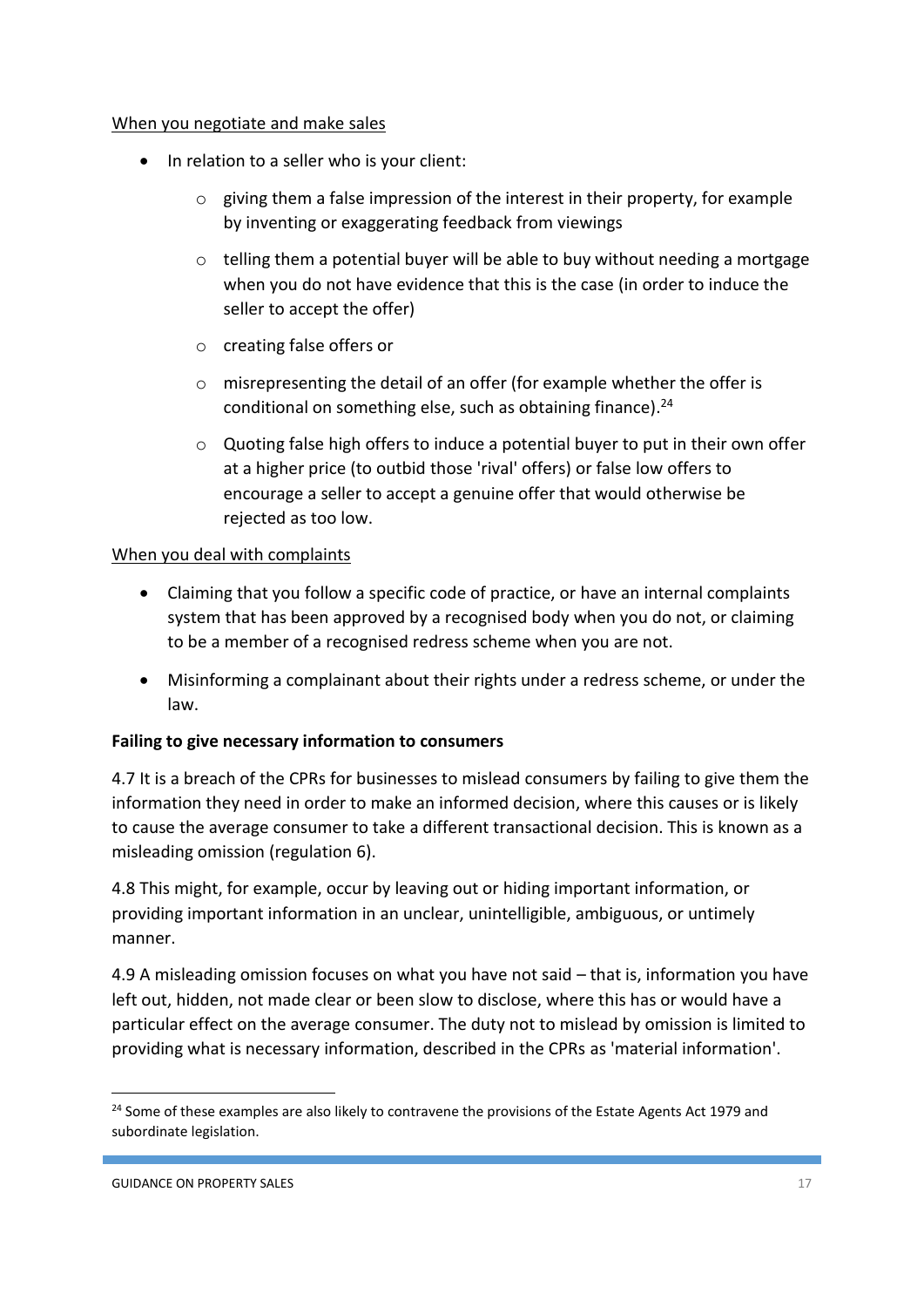# **Material information**

The CPRs define material information as 'the information that the average consumer needs, according to the context, to take an informed transactional decision'.<sup>25</sup>

In practice, this means equipping the average consumer with all the information they need to make a particular transactional decision on an informed basis. Consumers need to be provided with the right information at the right time, so that they are able to find the product that is right for them in a straightforward way.

Material information is not the same as the information that a consumer might like to have in order to make what would be the best possible decision for them. Rather, material information is the information without which the consumer cannot make a properly informed decision. For example, a buyer might like to know the lowest price that the seller would accept. However, this is not material information, since knowledge of it is not necessary for a buyer to make a considered offer.

What is needed in practice is likely to depend on the stage the consumer has reached in the buying and selling process and what decision they are considering taking. For example, what information is necessary for the average consumer to decide whether to enquire about, or view a property is not necessarily the same as that which is needed when deciding whether to make an offer. Some information will, however, remain necessary (and therefore material) at all stages of the process.

Where a consumer is thinking of contracting with you, the material information that you must provide beforehand is likely to include:

- a description of the services you will provide
- your fees and charges, how they will be calculated and when they will be payable
- terms of business (for example whether sole agency or with sole selling rights and when your fees become payable under these arrangements)
- $\bullet$  the length of the agreement and how it can be terminated<sup>26</sup>
- if you are acting for a client seller, the services you will offer to potential buyers
- any personal interest you may have in the sale of the property<sup>27</sup>

1

 $25$  CPRs 6(3)a. Material information is also any information requirement which applies in relation to a commercial communication as a result of a European Community obligation (6(3)(b)).

<sup>&</sup>lt;sup>26</sup> a consumer must be able to cancel the agreement at a time which allows for any notice period to end at the actual end of the term of the agreement. In other words a 12 month agreement with one month's notice, should allow for notice to be served on month 11. It should not be a 12 month plus one month agreement.

<sup>&</sup>lt;sup>27</sup> Or any personal interest you may have in the supply of an ancillary service to the buyer, for example a referral fee.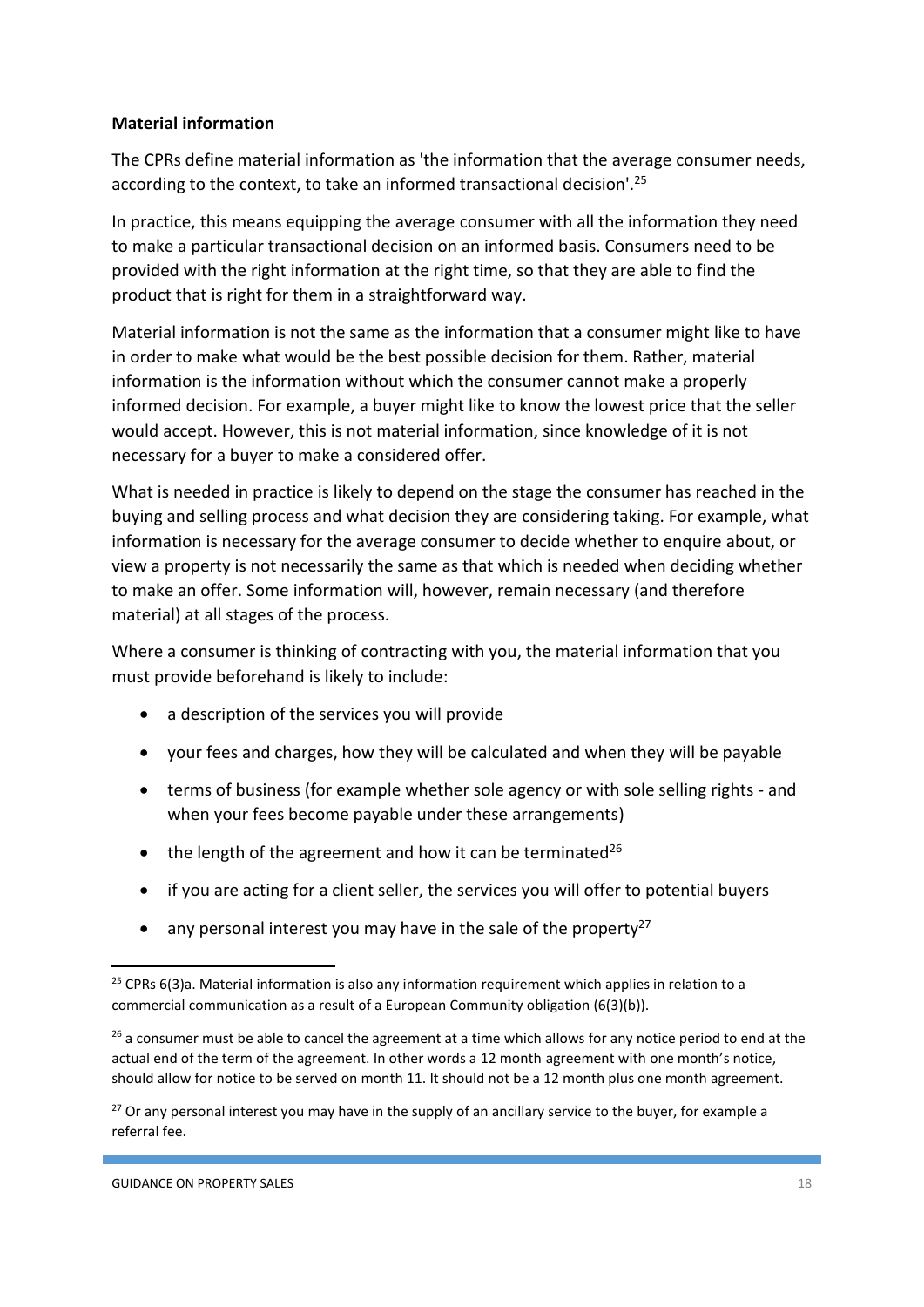the existence of any cancellation rights - if you enter into a contract with a consumer in their home or place of work, or without face-to-face contact (for example online)

The information that is material and which you should provide to consumers in your general advertising of a property for sale is likely to include, as a minimum, the asking price, location, number and size of rooms, and the form of ownership (for example freehold or leasehold). In the most straightforward sales, there may be little you need to add to this as the buyer's interest in the property grows. However, much will depend on the circumstances of each sale. The following is not an exhaustive list, but material information will also include (if relevant):

- any significant issues with, or occurrences at, the property
- the length of any lease (especially if it is a relatively short time)
- the amount of the service charge, ground rent and any other payments required under a lease
- known ambiguities concerning the property's title
- any major structural defects
- substantial limitations on the use of the property
- status of connection to mains services/utilities, (such as water, drainage, electricity, gas, telephone, broadband)
- where the property has a converted loft or other built on or into space, whether the seller has obtained the necessary approval for it (for example planning permission or building regulations consent)
- if the property is a new build, an explanation of the home warranty cover
- if you are providing a financial product to assist the purchase, the financial arrangements that the buyer will enter into
- the buyer's source of funds (to assist a seller in deciding whether or not to accept an offer)

4.10 There is a requirement on you to make reasonable checks in order to find out if any material information exists. For example, this may include the existence of any planning or conservation issues which directly affect the property. What information a consumer needs to know at each stage of the process in order to make a sufficiently informed decision should be approached objectively. It is not necessarily what you consider the consumer in front of you might need, but what the reasonably well-informed, reasonably observant and circumspect consumer might need. However, in determining whether you have misled by omission, the circumstances and the context of your commercial practices will be taken into account.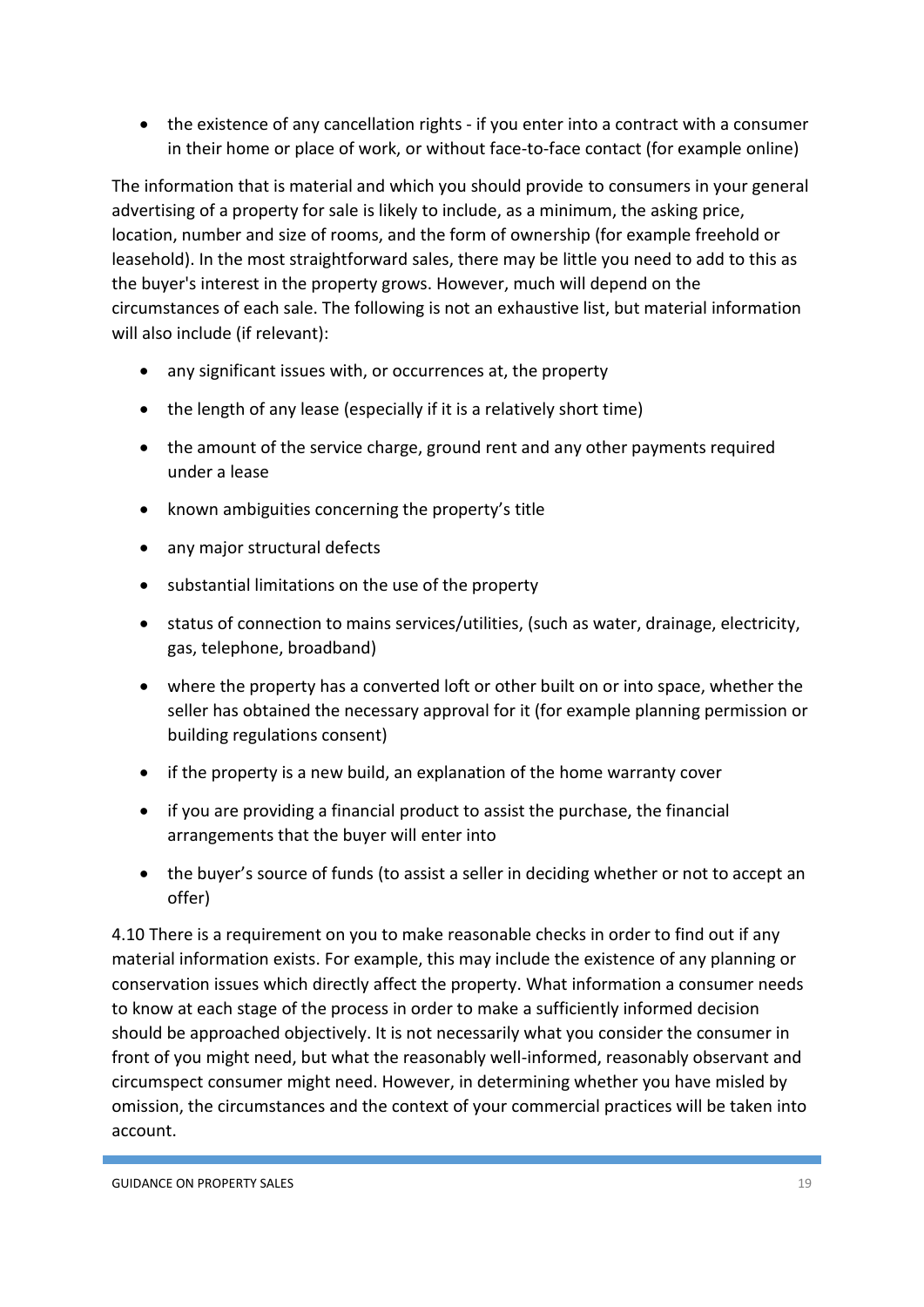4.11 Context is very important when deciding whether material information has been left out, hidden, not made clear or not given in good time. Context means:

- the factual context (for example what you actually know even if it is something you would not ordinarily be expected to enquire into)
- all the features and circumstances of your commercial practice, including what is expected of you as a property sales business and given the services you are offering (for example a business that is only retained by a consumer to market a property for sale would not be expected to carry out its own survey or do conveyancing checks as part of that marketing service) and
- the limitations of the way the commercial practice is communicated, including constraints of space or time (for example the limit on how much information can be included in a newspaper advertisement) and what measures you take to make the information available by other means.

4.12 Provided you:

- give material information to consumers in good time
- do not deliberately hide or leave out necessary information when dealing with consumers, and
- take reasonable steps to find out information and to check things out when you discover a problem or are put on notice there might be one, and respond appropriately

you should avoid misleading by omission.

4.13 Crucially, you cannot avoid liability for misleading by omission by adopting an 'ask no questions, shut one's eyes and close one's ears' approach.

4.14 To clarify what taking reasonable steps and checking things out might mean:

- There will be some material information that is known to you, obvious to you or easy for you to find out (for example the number of rooms in a property, its location, tenure, connection to services etc.). In these cases you may identify all the material information needed from your knowledge or the checks you undertake personally.
- In other cases, there may still be gaps in the information you have, or you need to check further (in order to give the level of information reasonable for the service you are providing). You may find you need to ask your client or third parties for information, for example where you can see there is a loft conversion but you do not know that the work has the necessary approvals and consents. When you do this, you may find it is satisfactory or that it supports what your own checks disclosed and you may decide no further checks are therefore required.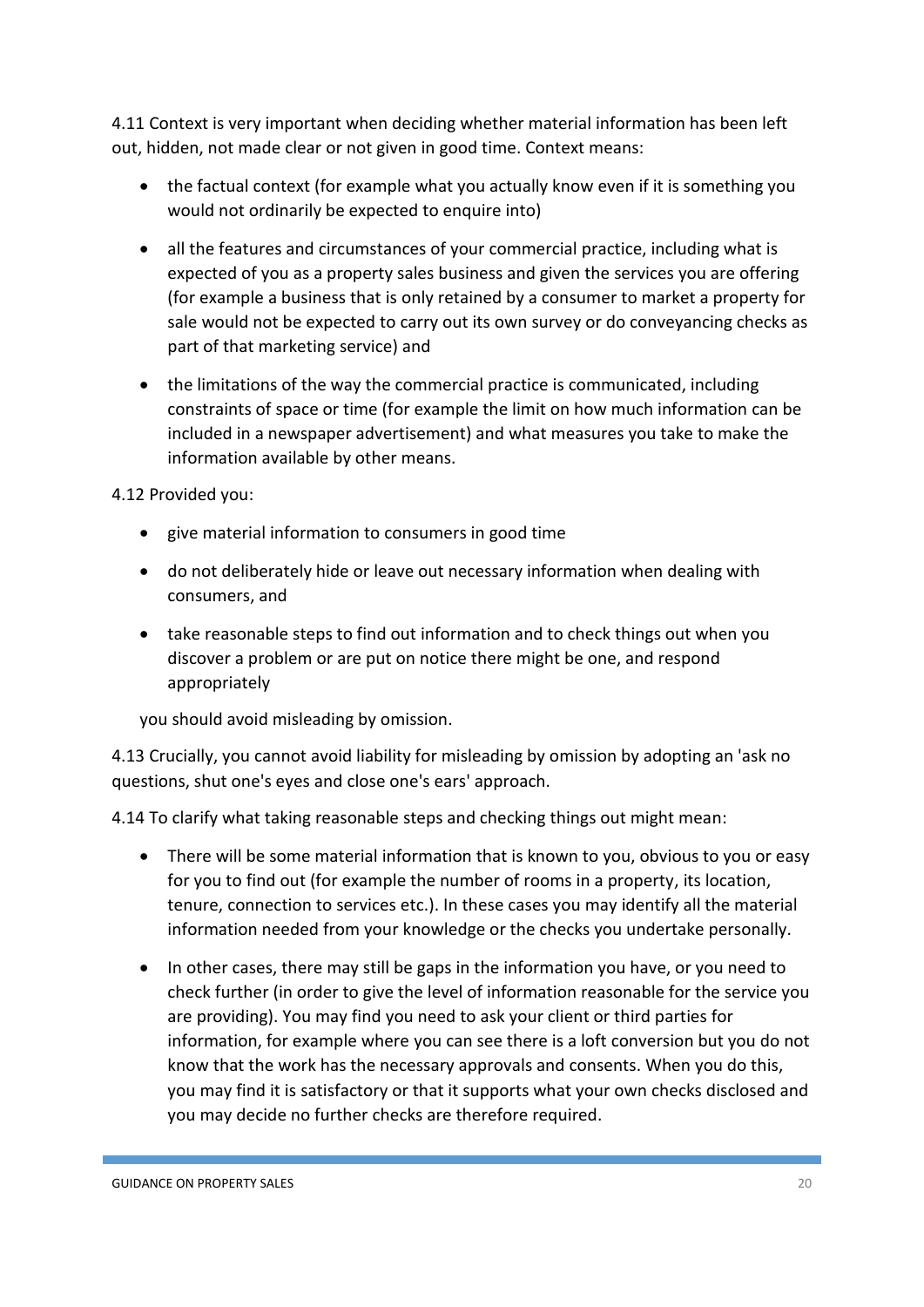- Where your client or third parties provide you with information that you know is wrong, or have reason to believe may be wrong, you should follow up with questions, ask for documented proof and/or make your own enquiries in order to satisfy yourself what is correct. For example, if your client says there are 160 years left on the lease, but you have marketed other apartments in the same block recently that only had 75 year leases, you should ask your client for proof that the apartment has as long a lease as they claim.
- Where the response from your client or third parties 'rings alarm bells', you will need to probe further or challenge what you have been told. For example, if your client makes particular claims about a property, for example length of remaining lease, but cannot or will not supply written evidence to back up such claims, you should take further action to satisfy yourself of the correct position.
- You must then provide any material information you have identified or that has come to your attention.
- Finally, the requirement not to mislead by omission applies throughout the marketing and sale of the property. This means that if you become aware of material information later on, you must still disclose it. An example of this would be where you learn of a serious problem with the seller's title over the property, or the structural condition of the property, as a result of a failed sale. The duty not to mislead by omission would require you to disclose this to subsequent prospective buyers.
- You may receive information from a variety of sources and some of these sources will be less reliable than others. When considering information, you should use your professional judgement in assessing its credibility and whether it needs further corroboration before you decide whether to disclose it.

4.15 Here are some illustrative examples of misleading omissions. It is not an exhaustive list. In each case, the test is whether the average consumer would be misled and, as a result, would take a different transactional decision.

# When you advertise for new business

 Failing to provide sufficient information about the range of relevant services you offer, so prospective new clients are not clear what is included as part of the deal or what you will actually provide yourself.

# When you gain new clients and instructions

• Failing to provide a client with full information on fees and charges, such as how they are calculated and when they will be payable, and on the terms of business (for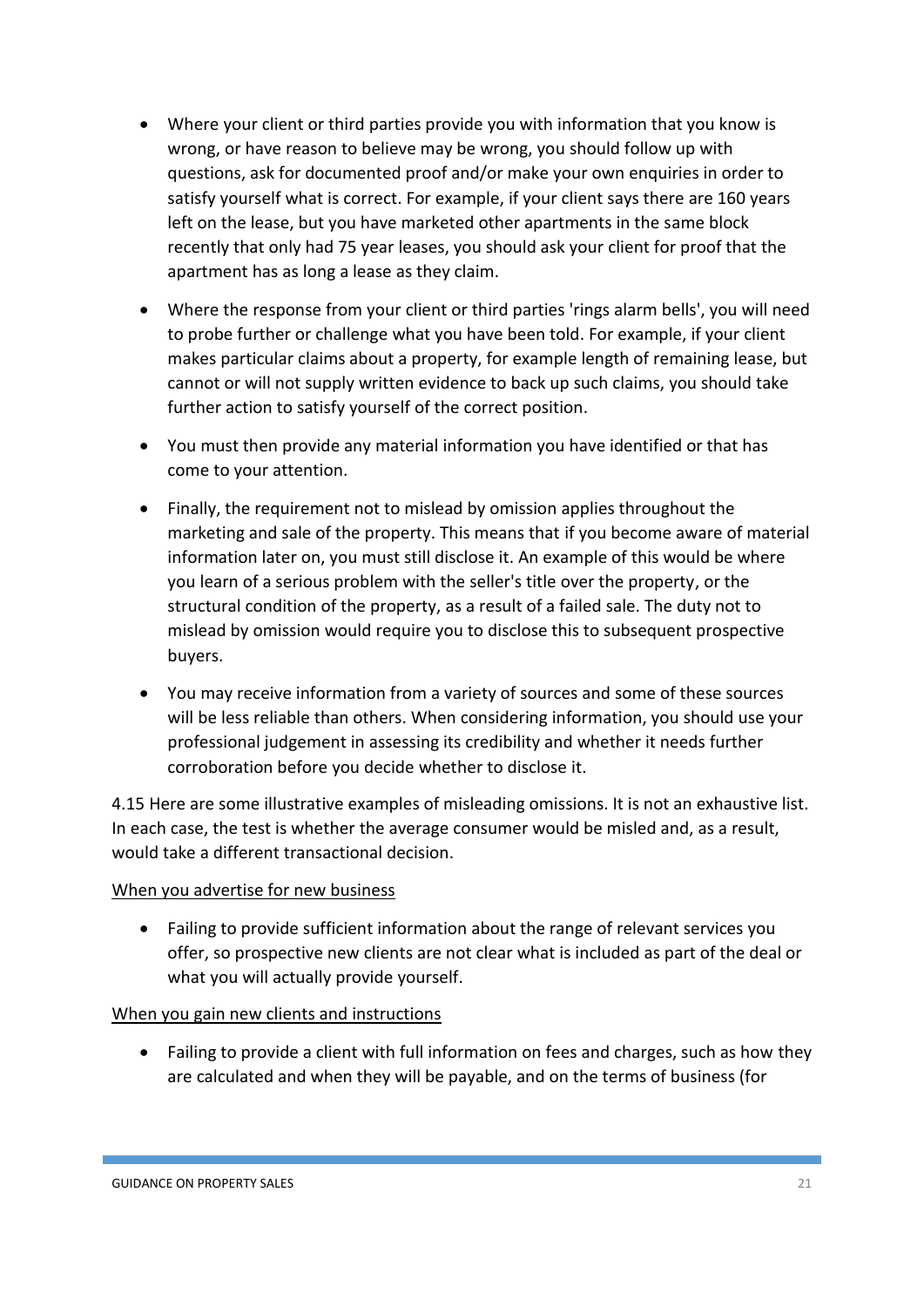example, sole agency, sole selling rights, length of contract, any tie-in period) before they become contractually bound<sup>28</sup>.

- Failing to adequately highlight or draw to a prospective client's attention unusual or surprising terms in your terms and conditions.<sup>29</sup>
- Failing to inform a prospective client of the types of services that you will offer to the buyer.
- Failing to disclose an interest you have in the sale<sup>30</sup>.

# When you market property

- Failing to disclose the property's main characteristics to a prospective viewer (for example its price, location, number and size of rooms, length of lease, level of service charge, restrictive covenants (in Scotland, real burdens)).
- Failing to mention significant non-standard features that you are aware of about a property for sale (for example house is freehold but garage is leasehold, public right of way through garden, shared ownership of parking area and path, property has a sitting tenant, roof space is leased to a solar panel provider, the property has a Green Deal commitment).
- Failing to mention a serious problem with title to the property (for example should you become aware of the problem when a sale fails).
- Failing to provide relevant information that you are aware of about the condition of the property for sale (for example that the property is subsiding and is in need of underpinning, or that major repairs are necessary).
- Failing to clarify that something appearing in a photograph, which a potential buyer would reasonably assume was included in the sale, was not included.

### When you negotiate and make sales

 Failing to pass on offers to your seller client, unless they have asked you specifically not to do so. $31$ 

**<sup>.</sup>** <sup>28</sup> Care must be taken with 'ready, willing and able' clauses which can go against the principles of clarity and unambiguity which run throughout the CPRs. Furthermore, whether a buyer is 'willing' or 'ready' to purchase a property without first exchanging contracts is subjective.

<sup>&</sup>lt;sup>29</sup> An example would be basing commission on the asking price rather than the final selling price. Note also that where a term which has not been individually negotiated (for example it is one of your standard terms) is onerous and surprising, and you do not draw it to the consumer's attention, you may not be able to rely on it at all, due to the Unfair Terms in Consumer Contracts Regulations 1999 or Consumer Rights Act 2015.

<sup>&</sup>lt;sup>30</sup> Many of the examples given in this section are likely also to contravene the provisions of the Estate Agents Act 1979 and, where relevant, subordinate legislation.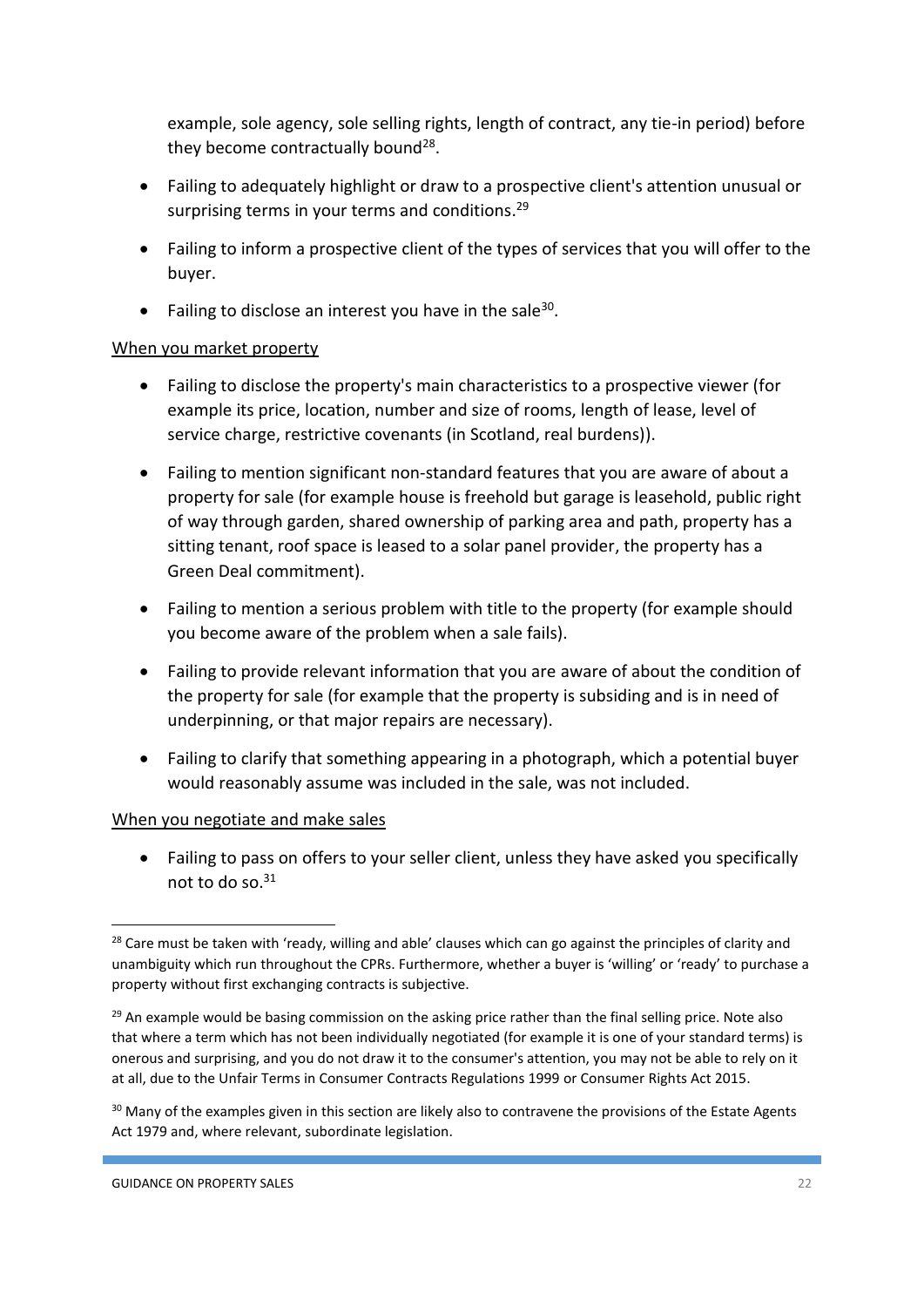- Failing to inform a potential buyer whose offer has been accepted that the seller wishes the property to continue to be marketed for sale up to exchange of contracts.
- Failing to inform your seller client of services that you have been asked to provide to the buyer or referral fees that you will earn (for example for introducing the buyer to a mortgage lender, surveyor or conveyancer).
- Failing to take reasonable steps to find out from a prospective buyer the source and availability of funds for buying the property and pass this information to the seller

# When you deal with complaints

- Failing to inform clients of your internal complaints system or provide full information on how it operates.
- Failing to inform your clients about your membership of an officially approved redress scheme and how they can contact the scheme provider.

# **Acting aggressively**

4.16 It is a breach of the CPRs for businesses to adopt commercial practices that intimidate or exploit consumers, restricting (or likely to restrict) how they act or their ability to make free or informed choices, and which cause or are likely to cause the average consumer to take a different transactional decision. These are known as aggressive practices (regulation 7).

4.17 In determining whether the practice is aggressive, various factors would be taken into account, for example:

- when, where, how and how persistently the business is carrying out the practice
- whether the business is exploiting a specific misfortune or circumstance of a consumer, which is likely to impair their judgement
- whether the business is exploiting a position of power in relation to the consumer, in order to exert pressure on them, in a way that significantly impairs the consumer's ability to take an informed decision
- whether the business has placed excessive barriers on the consumer exercising their rights
- whether the business has used threatening language or threatened to take legal action against a consumer that cannot legally be taken.

 $\overline{a}$ 

<sup>&</sup>lt;sup>31</sup> The Estate Agents (Undesirable Practices) (No 2) Order 1991 requires agents to pass on all offers unless the client has indicated in writing that they do not wish to receive certain types of offer. It also requires agents to pass on offers promptly and in writing.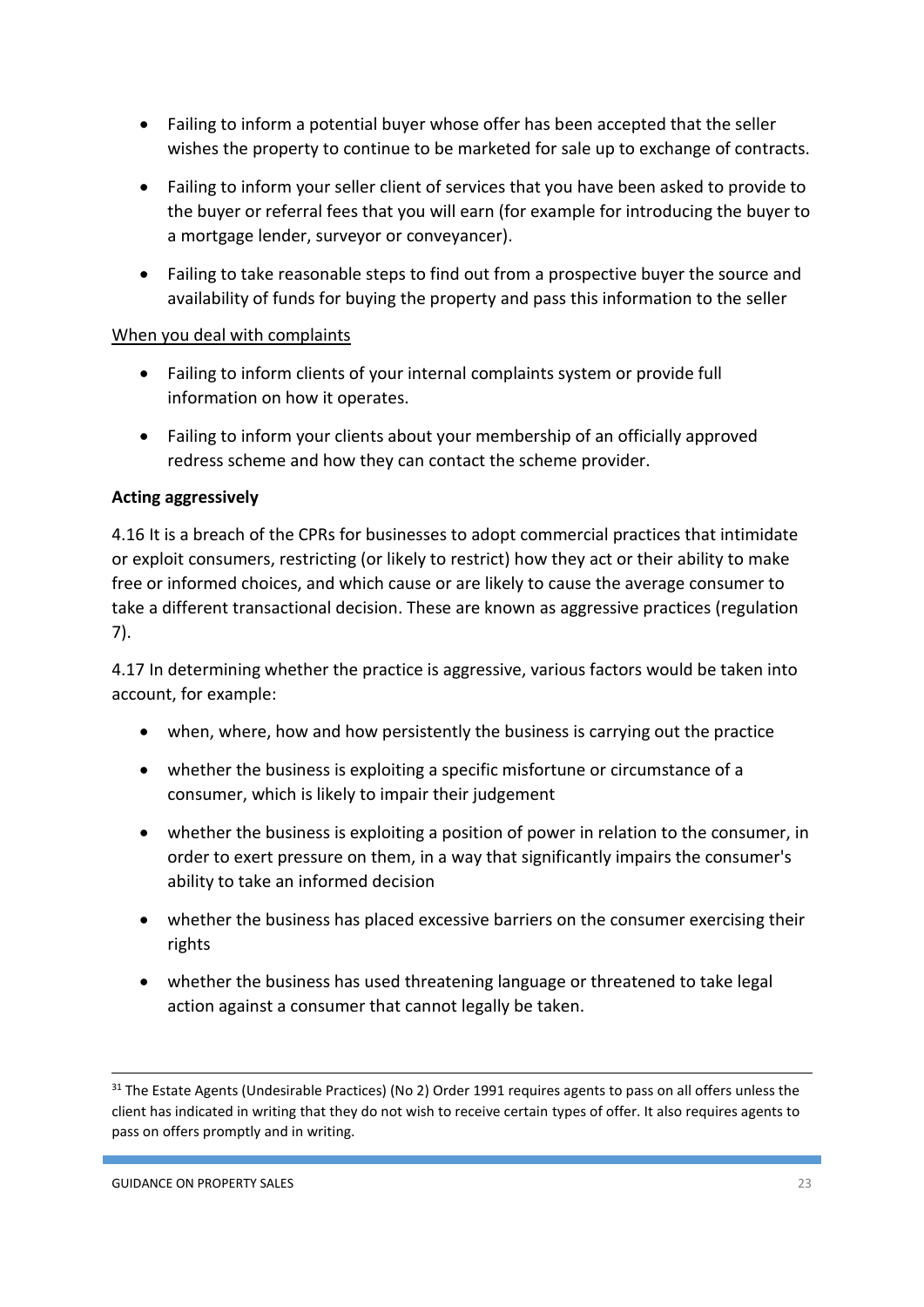4.18 Here are some illustrative examples of aggressive practices. It is not an exhaustive list. In each case, the test is whether the average consumer's freedom of choice or conduct is (or would be likely to be) impaired and, as a result, they take (or would be likely to take) a different transactional decision.

# When you gain new clients and instructions

- Imposing onerous or disproportionate requirements which prevent a client from exercising rights to terminate an agreement or switch to another property sales business.
- Refusing to allow a consumer to cancel their contract with you, where a cancellation period applies and has not expired.

# When you market property

 Pressurising a potential buyer to use associated services, for example to take out a mortgage through the in-house mortgage advisor or to use a particular firm of solicitors or licensed conveyancers.

### When you negotiate and make sales

- Pressurising (for example by persistent and/or aggressive telephone calls) the buyer to act quickly to put in an offer, raise their price, skip the survey, finalise the sale and/or exchange contracts.
- In order to make commission quickly, pressurising a seller client to accept an offer at a lower price than is reasonable for their property, for example by telling them that they cannot get a better offer<sup>32</sup>.
- Pursuing commission to which you are not entitled.

### When you deal with complaints

• Intimidating, pressurising or coercing consumers into dropping complaints against your business, for example by the use of threatening or abusive language or behaviour.

### **Banned practices**

1

4.19 There are a number of business practices that are considered unfair in all circumstances and which are prohibited. These are the CPRs' banned practices (schedule  $1$ ).  $33$ 

<sup>&</sup>lt;sup>32</sup> Advice about whether offers should be accepted or not is generally inappropriate unless backed up by material facts, past experience and the sale of comparable properties

 $33$  CPRs 3(1) and 3(4)(d). The full list of banned practices can be found in the CPR's guidance at [www.businesscompanion.org.uk](http://www.businesscompanion.org.uk/) .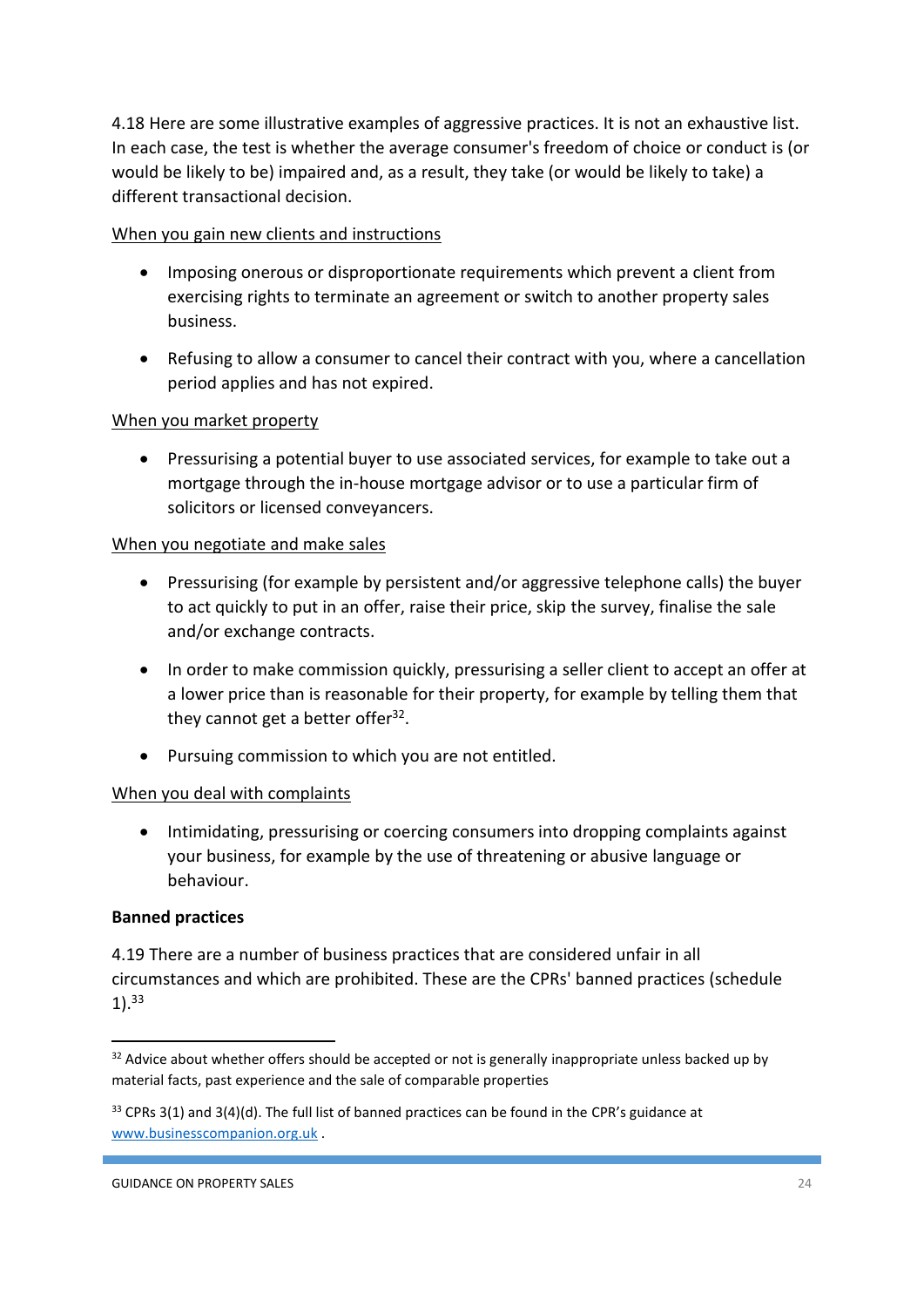4.20 The following are illustrative examples of banned practices. It is not an exhaustive list. These practices are banned outright, meaning that a breach is not dependent on whether the practice would have any effect on the average consumer. Some may be relevant to property sales business.

# When you advertise for new business

 Displaying a trust mark without authorisation (banned practice 2), or claiming that a trader has been approved by a public body when the trader has not or making such a claim without complying with the terms of the approval (banned practice 4). For example, displaying the logo of an ombudsman, trade body or enforcer when not authorised to do so, or claiming falsely to be a member of a professional body or an approved redress scheme.

# When you gain new clients and instructions

 Passing on materially inaccurate information on market conditions with the intention of inducing the consumer to acquire a product<sup>34</sup> at conditions less favourable than normal market conditions (banned practice 18). For example, telling a prospective seller client that you have sold similar properties recently for a certain price when you have not or that you have potential buyers lined up when you do not. Or, for example, telling a prospective buyer that other properties have sold for a particular price, or that other potential buyers are interested in the property, when this is not true.

# When you market property

- Using bait advertising techniques (banned practice 5) for example, advertising new build properties for sale at a certain price when the only ones available to buy are at a higher price, or using a broad 'guide price' (such as '£250,000 to 300,000') when you have reason to believe that the seller has no intention of accepting an offer at the lower end of the range. $35$
- Falsely stating that a product will only be available on particular terms for a very limited time, in order to facilitate an immediate decision and deprive consumers of sufficient opportunity or time to make an informed choice (banned practice 7) - for example, falsely telling a buyer that the price of a new build house is about to go up, when this is not true.

<sup>1</sup> <sup>34</sup> As mentioned elsewhere in this guidance, 'product' includes services and immovable property.

<sup>&</sup>lt;sup>35</sup> Reserve and guide prices are permitted in property auctions, provided the requirements of the Sale of Land by Auction Act 1867 are met. Reserve or guide prices should be genuine, set in accordance with professional judgement and applied in good faith.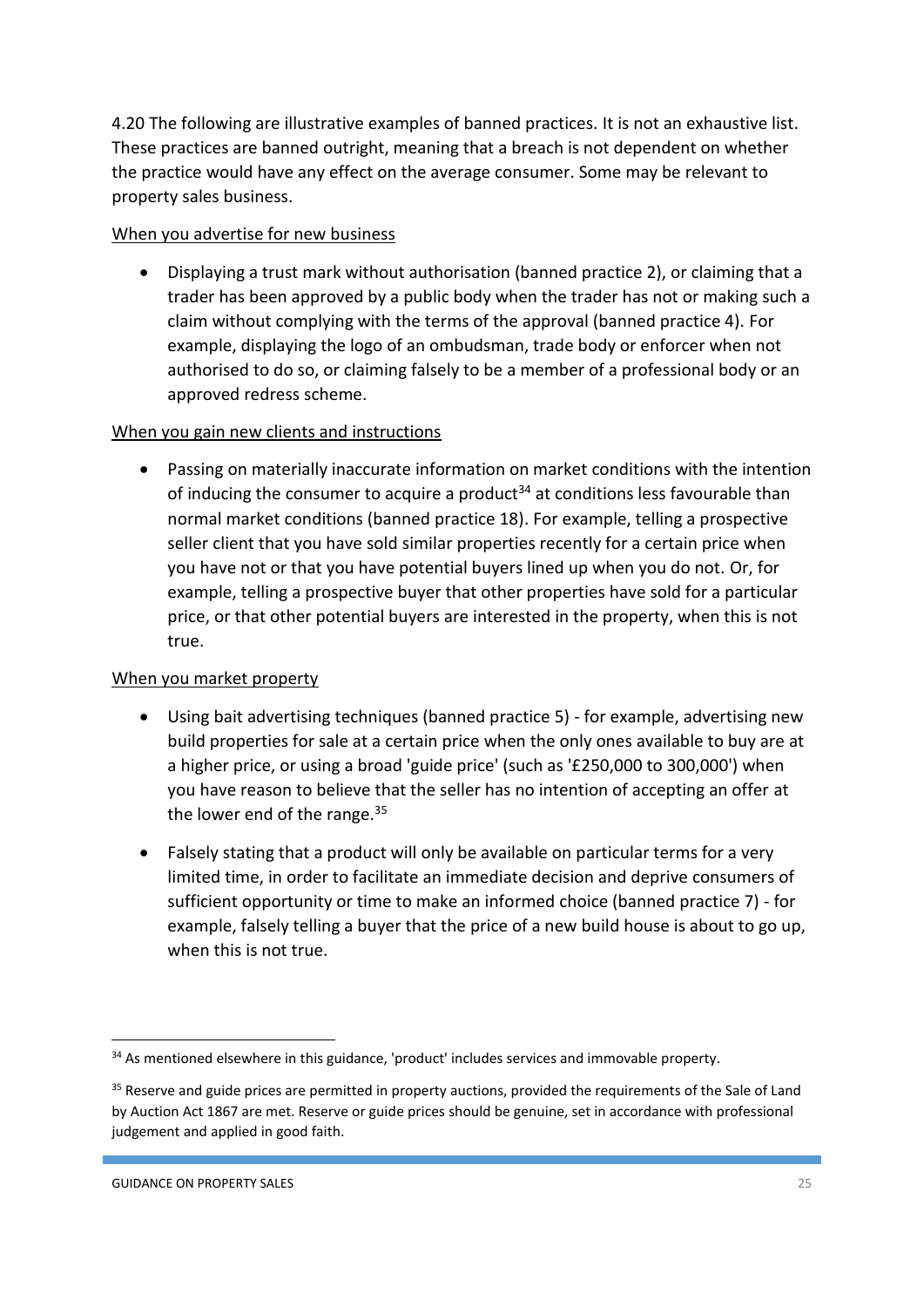# When you deal with complaints

- Giving consumers the impression that their right to use an internal complaints procedure or a redress scheme is a distinctive feature of the trader's services (banned practice 10).
- Failing to act in accordance with reasonable expectations of acceptable trading practice

4.21 The CPRs place a general prohibition on unfair commercial practices (regulation 3). Unfair commercial practices include where a business fails to act in a professionally diligent way (meaning fails to act in accordance with honest market practice or in good faith) in its dealings with consumers. To be unfair, the dealings must materially distort or be likely to materially distort the economic behaviour of the average consumer.

4.22 The standard you must meet to show professional diligence is defined by honest market practice or general good faith in your area of business (here, that of a property sales business). This is an objective standard, meaning it is not determined by how other property sales businesses are acting. If you fail to meet this standard, you could still be in breach of the law even if the practice you adopt is widespread in the industry.

4.23 You are likely to be failing to act in a professionally diligent manner if you do not comply with:

- $\bullet$  other legislation applying to property sales and estate agency business<sup>36</sup> or
- the core requirements of your approved redress scheme (e.g. to publicise that you are registered with such a scheme, to operate and publicise a complaints handling process, and to abide by a final decision made by the scheme, or ombudsman) or
- other recognised standards in your industry or profession, $37$  such as those set by guidance, codes of practice or similar.<sup>38</sup>

4.24 Here are some illustrative examples of breaches of professional diligence.<sup>39</sup>

<sup>&</sup>lt;sup>36</sup> See, for example, the legislation listed at Annexe A.

 $37$  This may depend on the nature and quality of the standards concerned, including how long they have been in place, what they cover (for example whether requirements go above and beyond the law) and whether they are recognised by regulators or the courts.

<sup>&</sup>lt;sup>38</sup> The Property Ombudsman's Code of Practice for Residential Estate Agents and RICS' UK Residential Property Standards (the blue book) are two examples.

 $39$  The unfair practices highlighted at paragraphs 4.3 – 4.20 above may also contravene the requirements of 'professional diligence'.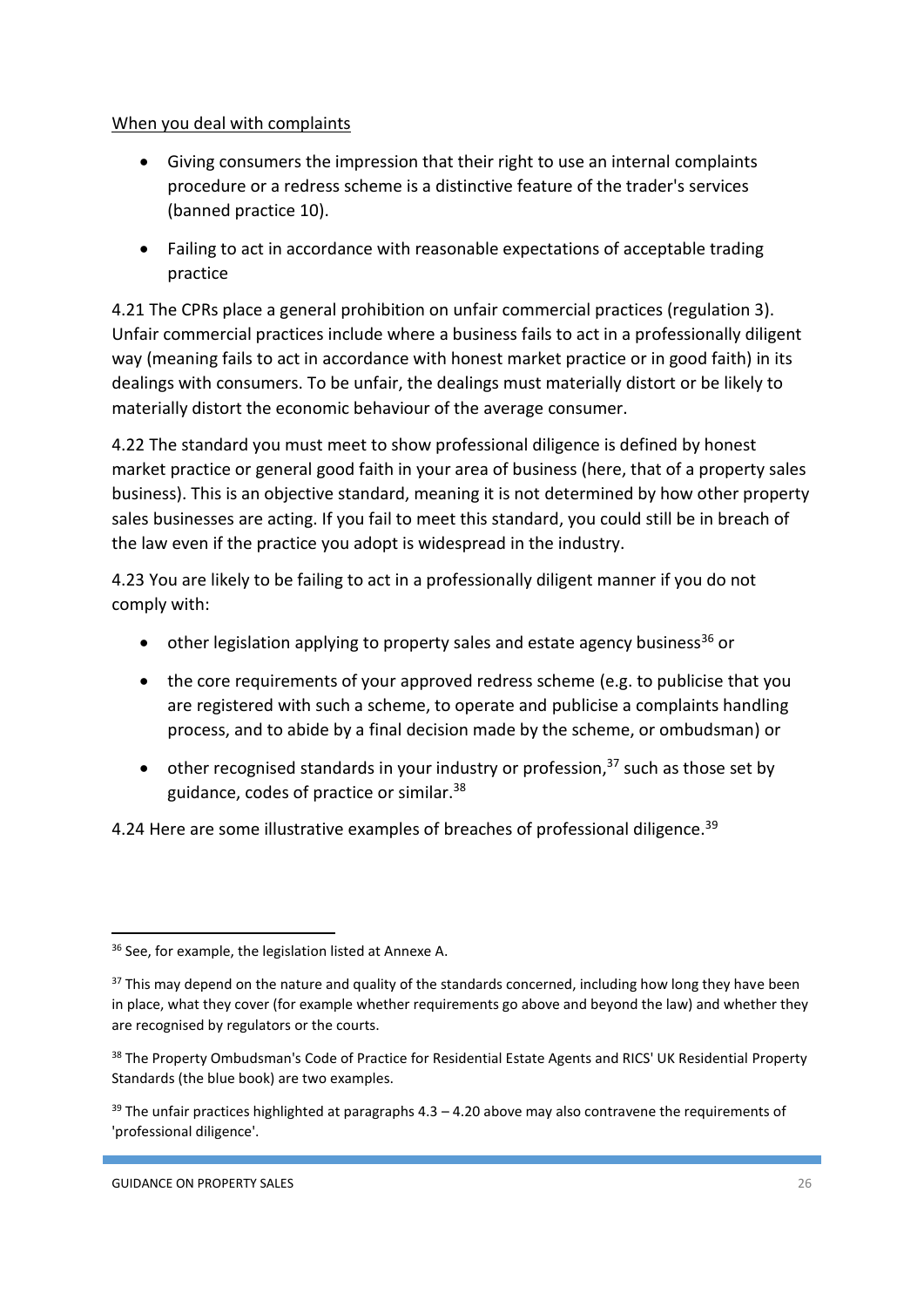It is not an exhaustive list. In each case, the test is whether the average consumer's ability to make an informed decision would be impaired appreciably, materially distorting their economic behaviour.

# When you advertise for new business

- Falsely listing properties as 'Sold Subject to Contract' to create a false impression of your business's success selling properties or displaying a 'Sold' board outside a property you have not sold.
- **•** Leaving details of properties that you have sold<sup>40</sup> on your website or in your office window for a long period of time (to the extent that you create a false impression that you are selling more properties than you actually are).

# When you gain new clients and instructions

- Providing inadequate information to a seller about the legal requirement for certain energy performance information or, in Scotland, for the Home Report (energy report, single survey and property questionnaire).
- Failing to provide adequate information to a seller about the legal requirement to include the details of Green Deal installations in the Energy Performance Certificate.

# When you market property

 Not carrying out reasonable checks on the accuracy and truthfulness of information that you use in marketing.

### When you negotiate and make sales

 Training staff to use scripts and/or techniques that are intended to mislead consumers.

### When you deal with complaints

 Failing to deal with complaints at all or in an honest, fair, reasonable and professional manner.

### **BPRs: misleading businesses**

4.25 It is a breach of the BPRs to make representations, advertise or market to other businesses in a way that misleads (or is likely to mislead) them, if this is likely to affect their economic behaviour or injures or is likely to injure a competitor (regulation 3).

4.26 The BPRs apply when you advertise your services to potential new clients that are businesses, when you market property for sale to businesses, and when you make any

<sup>40</sup> For the sake of consistency, 'sold' is taken to mean when contracts have been exchanged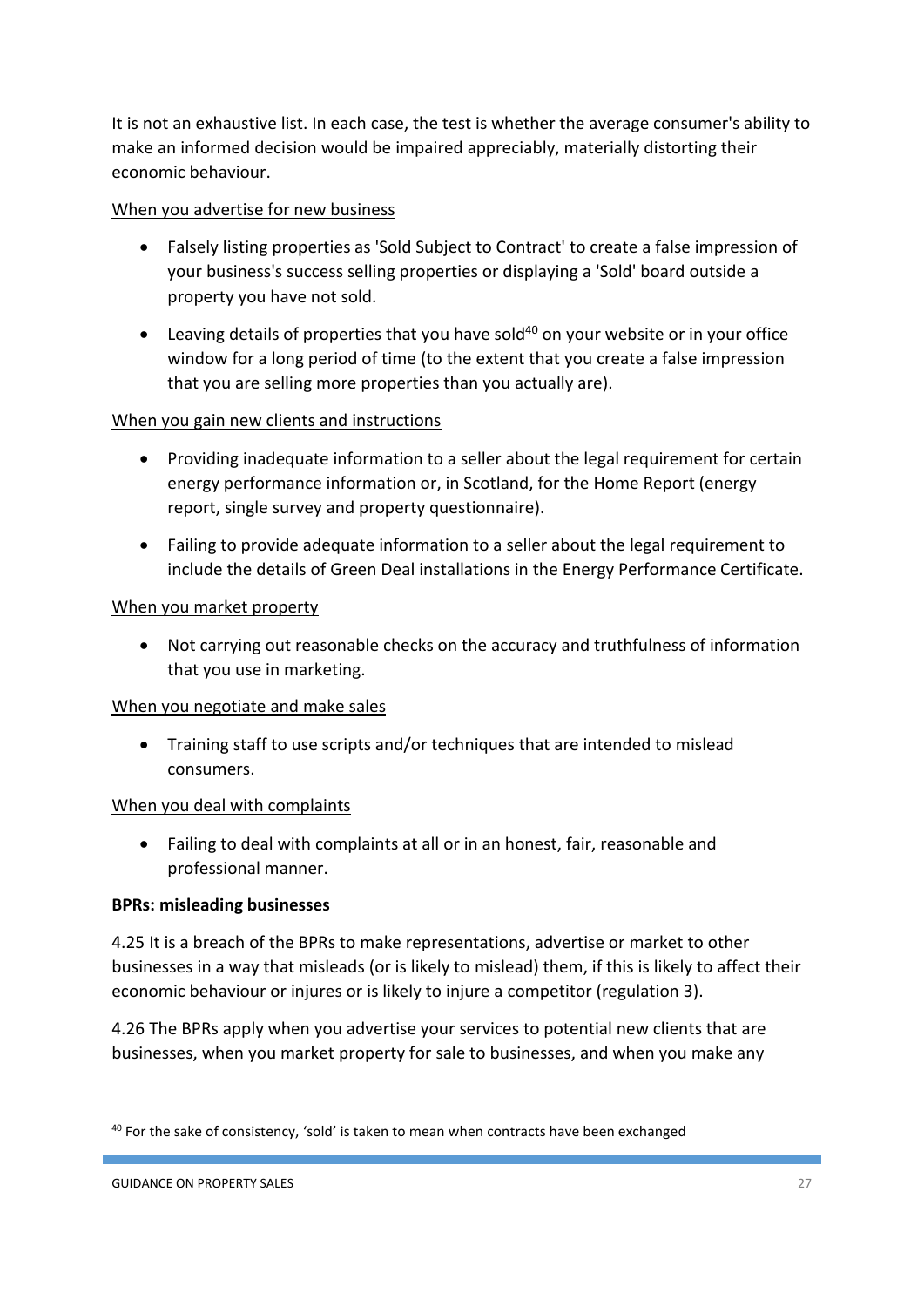statement to another trader in order to promote either your own business or the sale of your client's property.

4.27 A representation, statement or advertisement can be misleading if it:

- contains a false statement of fact
- conceals or leaves out important facts
- promises to do something when there is no intention of carrying it out or
- creates a false impression (even where the information itself is literally true), for example that premises are suitable for a type of business where planning permission would be unlikely to be granted.

4.28 The following are illustrative examples of misleading business-to-business advertising. It is not an exhaustive list. In each case, the test is whether the trader (to whom the advertising is addressed or reaches) is misled or likely to be misled and, as a result, alters their economic behaviour or a competitor is harmed or likely to be harmed.

# When you advertise for new business

- Claiming that you have close relationships with potential business occupiers when you do not.
- Claiming that you are the appointed agent of a particular potential business occupier when you are not.
- Putting up 'Sold' boards outside business properties that you have not sold (creating a false impression of your success in selling properties).<sup>41</sup>

# When you market property

- Providing misleading information about the property's availability for purchase, its main characteristics, its price, or the conditions under which it can be bought.
- Saying or implying to a business buyer that there is planning permission, when there is not, including advertising land as being ready for development when planning permission has not been given.

### **BPRs: making unfair comparisons with competitors**

4.29 It is a breach of the BPRs to make comparisons with competitors in your advertising unless you meet the conditions that permit such advertising (comparative advertising  $$ regulation 4).

4.30 The conditions relate mainly to ensuring that the advertising:

 $41$  Flyboarding – that is, displaying 'For Sale' or 'Sold' boards when no property is for sale or has been sold - is also forbidden by Town and Country Planning legislation.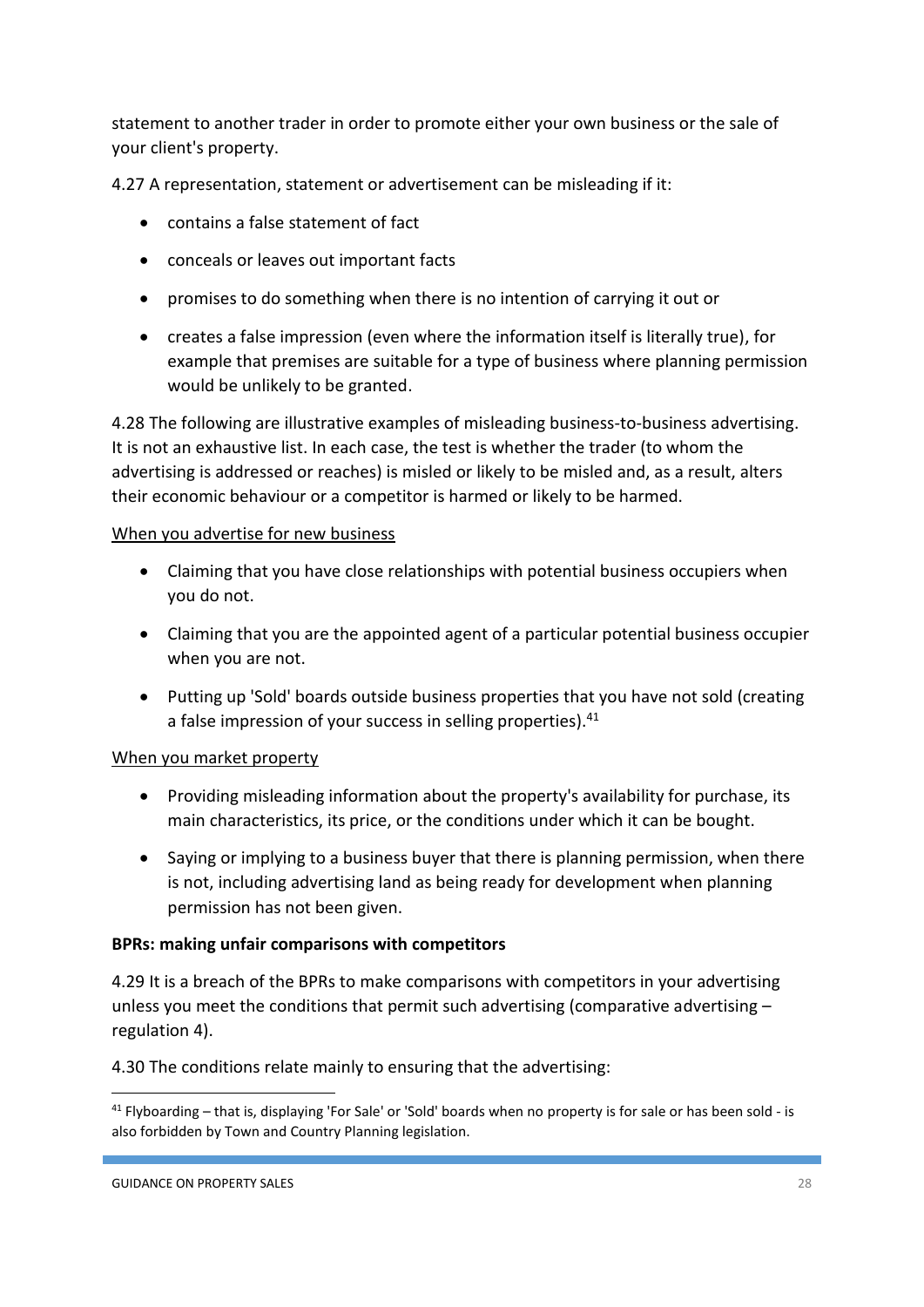- is not misleading, whether under regulation 3 of the BPRs or under regulations 5 (misleading actions) or 6 (misleading omissions) of the CPRs
- objectively compares like-for-like, and relevant, representative and verifiable features
- does not create confusion between the advertiser and a competitor
- does not denigrate or discredit the trademarks, trade names or other distinguishing activities of a competitor
- does not take unfair advantage of the reputation of a trademark, trade name or other distinguishing marks of a competitor.<sup>42</sup>

4.31 The following are some illustrative examples of breaches of the rules on comparative advertising.

# When you advertise for new business

- Making comparisons with other property sales businesses that are not true, for example regarding numbers of property for sale, levels of fees and charges, opening hours, number of offices or number of staff.
- Advertising that
	- o you are the leading property sales business in a particular area or field when you are not (or cannot evidence this), and/or
	- o you have a particular market share in that area when you do not.
- Providing out-of-date market share information in advertisements.
- Claiming in advertisements that you have more web marketing than any other property sales business, when you do not or cannot evidence this.

# **5 STEPS TO HELP YOU COMPLY WITH THE REGULATIONS**

5.1 If you are treating consumers, business customers and competitors fairly and honestly, then you are unlikely to fall foul of the regulations. Nonetheless, we suggest that you use this guidance to review your commercial practices and ensure that they are compliant, and to decide for yourself what steps you should take.

5.2 In this section, we set out some of the practical steps that we think would help you to demonstrate compliance with the regulations. Following these steps should help you to

<sup>&</sup>lt;sup>42</sup> The full list of conditions can be found in the BPRs guidance at [www.businesscompanion.org.uk.](http://www.businesscompanion.org.uk/)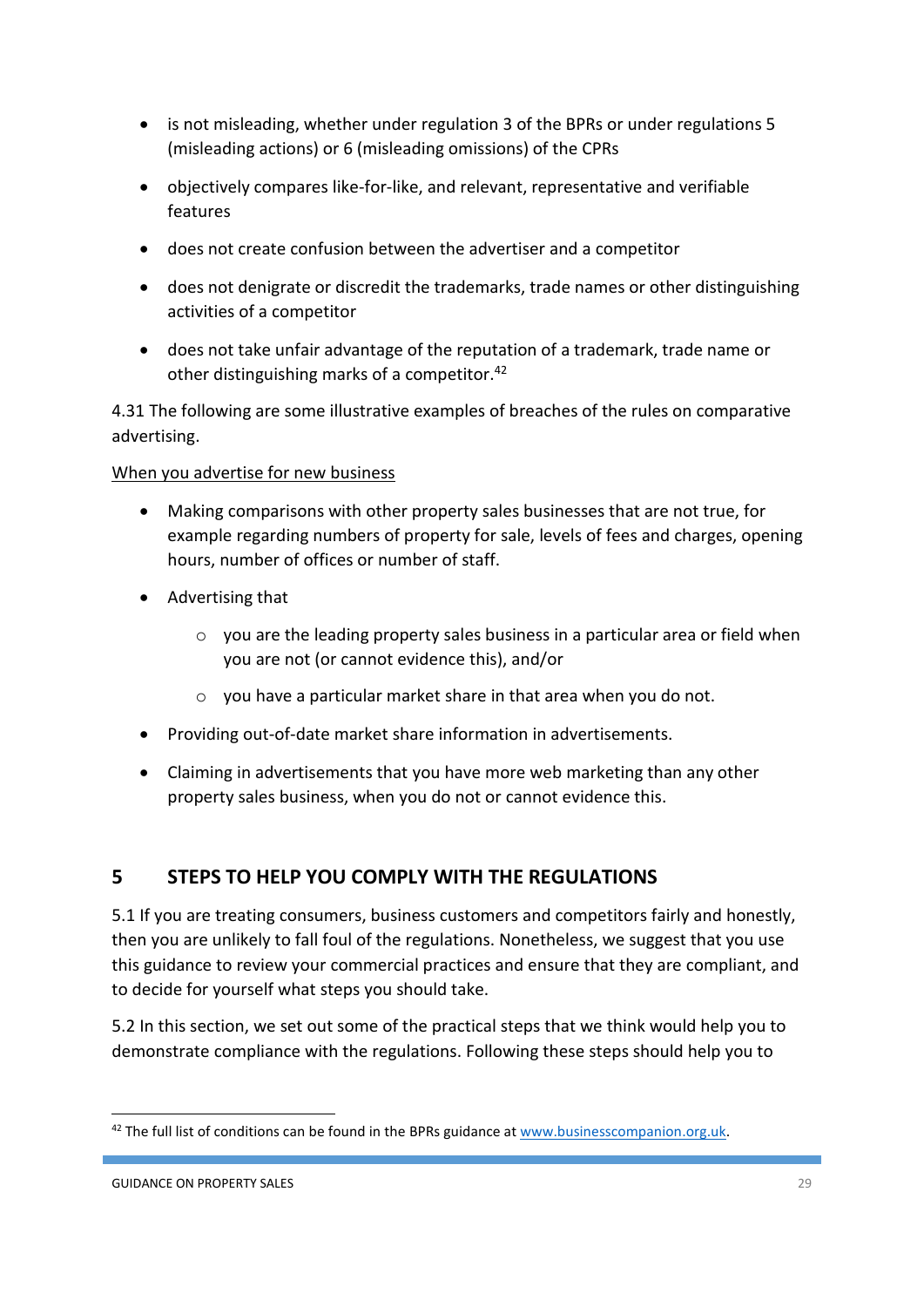show that you are acting in an appropriate way and doing what could be reasonably expected of you to treat consumers, business customers and competitors fairly.

5.3 What is reasonable to expect of you will depend on the nature of your commercial practice, the services that you provide and the factual context (for example what stage of the marketing or sale process has been reached). At the outset of the property marketing process, it is unlikely that a court would expect you to make detailed enquiries into the issues that a conveyancer or surveyor would look into, for example examining whether the seller has good title to sell or the structural condition of the property – unless, that is, you have led consumers and business customers to believe that these are part of the services that you offer. Later on in the marketing or sale process, you may discover, or be put on notice about, such problems or difficulties with the property, at which point a court might well expect you to make further enquiries about these matters.

5.4 Within the scope of your business activities, you need to consider:

- What systems and safeguards you have and should have in place and what steps you can take to ensure that they work in practice, including appropriate staff training.
- What audit trails you should maintain to help you to demonstrate that you act in a suitably diligent way.
- What enquiries and checks it will be appropriate for you to carry out in particular circumstances. If you decide not to make enquiries or undertake checks, you will need to be able to show that you were justified in making that decision and that it was reasonable in the particular circumstances for you to act in that way. Similarly, where you rely on others for information, you need to be able to show that it was reasonable for you to rely on them and to the extent that you did. For example, while it may be reasonable for you to rely on some information supplied to you at the outset of the instruction process by your client, if later on you discover reasons to doubt its accuracy, you should take appropriate steps to check whether the original information supplied is indeed correct.

# **When you conduct your business (general considerations about criminal offences under the regulations)**

5.5 There is a defence of due diligence to some criminal offences under the CPRs (misleading actions, misleading omissions, aggressive practices and virtually all of the specific banned practices) and BPRs (misleading advertising). In order to prove that you have behaved with due diligence, you need to show that you committed the offence because of:

- a mistake, or
- reliance on information supplied to you by someone else, or
- the act or default of someone else, or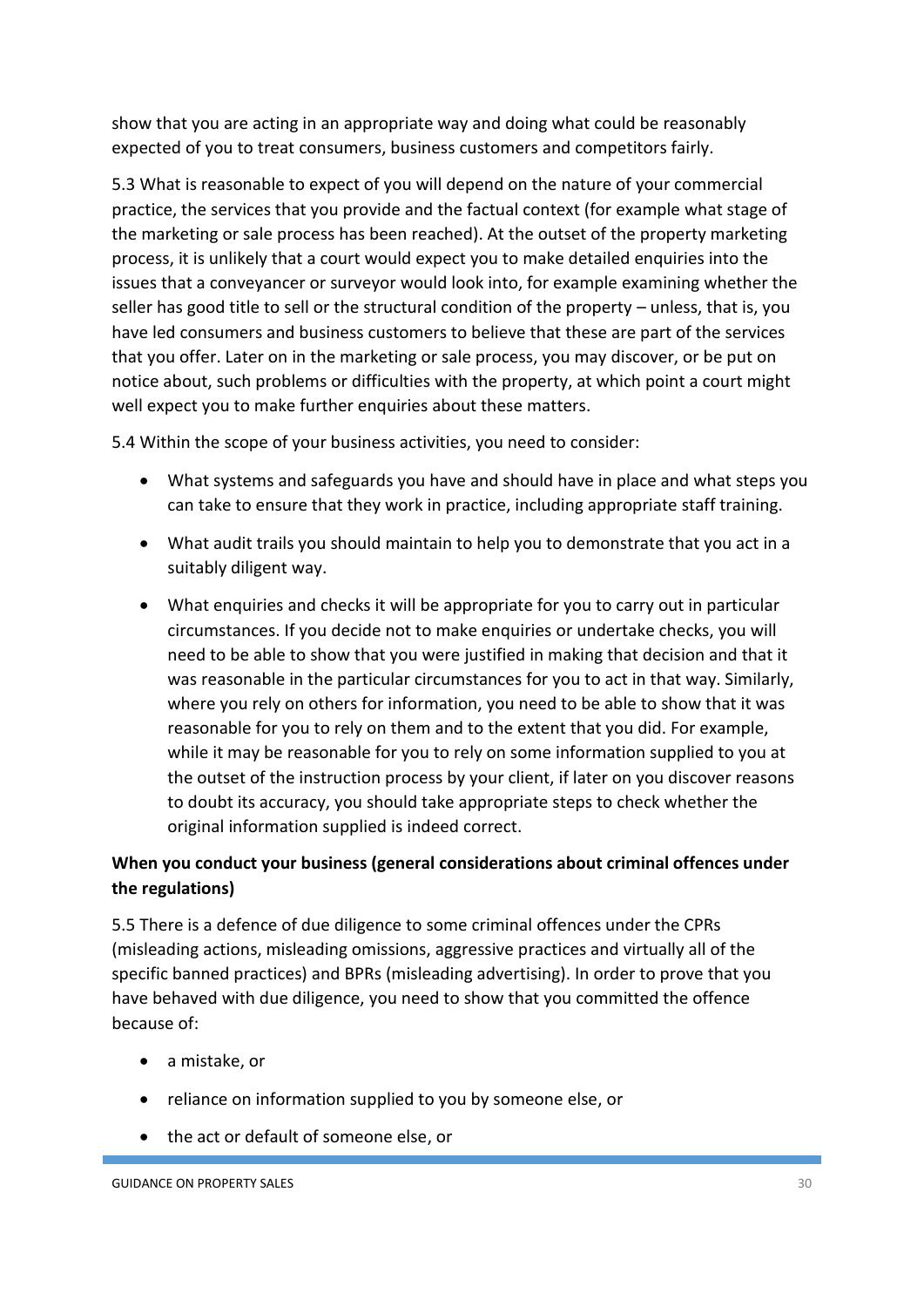- an accident, or
- another cause outside your control

**AND** that you took all reasonable precautions and exercised all due diligence to avoid committing the offence.<sup>43</sup>

5.6 The key thing to bear in mind is that you need to be able to show that you acted appropriately to minimise the risk of something going wrong (due to a mistake, an accident etc). For example, where you rely on information supplied by someone else (such as your client), you must still exercise your own judgement before including it in your marketing.

5.7 If you are prosecuted for failing to show professional diligence (which the CPRs prohibit generally) you will not have a due diligence defence available to you – what is listed at 5.5 above will not apply. If you knowingly or recklessly allow your conduct to fall below the standards of professional diligence, and you do something that materially distorts the economic behaviour of the average consumer, you will be committing a criminal offence under the CPRs.

5.8 It is therefore important that you review your conduct, processes and training regularly – and make all necessary changes to demonstrate that you are not behaving recklessly and are not knowingly engaging in conduct that is not professionally diligent.

5.9 If you are a company officer, you should also note, in relation to any criminal prosecution under the CPRs or BPRs, that you need to exercise proper control and supervision of your staff. You can be personally liable if an offence is committed by your staff, and it can be shown that this was due to your consent or connivance, or to neglect on your part.<sup>44</sup>

5.10 If someone else commits an offence under the CPRs<sup>45</sup> or the BPRs, and they can show that the offence was due to your act or default, you will also be guilty of the offence. Alternatively, if the other person is able to avoid liability by relying on due diligence, you may still be guilty of an offence if it is shown that it was your act or default that led to the situation. To avoid liability, you would then need to prove your own defence of due diligence.<sup>46</sup>

1

<sup>&</sup>lt;sup>43</sup> The requirements in this bullet are similar to those that were in the (now repealed) Property Misdescriptions Act 1991 (PMA). The courts may draw on PMA case law when considering some aspects of the the due diligence defence under the CPRs and BPRs.

<sup>44</sup> CPRs 15(1) and BPRs 8

<sup>45</sup> Apart from that of failing to show professional diligence.

<sup>46</sup> CPRs 16 and BPRs 9.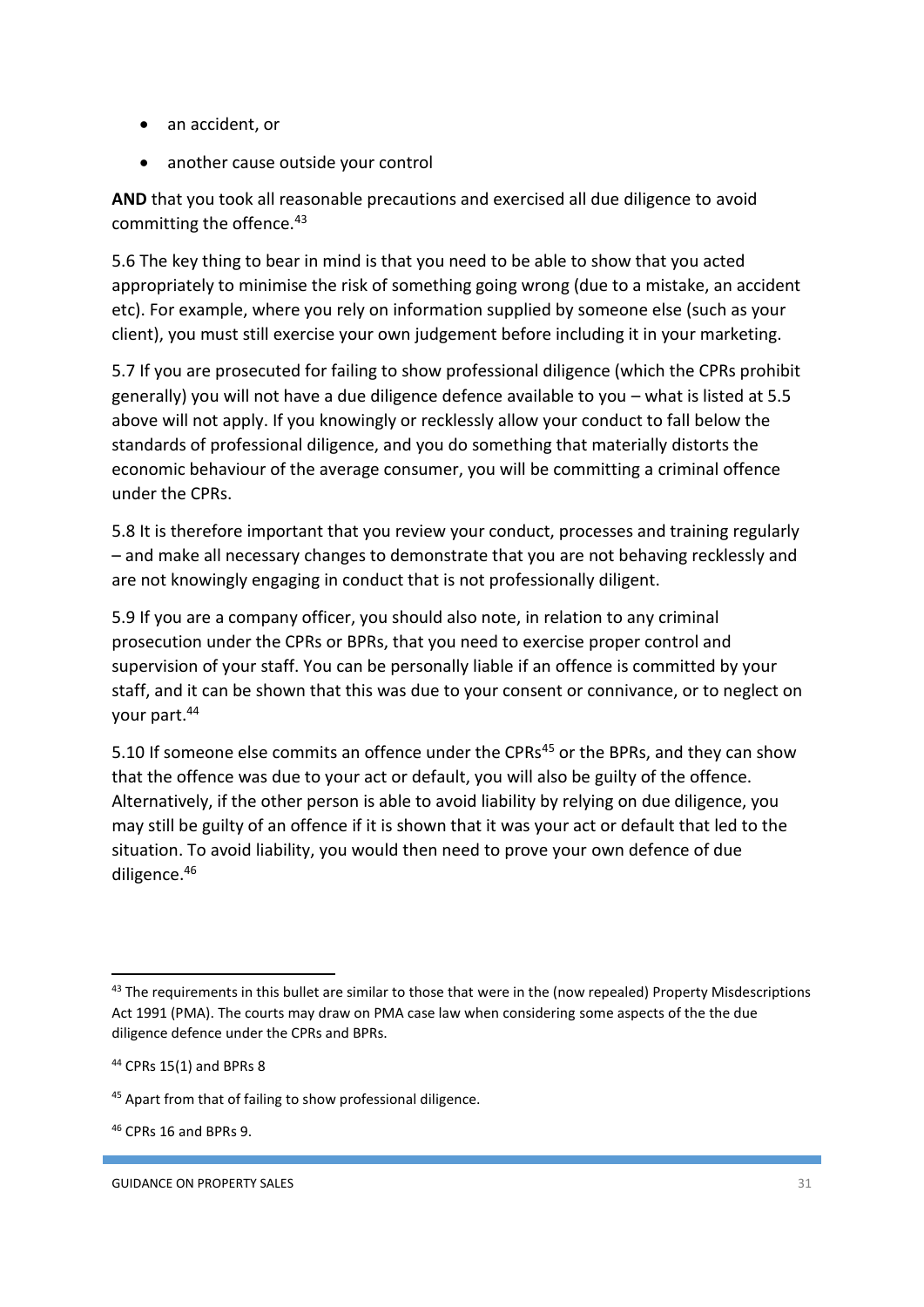# **When you advertise for new business**

5.11 Ensure that any information you provide when marketing your services, in whatever form (for example flyers, websites, newspaper advertisements, verbal discussion), is true and accurate. Take reasonable steps to check the facts stated in advertising, and be aware of findings being made by bodies such as the Advertising Standards Authority and relevant ombudsmen (see Annexe B).

5.12 Ensure that any comparisons you make with competitors – for example your record of selling properties compared with theirs or the benefits of clients using your services as opposed to theirs – are fair, objective and can be substantiated.

5.13 Ensure that any information you have made available is not liable to mislead potential new clients, for example that details about the properties you have 'Sold' or 'Sold Subject to Contract', or statements about professional qualifications or membership of a professional body, are accurate and not out-of-date.

5.14 When offering to sell services to consumers, you must state your charges and fees inclusive of VAT. Whether you charge a fixed fee or a percentage of an as yet unknown sale price, stating the fee or percentage inclusive of VAT is more meaningful for consumers. In all cases you should make it as easy as possible for consumers to work out how much they will pay overall.

# **When you gain new clients and instructions**

# Providing advice to prospective clients

5.15 Make sure that you have a sound basis for your claims about market conditions and your advice on prices and prospects for sale. If the market advice you are giving to potential sellers and buyers is inconsistent, despite relating to the same types of properties in the same area, re-examine and adjust your advice.

# Providing clients with important information before entering into agreements with them

5.16 Give clients the information they need to make an informed and efficient choice, before an agreement is made and at each stage of the process thereafter. Do not leave out or hide such information, or provide it in an unclear way that is ambiguous or hard to understand. You should also always make sure that information is given in good time.

5.17 Your terms and conditions should be clearly set out, and you should particularly highlight any surprising terms, both in the contract, and in brochures. It is good practice to present a tariff of fees and charges, and to explain clearly what services you are going to provide. Fees should be quoted inclusive of VAT to consumers, and in respect of property sales should be stated with an example based upon the marketing price, e.g. 'Our commission is 1.2% (including VAT) - if your property sells for the asking price of £300,000 you will pay a fee of £3600'. You must also make sure that clients understand the implications of sole selling and sole agency rights.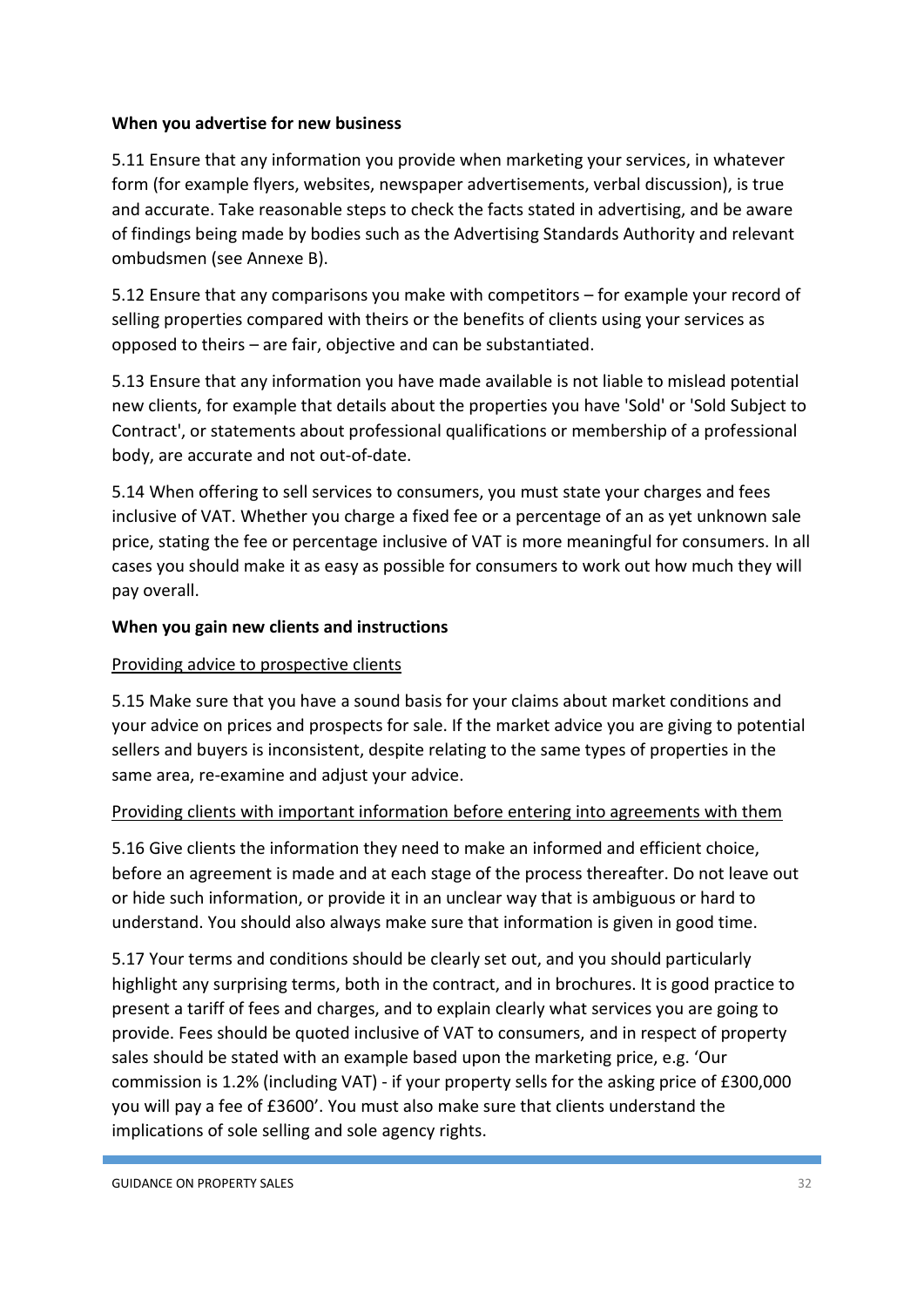5.18 You should provide this information in writing, as this will help you to comply with the requirements of professional diligence. It will also protect both you and your clients should disputes arise later on about what was said.

5.19 In the documentation you give to the client, make sure all material information is clear and prominent. Draw this information to the client's attention before the agreement is signed. It is not enough to include material information in small print or in a bundle of documents handed to the client before a contract is signed.<sup>47</sup>

5.20 For property sales businesses that are engaging in 'estate agency work' (as defined in the Estate Agents Act 1979) that Act requires you to inform the client about certain types of information prior to agreement. Give clients adequate time to read any written information you provide.

# **When you market property**

# Gathering information for marketing

5.21 Before marketing a property we would expect a property sales business to gather sufficient information about the property in order to market it professionally and honestly. This information should be gathered carefully and in good faith, and you should not simply rely on information provided by others if this is incomplete or you suspect it may be wrong, or you have grounds to doubt it.

5.22 The extent of the information you are required to gather will depend on the circumstances of your business and the services you offer (which should be made clear to a consumer). As set out at paragraph 1.4, while the regulations apply to the full range of property sales businesses, the standards expected to comply with them, and to avoid liability, will depend on the circumstances and, in particular, the level of service that a business provides.

5.23 For example, at one end of the spectrum, you may be carrying out a service simply of advertising property for sale by others (i.e. as a passive intermediary). If so, you may have a defence to prosecution for any misleading acts or omissions in the advertisement, where you receive the advertisement for publication in the ordinary course of your business (that is, it is drafted by your client, not by you), and you do not know and have no reason to suspect that publication would amount to an offence.<sup>48</sup>

5.24 Another type of service may be providing some kind of hosting service or platform through which prospective house buyers and sellers can contact each other. In these

<sup>&</sup>lt;sup>47</sup> Hiding important information in small print may also amount to a breach of the Unfair Terms in Consumer Contracts Regulations 1999, which means that if those terms were considered unfair, the client would not be bound by them. (Note: this legislation is to be repealed by the Consumer Rights Act 2015, but will still apply to historical contracts)

<sup>48</sup> CPRs 18.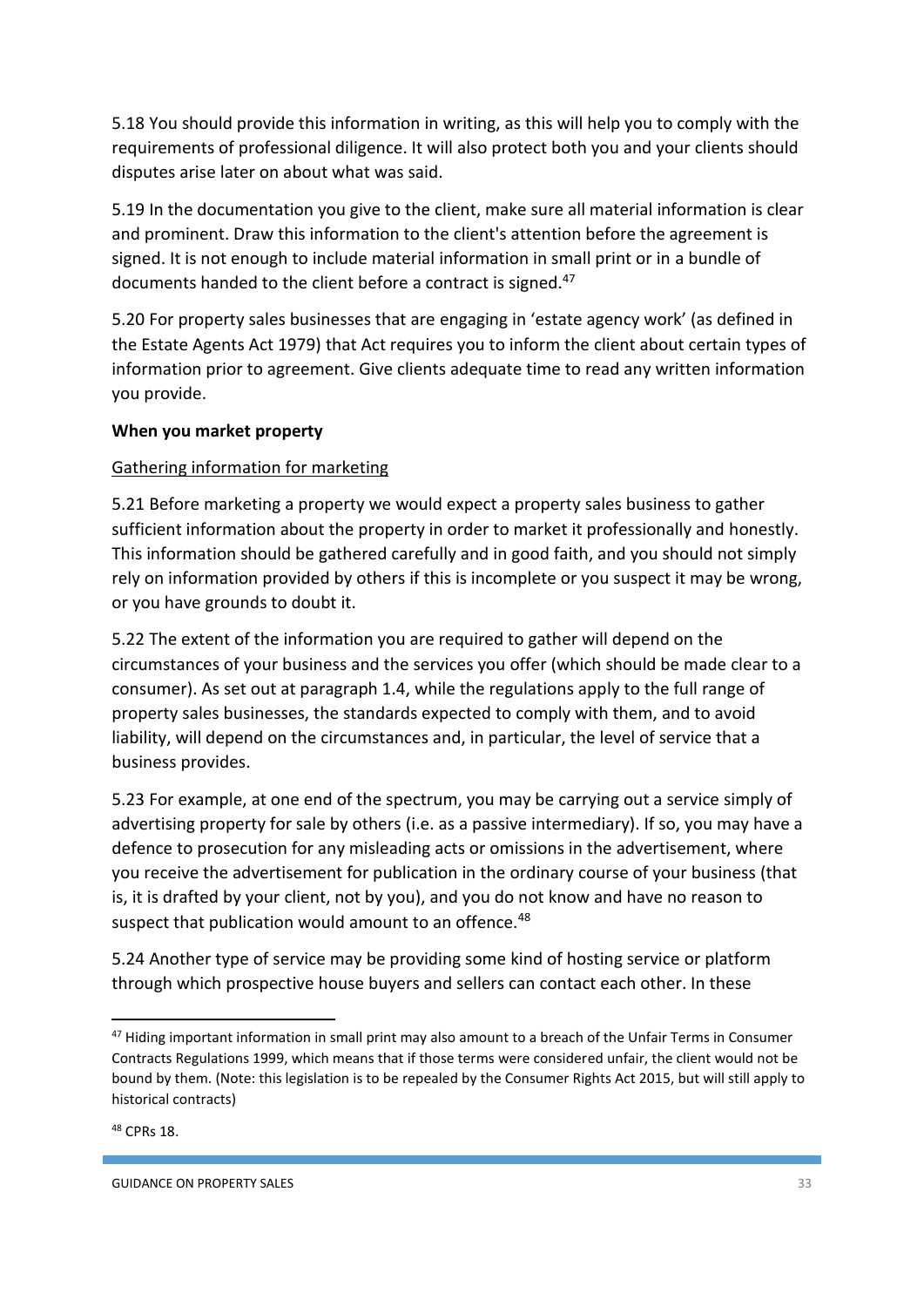circumstances you should make sure that the information templates you provide to sellers are comprehensive, so that all information reasonably likely to be relevant to meet the expectations of platform users is captured (thus avoiding a misleading omission). You should also act promptly to investigate and, if necessary remove, content you are given to publish, where you become aware that it may be in breach of the regulations. Failing to do so may mean you are liable under the regulations.

5.25 Paragraphs 5.26 to 5.27 below are aimed more at mainstream property sales businesses that inspect a property, market it for sale, arrange viewings, communicate offers and negotiate the sale (although elements of these paragraphs may be relevant to business models which offer some of these services).

5.26 When you gather the information you need for marketing purposes, take reasonable steps to establish its truth and accuracy. The following framework may help you:

# Assess the property:

- In general we would expect property sales businesses to carry out an inspection of the property, and to take reasonable steps to gather relevant information to provide to prospective purchasers. If you decide not to undertake an inspection or you only carry out a limited one, you may still be in breach of the CPRs if there was material information that you could have discovered and should have disclosed in the marketing of the property, had you carried out an inspection or done a more detailed one.
- Take note of the number and size of rooms, the status of any services, how the property is heated, its general condition, any significant and visible structural defects, and other features that prospective buyers need to know about in order to decide whether or not to view a property.
- Be observant. During an inspection you may observe things that put you on notice that further enquiries might be needed. This would include, for example, the fact that a property is (sub)let or is occupied by someone who may have rights to remain in the property after a sale. You may also notice other facts such as applications for planning permission displayed at nearby premises, footpaths over the land itself or evidence of flooding.
- You should make sure you are in a position where you can answer accurately the reasonable queries of prospective purchasers in relation to such matters.
- Draw on your professional knowledge of the local market, for example the prices of comparable properties that have sold recently in the area and any notable local features. For example, where a property is next to a mobile phone mast, a railway line, a nuclear power station or sewage plant, these facts must not be hidden or left out. You should not, for instance, edit photos of the property to remove undesirable features.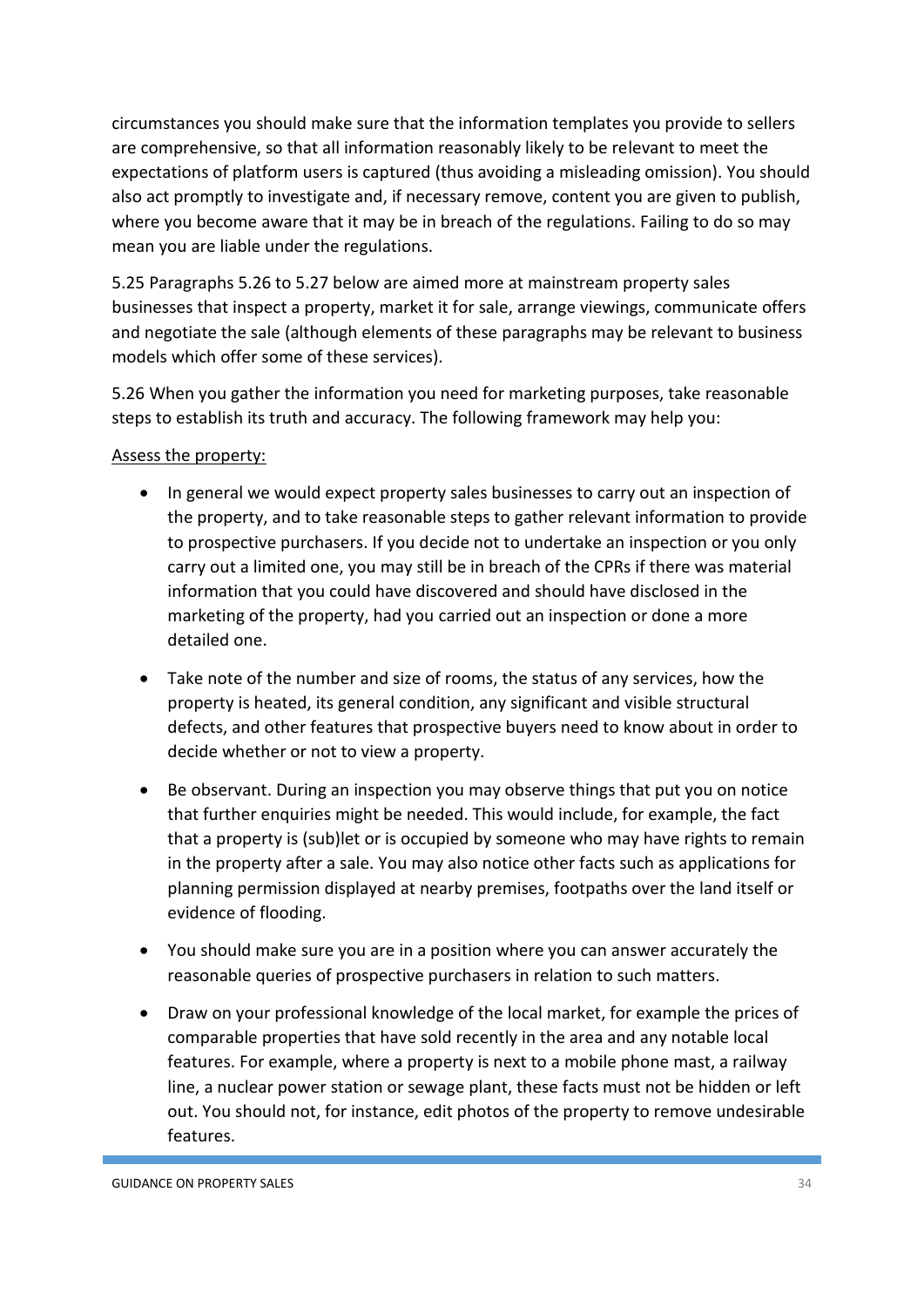- It is clearly material information whether a property is freehold or leasehold, but you may also need to highlight particular features of the title, such as the length of term left on a lease and any unusual payment obligations under the lease or surprising and onerous restrictive covenants (if known).
- Consider whether there is anything about the property and its sale that you should know but do not, or which makes you think that something is not quite right or that there may be a problem with you marketing it? If there is, then check things out.

# Check things out:

- Ask your client. In some circumstances, it may be sufficient for you to rely on what your client tells you, for example where it puts your mind at rest on a small concern or is fully consistent with other reliable information that you already hold. However, you should not simply rely on the client's information if it is incomplete or you suspect it may be wrong or it otherwise raises a doubt in your mind, for example because it does not fit with other information you hold.<sup>49</sup>
- Ask your client for supporting documentation. This may give you the reassurance you need. If it does not, further checks may be necessary. If appropriate, probe further.
- Consult official sources (for example Land Registry, Registers of Scotland or local authorities), where appropriate.
- In addition, it may help you to:
- Explain to sellers at the outset the importance of them providing honest, accurate and truthful information: that giving misleading or incorrect information is likely to be uncovered later in the conveyancing process and, potentially, could endanger the sale and leave both you and the seller open to legal action.
- Obtain a commitment (preferably in writing) from clients to tell you if anything changes, for example so a seller keeps you updated if planning permission expires or they learn of a planning application by an adjoining landowner, or a property developer keeps you updated if the estimated level of the service charge goes up or the planned services, which will be covered by the charge, change.

1

<sup>&</sup>lt;sup>49</sup> In Scotland, the Property Questionnaire in the Home Report is filled out by the seller. This will be widely understood and so you will not be expected to check and confirm every answer before you market the property. However, where you use information from the Property Questionnaire in your own marketing of the property, it may be appropriate for you to take steps to satisfy yourself that you are not making any misleading statements or omissions.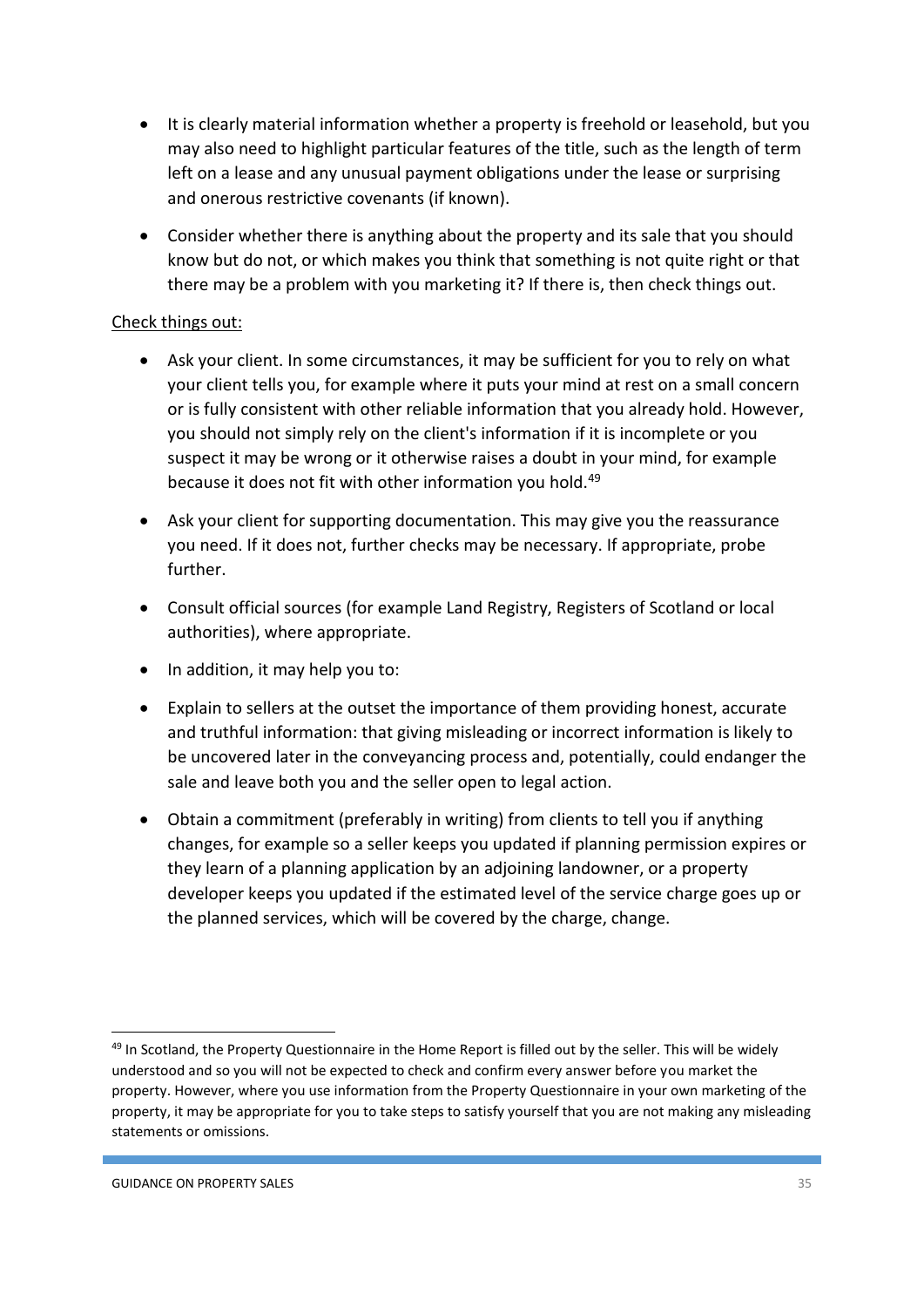# **Producing sales particulars and other marketing information**

5.28 Ensure that the information you use in your property particulars and other marketing is true, accurate and unlikely to mislead. For example:

- Before you market the property, ask your client to read your documentation and sign it, confirming that the particulars and other marketing materials are correct. Give them the opportunity to advise you of any errors.
- Take care that you present information fairly and fully, and include the material information that the average viewer would need.
- Wherever possible, provide accurate measurements (and, where it is not possible, make clear that the measurements are estimates).
- Bear in mind that, while you are not responsible for the content of information supplied by other professionals (for example energy assessors and surveyors), you are responsible for the way you use this information in marketing and the overall presentation of the property particulars and marketing material.
- Take care with qualifying statements. Those that clarify may be helpful (for example 'boarded loft area' or 'room with potential as bedroom – subject to relevant planning or building regulations consent' when the seller cannot evidence that a loft conversion has the necessary approval or consent for use as a bedroom). However, using a qualifying statement to try to limit liability such as 'all details provided by the vendor' will not help you if, given your type of business, it was appropriate for you to check the information yourself.
- Take particular care to verify any feature that you advertise as a particular selling point of a property – for example parking rights, the number of years remaining on a lease, planning permissions and surrounding amenities and views. As a rule of thumb, the more prominently you stress a particular feature, the more likely it is to influence the average consumer's decision making.
- While the property is on the market, keep particulars and other marketing materials up-to-date. One way to do this would be to periodically check or re-check details, asking clients whether there have been any changes and requiring them to confirm the particulars are up-to-date and correct. To avoid confusion, ensure that you publish only the most up to date copy, but retain old versions (coded as appropriate) as part of your records – most software packages will do this automatically.
- If you discover at any point during the marketing of a property that information is incorrect, act promptly to correct it.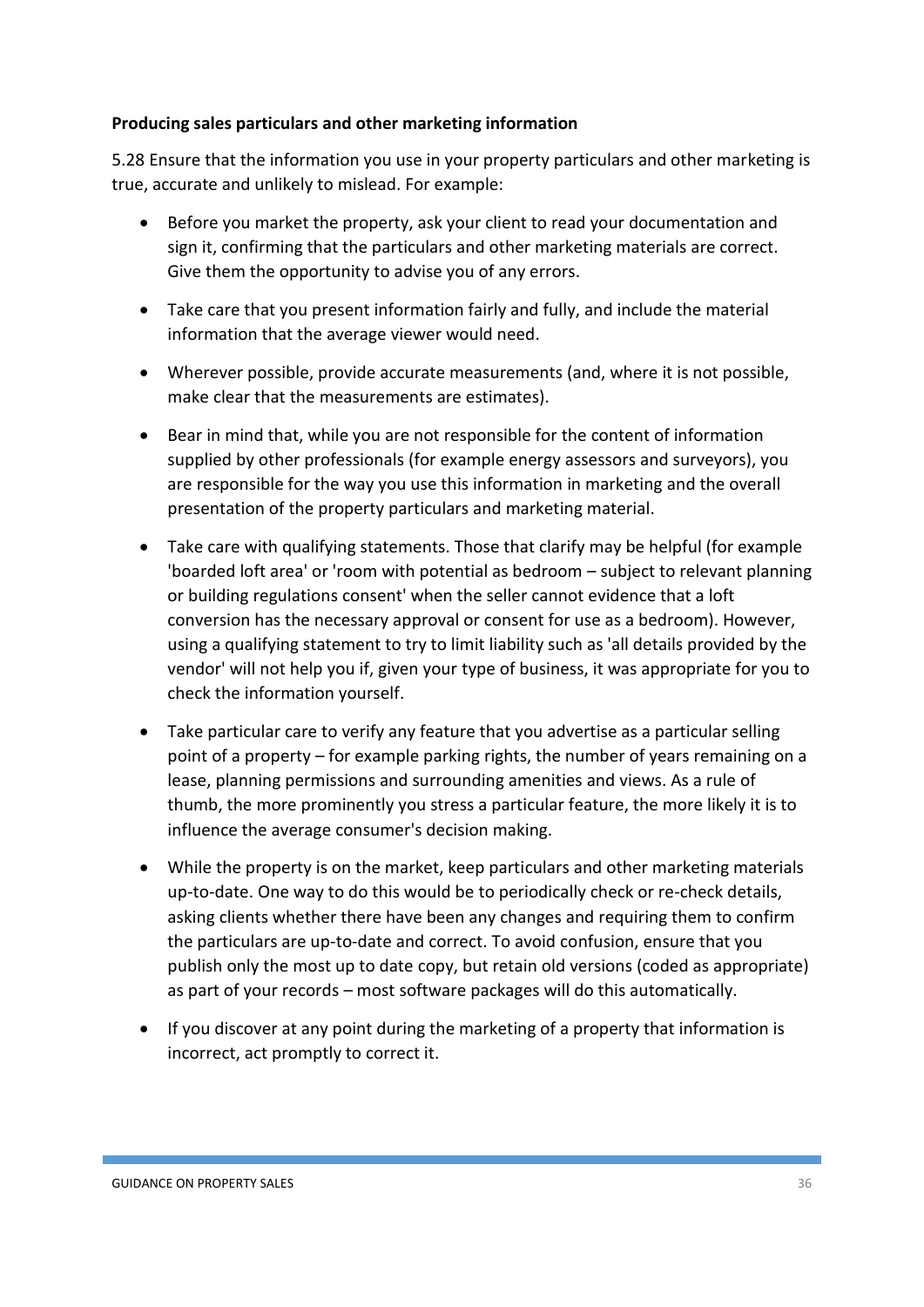5.29 You are responsible for any information that you pass on to others (such as sub agents or internet property portals) to publish.<sup>50</sup> You should not instruct other agencies or third parties to assist in selling a property without the seller's permission. If the seller gives permission, as the instructing agent, you are liable at law for the actions of the subinstructed agent and will be held responsible for any failures to comply with the relevant legislation. Furthermore, if you instructed as a sub-agent and you subscribe to a code of practice, you must continue to act in accordance with all relevant provisions of that code of practice.

5.30 If you are auctioning a property, you may have a defence to prosecution for any misleading acts or omissions in the catalogue listing for the property, where you receive the catalogue information in the ordinary course of your business (that is, it is drafted by the seller's solicitor, not by you). You will also need to show that you do not know and have no reason to suspect that publication would amount to an offence. You should therefore take reasonable steps to ensure that they present the information accurately. For example, if you use internet portals or intermediaries to display property particulars or advertisements, check what flags they automatically raise on a property (for example 'new instruction') when you upload to their site and take all reasonable precautions to correct the information if it is inaccurate. $51$ 

### **Treating potential buyers fairly when they show interest in a property**

5.31 It is important that potential buyers are able to access accurate information and property sales businesses play a crucial part in this process. You should have taken steps to make sure that you can answer likely questions and that you are open about limits to the service you provide and any gaps in your knowledge. For example, if, for a good reason, you have not seen the property yourself and you have not been able to check basic facts, make this clear from the outset. Similarly, if the information supplied by the seller is limited, as may be the case on probate or repossession sales, declare this upfront.

5.32 You may wish to signpost potential buyers to where they can find out more detailed information, for example environmental information such as flood risk maps or public information about local amenities.

5.33 Consider what information the prospective buyer might reasonably expect you to provide (given the services you are offering) at the outset, when they are trying to identify

<sup>&</sup>lt;sup>50</sup> Where the sub agent or portal is relying entirely on what you have told them and is simply reproducing advertising material, they themselves may have a publisher's defence (see 5.23). If the information you pass to them is accurate, but they alter the presentation of the information to make it misleading, or if they become aware that information is misleading and do not correct it (for example where you ask them to correct it), then the responsibility for the breach might fall on them.

<sup>&</sup>lt;sup>51</sup> The due diligence defence may also be available to an auctioneer in relation to any prosecution for misleading acts or omissions regarding the auction itself, depending on the circumstances and whether the auctioneer is relying on information from, for example, the seller's solicitor. See sections 5.5 to 5.10 above.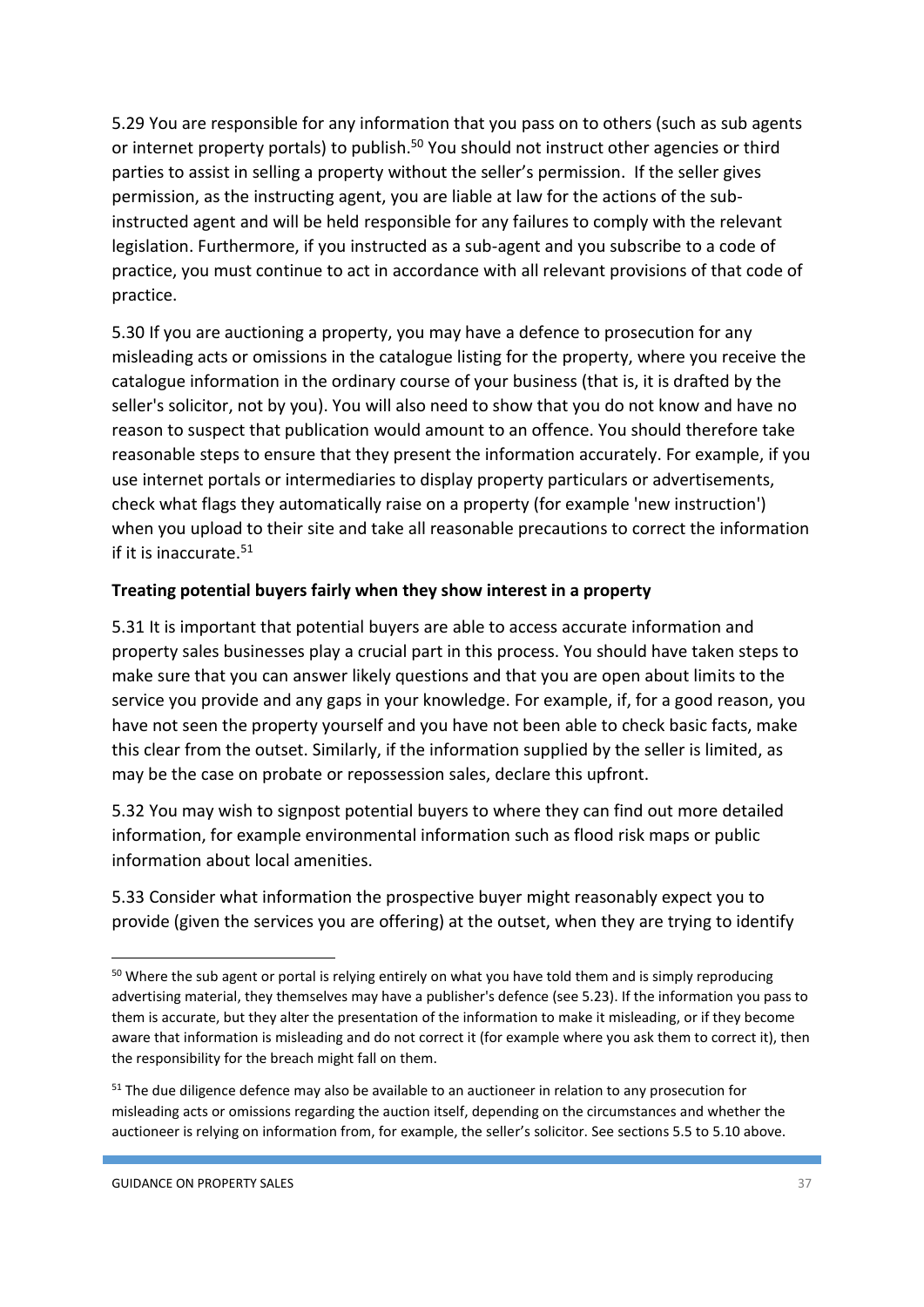properties that they would want to view. This is likely to include the main characteristics of the property and any non-standard features (for example no electricity, no landline or broadband connection). Wherever possible, make this information available to them before they commit to view the property.

5.34 You should also consider whether the particulars are adequate to contain all the material information the average buyer needs to know, and if not, what other means you could use to provide this information.

5.35 Consider especially what information the average consumer might reasonably expect you to provide (given the services you are offering) before they commit to paying money (for example for a survey or to retain a conveyancer), and, wherever possible, give them this information.

# **Acting fairly when problems arise**

5.36 If new information comes to light about the property that you are marketing, for example when a sale falls through, consider:

- whether any previous advice you gave to your client may need to be revised, and
- whether there may be implications for your marketing of the property:
	- o are there existing statements in the particulars or other marketing information that may need to be amended?
	- $\circ$  could the new information be material information that must be disclosed to all future prospective buyers?<sup>52</sup>

5.37 The reason why a previous sale fell through will not always be material, for example where the buyer pulled out because they did not have the finance or did not like the findings of the survey even though those findings did not highlight any major issues. However, where a survey reveals significant problems and you are put on notice that these problems do or may exist, you would be expected to make appropriate enquiries. If you have seen the survey (or a relevant extract), and the information is material, you will be expected to disclose it.

5.38 For example, if you become aware that Japanese Knotweed is growing in the garden of a property you are marketing, perhaps because a buyer pulls out of a sale and tells you, then you cannot ignore the problem. The appropriate action may be to talk to the seller and advise that an expert is brought in who can confirm whether there is a problem. The

1

<sup>&</sup>lt;sup>52</sup> In the context of residential property sales in Scotland, this would include a situation where you are put on notice that the Property Questionnaire may contain inaccuracies. In such circumstances, you may need to take steps to ensure that you are not committing a breach of the CPRs, for example you may need to review your own marketing materials and advise your client to correct their answer(s) in the questionnaire.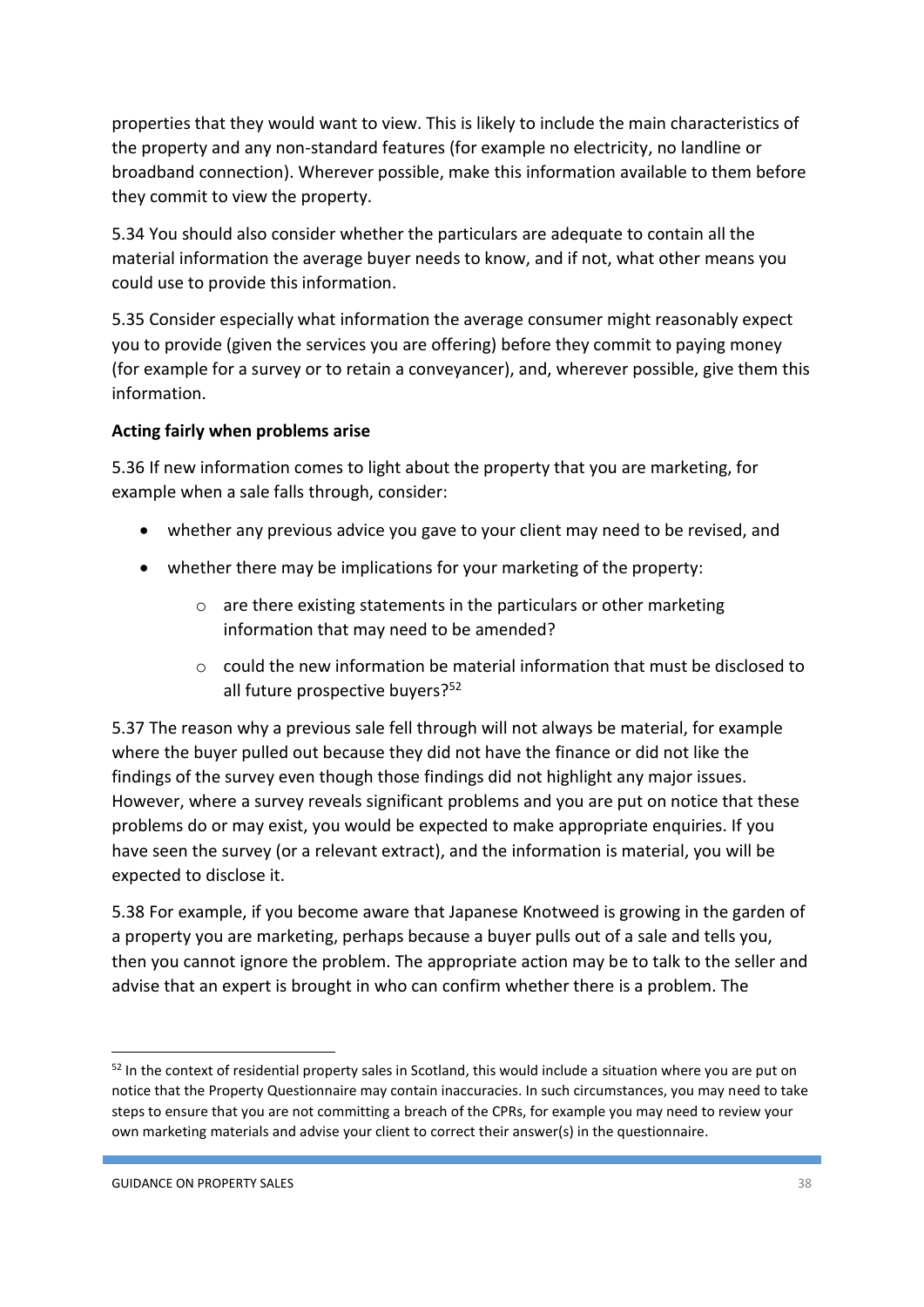presence of Japanese Knotweed is an example of the type of material information that you would be expected to disclose to prospective buyers once you knew of it.<sup>53</sup>

5.39 You should use your professional judgement to assess new information, for example how credible it is, whether it needs exploring or whether it needs further corroboration. You should take proportionate and reasonable steps to check the information (see the framework at paragraph 5.26):

- If there is not yet enough evidence to satisfy you there is material information, but it nonetheless raises questions, then you should not ignore this, but should take steps to establish the facts.
- Where the evidence, or your further steps, clearly shows there is no material information, you will have satisfied yourself there is no new material information and would not therefore need to take any further action.
- Where there is strong enough evidence to satisfy you there is material information, you need to disclose the material information as a matter of course.

5.40 Being thorough in the checks you take will help you to determine whether there is material information to be disclosed. It will also help you to demonstrate that you took all reasonable steps to avoid committing a breach.

5.41 If your checks establish that there is advice to clients to revise, marketing information to amend, and/or material information to disclose, then act promptly to avoid misleading actions or omissions.

# **When you negotiate and agree sales**

# Keeping the client informed and treating them fairly

5.42 Ensure that you keep clients informed about offers that are made, unless they have instructed you in writing not to do so. It is good practice to keep a written record of all offers made and your related actions, in case there is a dispute later on about whether you passed on an offer (and how much it was) or not.

5.43 Ask the prospective buyer how they would fund the purchase of your client's property, for example whether by a cash payment, by a cash payment once their own property is sold or by a mortgage, and give your client the answer.

5.44 Ensure that you keep clients informed of the

• nature and extent of any personal interest you or a person connected to you<sup>54</sup> may have in the transaction

 $\overline{a}$ 

 $53$  Japanese Knotweed (or other invasive non-native plants) may cause serious damage to outbuildings, conservatories, drains, garden walls, patios, paths and drives. They can be difficult to control and costly to treat, and their presence may affect property values and deter lenders.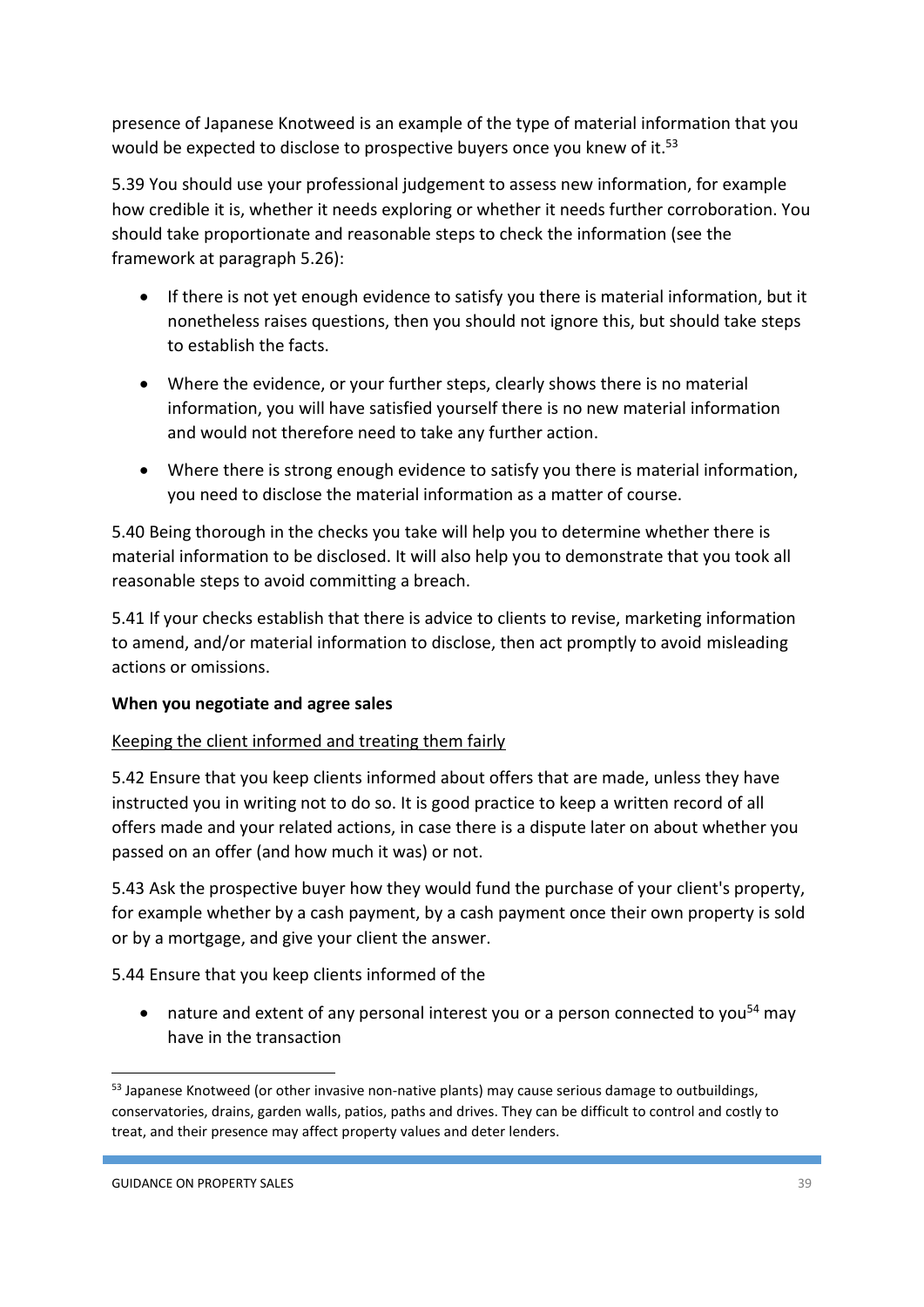- services that you are supplying to interested buyers and
- services you have arranged for the buyer that will lead to you being paid commission.

5.45 To keep a sale on track for exchange of contracts and completion, you may wish to chase up your client. Where the process does not go smoothly, you should be careful not to put pressure on your client to accept a lower offer than they are willing to accept.

# **Treating potential buyers fairly when they make offers**

5.46 Ensure that you do not pressurise potential buyers into agreeing to receive services such as a mortgage or conveyancing work from you or a person connected to you. For example, do not refuse to pass on their offers or restrict how you deal with those offers where potential buyers refuse to take out these services. Be open with them about any referral fees or commission you will earn if they take up your recommendation.

5.47 Where a prospective buyer has made an offer, but the seller is waiting to see if any better offers are made, inform the prospective buyer promptly about the existence of any new offers.

5.48 To keep a sale on track for exchange of contracts and completion, you may wish to chase up the buyer. If so, you should be careful not to put pressure on them to speed up the process – for example by dissuading them from having a survey done – or to encourage them to increase the price they are willing to pay by the use of any misleading information.

# **When you deal with complaints**

5.49 It is an important part of business practice to have accessible, appropriate and userfriendly procedures in place so that all consumer enquiries are dealt with in an honest, fair, professional and reasonable manner. Where staff fail to handle legitimate consumer complaints properly, or place barriers in the way of a client exercising their contractual rights, this could be an aggressive practice under the regulations, and thus unlawful. It could also of course give rise to complaints under a redress scheme.

5.50 You should have an effective customer complaints procedure that is understood and followed by all staff who may come into contact with the public. It is good practice to have a written complaints procedure that is available to the public.

5.51 Deal with complaints promptly, effectively and in a professional manner.

5.52 Make your best efforts to find a satisfactory solution to any complaints made. Ensure that the steps you take to satisfy the consumer or business customer meet with reasonable expectations.

 $54$  A 'connected person' would include, for these purposes, (a) your employer, principal, employee or agent, (b) your business associate, or (c) any associate of (a) or (b), including a spouse or a relative.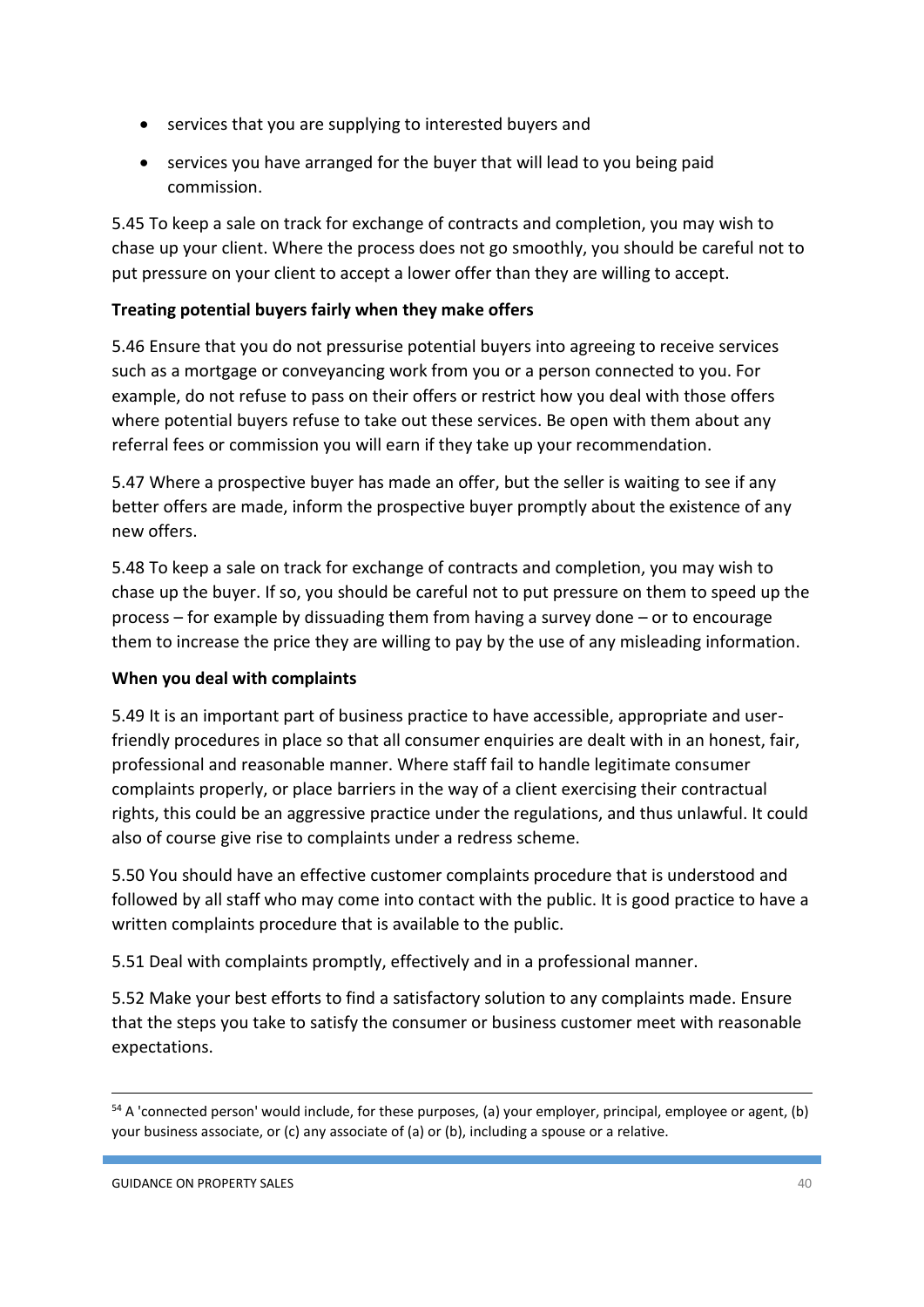5.53 Keep a record of all complaints and note the final outcome.

5.54 Cooperate fully with any appropriate representative or intermediary, for example a Trading Standards Service, an ombudsman, redress scheme or a Citizens Advice Bureau, consulted by a consumer in respect of a complaint against you.

# **6 WHAT HAPPENS IF YOU DON'T COMPLY WITH THE REGULATIONS?**

# **What action might an enforcer take?**

6.1 If you do not comply with the CPRs or BPRs you may face enforcement action. A number of consumer enforcement bodies, for example Local Authority Trading Standards Services or the Competition and Markets Authority, have a duty to enforce these regulations.

6.2 This does not mean that formal enforcement action will be taken automatically in respect of each and every breach. Instead, the duty on enforcers obliges them to take steps to promote compliance by the most appropriate means. Enforcement action is one option open to them.

6.3 In deciding whether to act, enforcers will consider (amongst other things):

- the relevance and weight of evidence
- whether action is necessary, proportionate and consistent (given the nature of the breach, the harm caused, your cooperation in putting matters right, and the need to deter future non-compliance)
- whether the alleged misconduct appears to be an entrenched business practice or a one-off event
- whether you have a defence (meaning, for some offences, whether what happened was due to an accident, your reasonable reliance on information given by another person or a cause beyond your control) and you took all reasonable steps and exercised the proper care and attention to avoid breaching the regulations.

6.4 The enforcer (or, in Scotland, the Procurator Fiscal) can choose to take criminal enforcement action. Alternatively, the enforcer can opt for civil enforcement action, which can include applying for a court order to prevent or stop breaches of the regulations.

# **What penalties might you face?**

6.5 If you are convicted of committing a criminal offence under the CPRs or BPRs the penalties are:

 on summary conviction in the Magistrates Court (Sheriff or Justice of the Peace Court in Scotland), an unlimited fine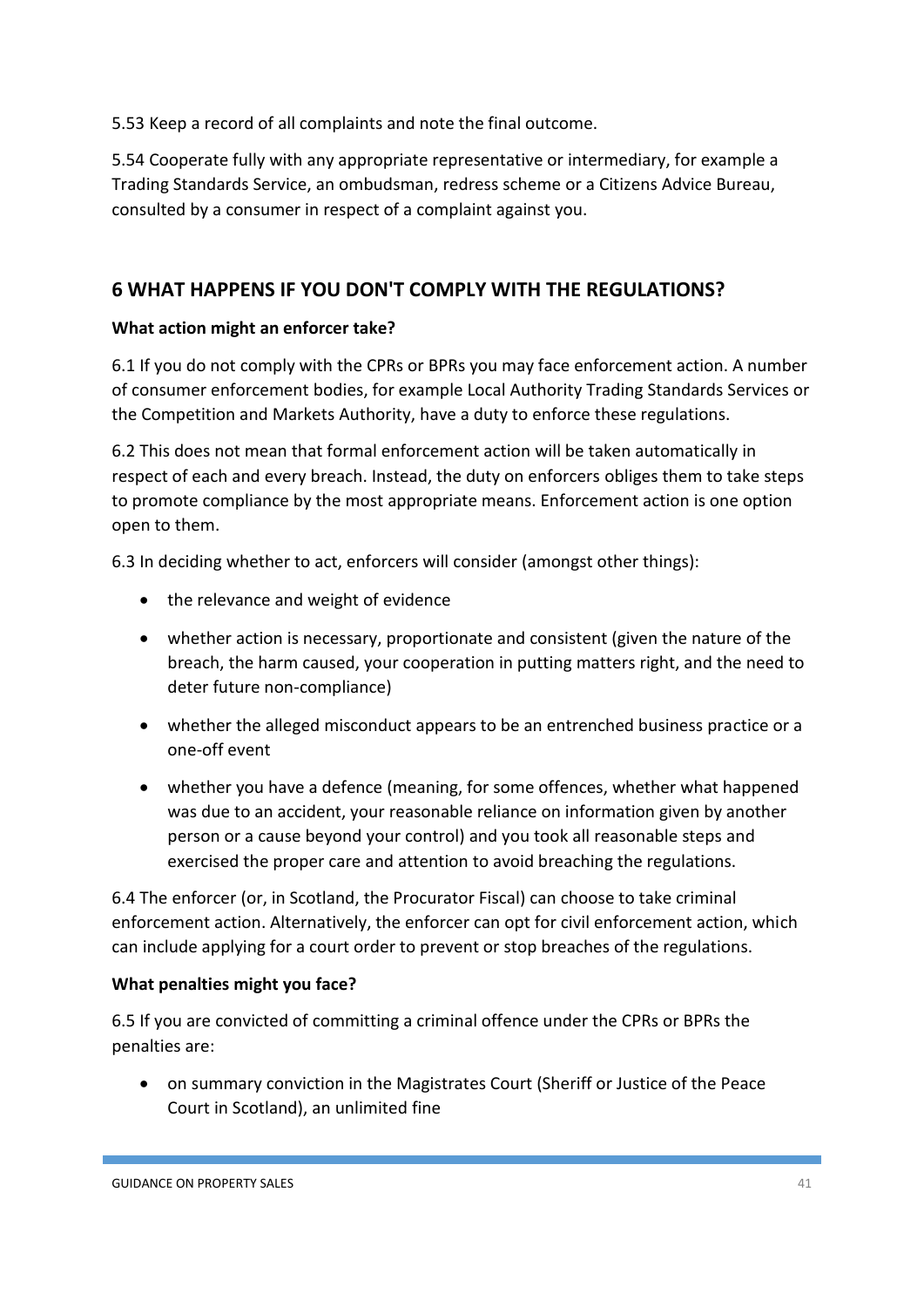on conviction on indictment in the Crown Court (Sheriff Court in Scotland), an unlimited fine or imprisonment for up to two years, or both.

6.6 If a civil court orders you to prevent or stop breaches, and you breach that order, you could be liable to up to two years imprisonment and/or an unlimited fine.

6.7 Your business itself, a person in charge, an employee or an associate of the business may be the subject of the conviction, fine or civil court order.

6.8 There may be additional consequences. If you have breached the CPRs or BPRs it may mean that you are deemed unfit to engage in:

- estate agency work. Under the Estate Agents Act 1979, Powys County Council (the lead enforcement authority for the Act) can issue a prohibition order banning you from undertaking estate agency work, and/or
- credit-related business. Under the Consumer Credit Act 1974, the Financial Conduct Authority can refuse to issue you with a credit licence or revoke, vary or suspend your existing one, and/or
- mortgage brokerage. Under the Financial Services and Markets Act 2000, a designated body (currently the Financial Conduct Authority) can cancel or vary an authorised person's authorisation to broker mortgages.

# **What action might a consumer take?**

6.9 In addition to the points above, a consumer may take their specific complaint against you to an approved redress scheme.<sup>55</sup>

6.10 Consumers may also have private rights of legal redress which they can enforce through the civil courts. Any action by a consumer does not prevent a consumer enforcement body from taking its own enforcement action. If the complaint is upheld, you may be required to apologise to the complainant and/or pay compensation of up to £25,000. A serious breach of legislation and/or a recognised standard (for example a code of practice) could also lead to your dismissal from the approved redress scheme. As it is a legal requirement for you to belong to such a scheme, you would no longer be able to trade as an estate agent. See Annexe B for more information on redress schemes.

6.11 Negative consumer feedback can of course also lead to reputational issues and loss of business.

 $\overline{a}$ 

<sup>&</sup>lt;sup>55</sup> If you are a solicitor providing estate agency services and you are exempt from the duty to join an approved redress scheme, the consumer may complain instead to a legal ombudsman, which will have its own disciplinary procedures and sanctions that it may impose on you.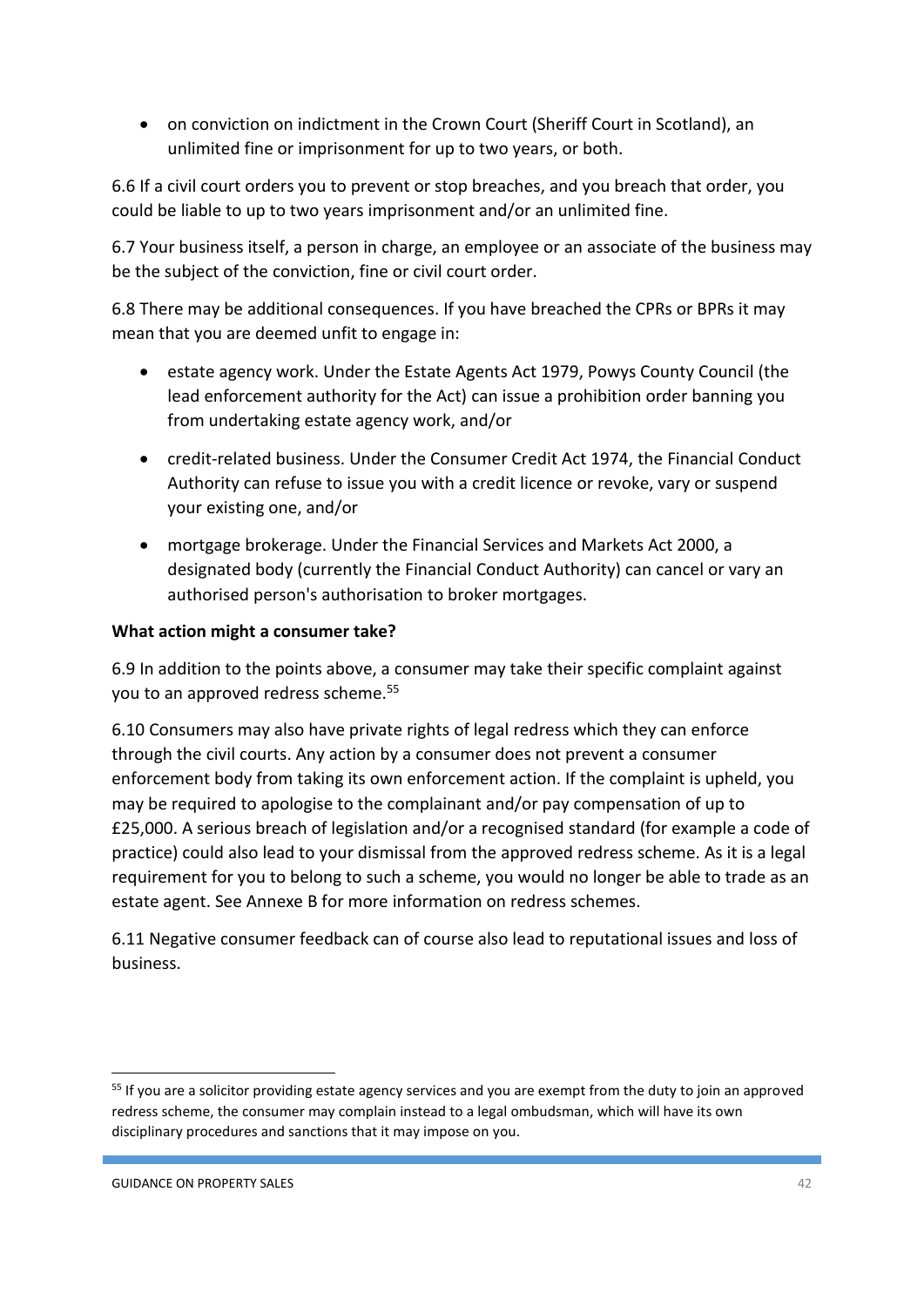# **ANNEXE(S)**

# **A - SELECTED OTHER LEGISLATION AND RELATED GUIDANCE**

# **The Consumer Contracts (Information, Cancellation and Additional Charges) Regulations 2013**

These replace the previous Consumer Protection (Distance Selling) Regulations 2000 - often referred to as the Distance Selling Regulations - and the Cancellation of Contracts made in a Consumer's Home or Place of Work etc. Regulations 2008 for all contracts made since 13 June 2014. Although there are many similarities, there are also important differences in the new Regulations, which apply both to contracts made on and away from business premises The Regulations require detailed information to be given to consumers and introduce a 14 day cancellation period. In addition, the Regulations prohibit the use of premium-rate telephone helplines (for customers contacting you in connection with a contract that they have with you) and the use of so-called negative options to sell additional products to consumers that are incidental to the main contract. The Regulations also deal with the time that you take to deliver goods and who takes the risk when goods are being delivered to a consumer.

For further information, see www.businesscompanion.info.

# **Consumer Rights Act 2015**

The Consumer Rights Act replaces a number of laws with regard to business-to-consumer transactions, including the Sale of Goods Act 1979 and the Supply of Goods and Services Act 1982. It also:

- outlines a clearer route for consumers interested in understanding their rights and the remedies they have if they feel goods / services fail to do what was promised
- clarifies when terms and conditions can be considered unfair
- clarifies the periods for repair, replacement and refunds related to both goods and services
- simplifies the process by which small businesses can take legal action against bigger companies that are breaking competition laws

For further information, see www.businesscompanion.info.

# **Companies Act 2006, and the Companies, Limited Liability Partnership and Business (Names and Trading Disclosures) Regulations 2015**

Requires you, amongst other things, to display your registered company name prominently at the places where you carry out business and your registered company name and registered office address in all of your company correspondence, documents and websites.

For further information, see www.businesscompanion.info.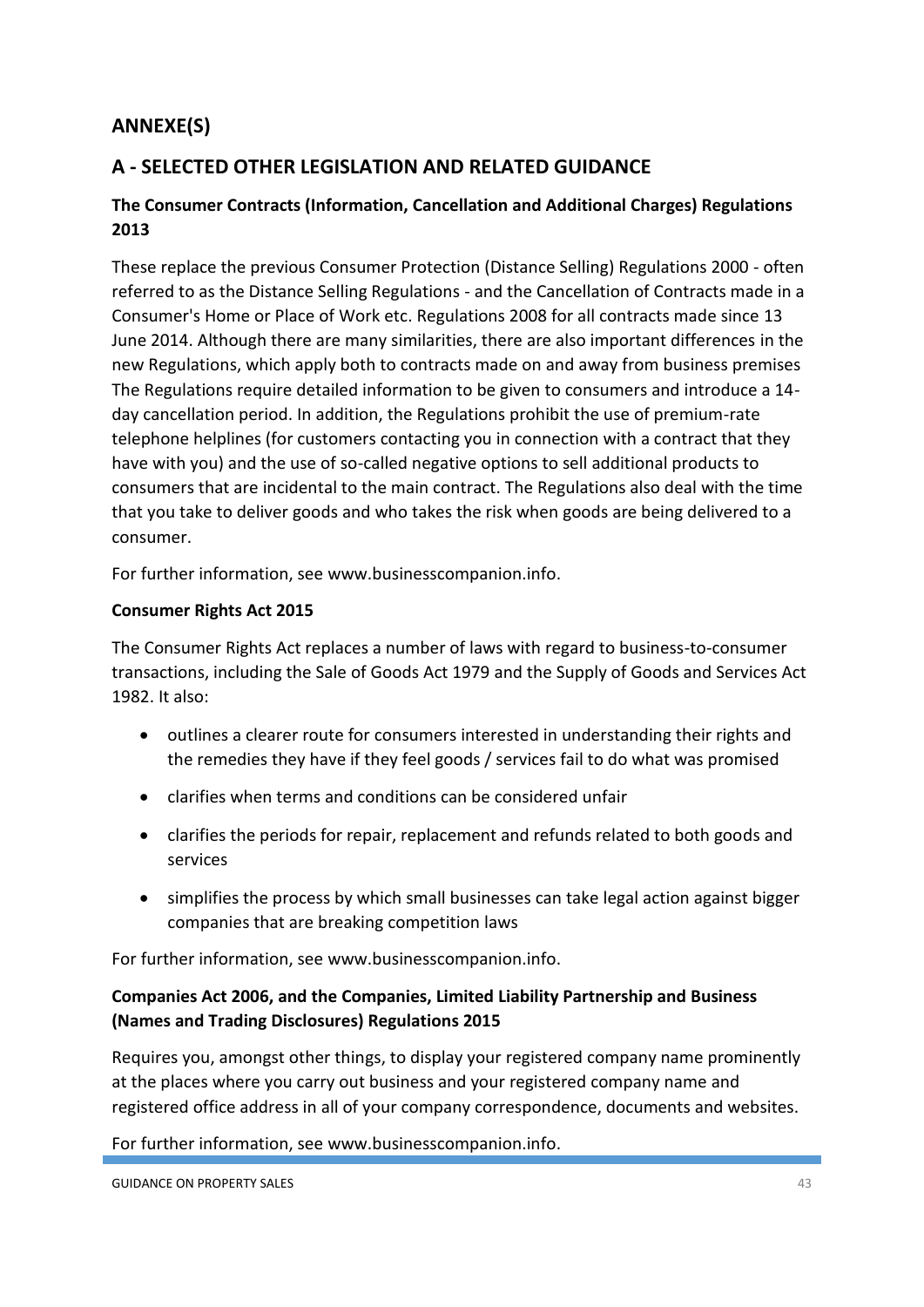# **Consumer Credit Act (CCA) 1974 as amended by the Consumer Credit Act 2006**

Requires you, if you engage in certain consumer credit activities, to be authorised by the Financial Conduct Authority and to adhere to certain rules, for example on advertising, precontract disclosure, credit agreements and post-contractual information.

For further information see www.fca.org.uk/firms/firm-types/consumer-credit.

# **Electronic Commerce (EC Directive) Regulations 2002**

Require you, if you have a web presence, to provide certain information about your business, for example the geographic address at which your business is based, your contact details to enable consumers to communicate with you, and details of any professional bodies and trade associations to which you belong.

For further information, see www.businesscompanion.info.

# **Energy Performance of Buildings (England and Wales) Regulations 2012**

Where a building is placed on the market for sale or rent, the relevant person (e.g. the seller or landlord), and their agent, must ensure that a valid EPC has been obtained for the property. If there is no valid EPC then they must satisfy themselves that an EPC has been commissioned for the property before it is placed on the market and before it is marketed, and must make all reasonable efforts to ensure that the EPC has been obtained within seven days of first marketing the property. An EPC must be made available free of charge to prospective tenants and buyers at the earliest opportunity.

For further information, see www.businesscompanion.info.

(For information about EPC's in Scotland search [www.gov.scot](http://www.gov.scot/) and in Northern Ireland search www.dfpni.gov.uk)

# **Estate Agents Act (EAA) 1979, as amended**

Requires you, when carrying out estate agency work (as defined by the EAA), to comply with certain rules of conduct when acting for clients, for example:

- providing them with full and detailed information about fees and charges for your services
- disclosing any personal interest that you may have in the sale
- keeping them promptly informed about offers received
- handling their money properly and
- being a member of or registered with an officially approved consumer redress scheme.

For further information, see www.powys.gov.uk/estateagency.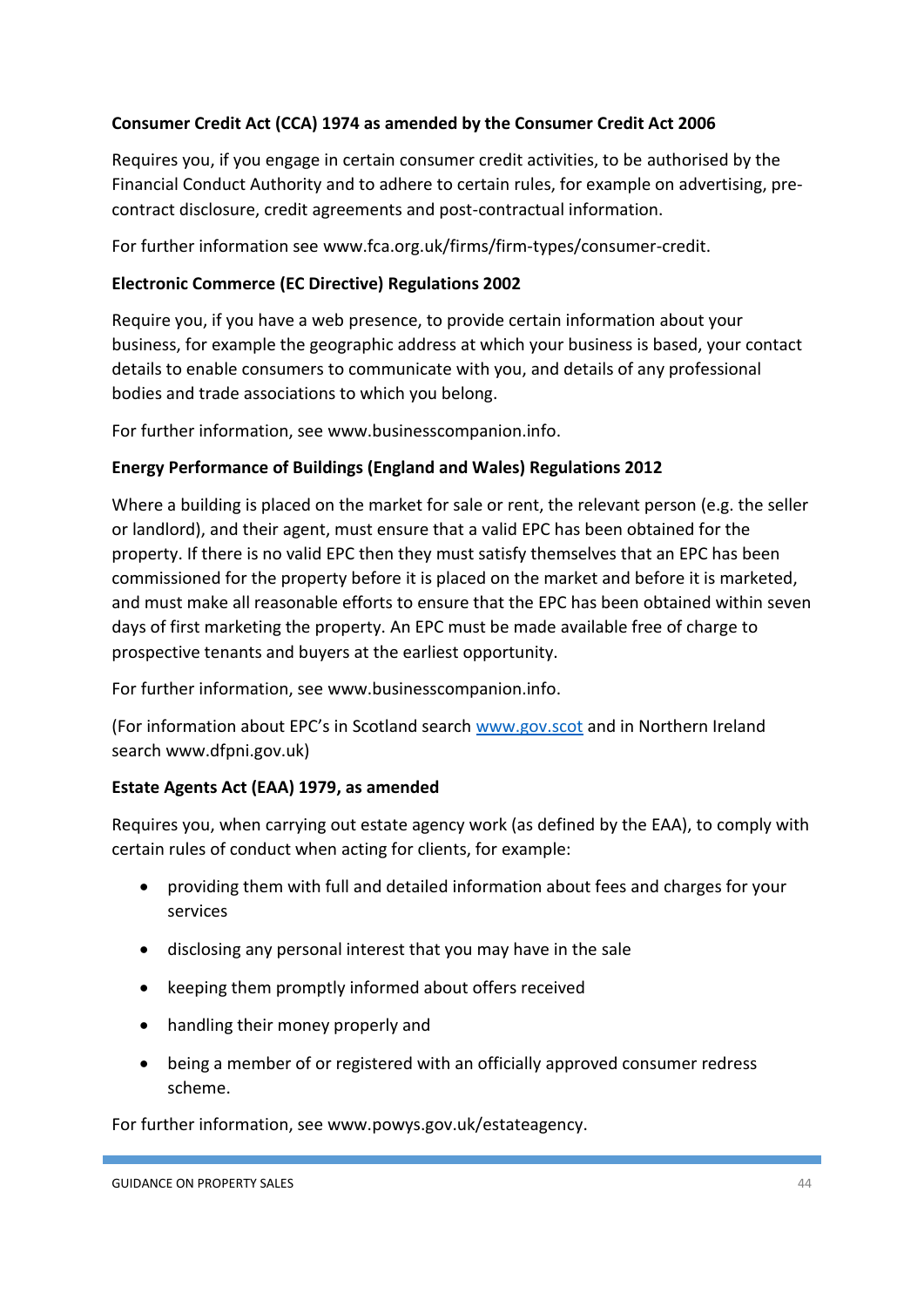# **Financial Services and Markets Act (FSMA) 2000**

Requires you to establish whether your business is a 'regulated activity' (for example advising, arranging or administering home finance activities) and, if it is, to obtain authorisation or exemption from the Financial Conduct Authority.

For further information, see www.fca.org.uk.

# **Housing (Scotland) Act 2006 and subordinate legislation**

Requires you, when marketing residential property for sale in Scotland, to provide a Home Report, comprising a Property Questionnaire (filled in by the seller), an Energy Report (produced by a surveyor) and a Single Survey (a surveyor's assessment of the condition and value of the home).

For further information, see www.gov.scot.

# **Money Laundering Regulations 2007 (the MLRs)**

When you are carrying out estate agency work, these require you to take necessary steps to prevent money laundering or terrorist financing, for example to put in place procedures to identify clients and verify their identities before entering into a business relationship or transaction. Supervision of estate agents is carried out by HMRC.

For further information, see www.gov.uk/hmrc.

### **Competition Act 1998**

The Competition and Markets Authority (CMA) investigates mergers and anti-competitive practices in markets and can enforce a range of consumer protection legislation.

For further information, see www.gov.uk/cma.

### **Unfair Contract Terms Act (UCTA) 1977**

Requires you, when selling to consumers or to businesses, to observe restrictions on the use of clauses that seek to exclude or restrict liability for breach of contract, negligence or other breaches of duty.

For further information, see www.gov.uk/unfair-terms-in-sales-contracts.

### **Unfair Terms in Consumer Contracts Regulations 1999 (the UTCCRs)**

Require you, when using standard contract terms (subject to certain exceptions), to meet the test of fairness, for example:

 to express terms fully, clearly and legibly, giving due prominence to terms that might disadvantage the consumer and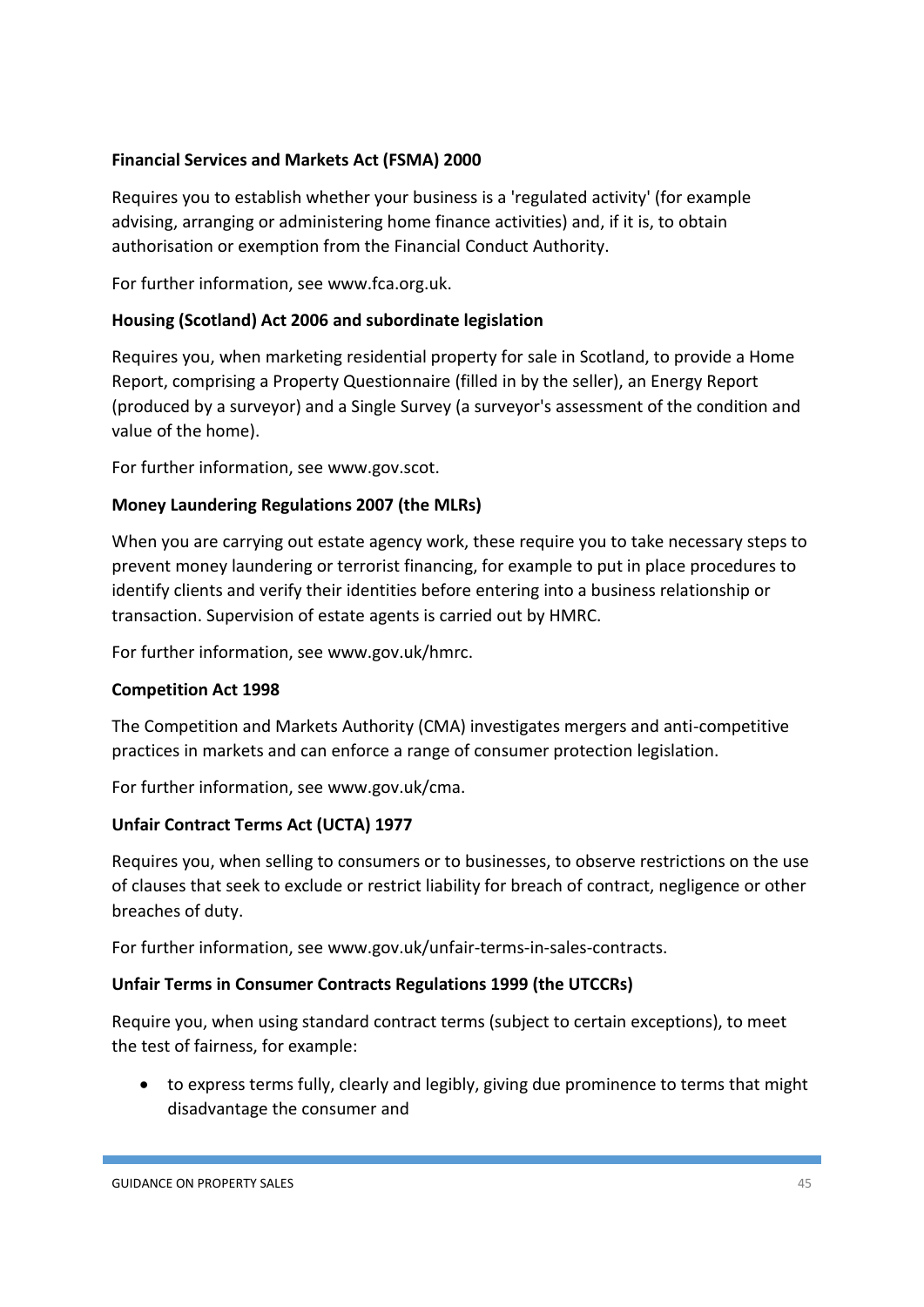to respect consumers' legitimate interests, not taking advantage of their weaker bargaining position, or lack of experience, in deciding what their rights and obligations shall be.

For further information, see www.gov.uk/unfair-terms-in-sales-contracts.

(Note: both sets of unfair terms legislation mentioned above will be repealed by the Consumer Rights Act 2015, although their provisions will still apply to historical contracts)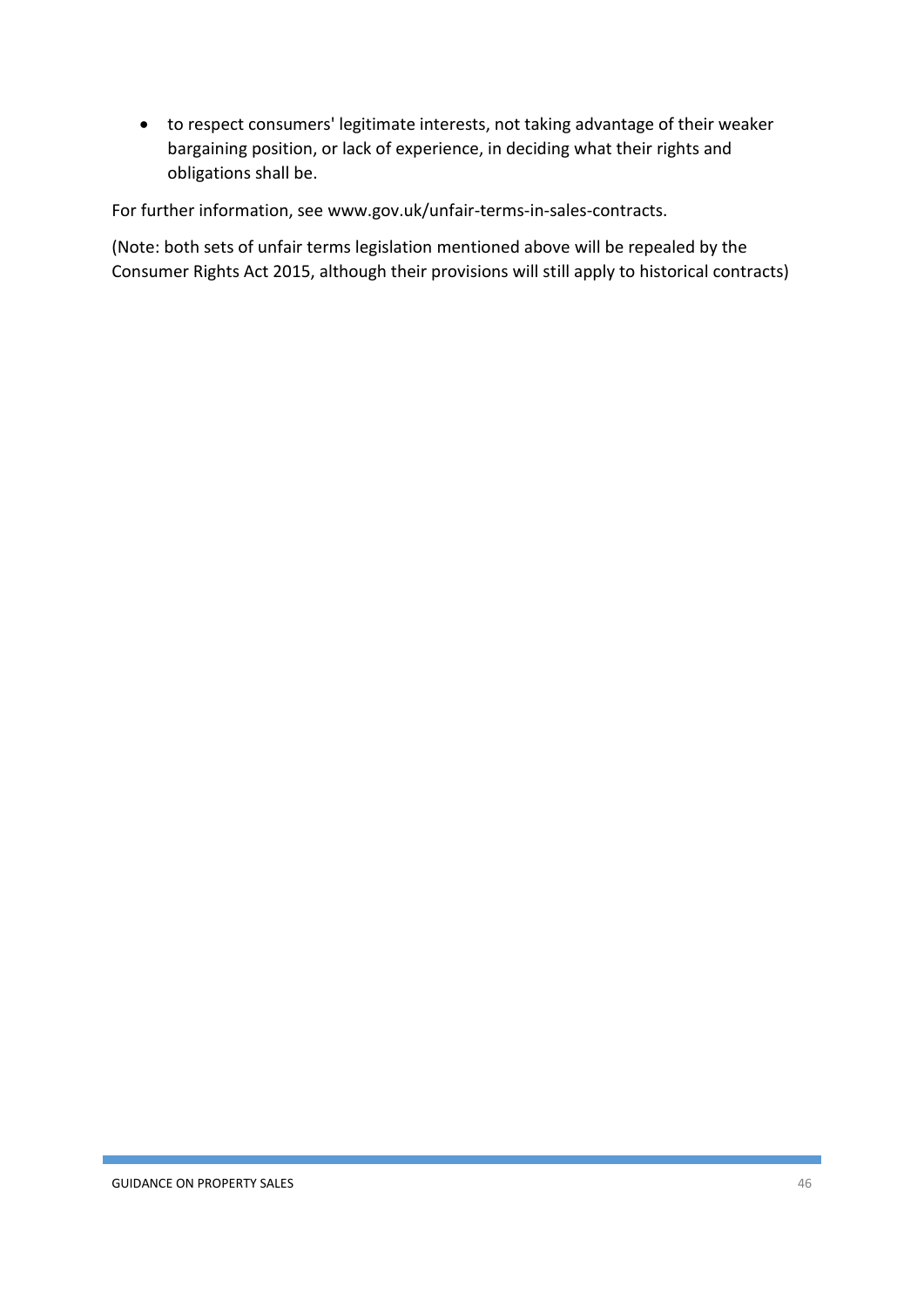# **B - REDRESS SCHEMES**

B.1 Since October 2008, unless exempted<sup>56</sup>, all persons engaging in residential estate agency work in the UK have been required by law to belong to an officially approved estate agents redress scheme.

B.2 An estate agents redress scheme provides a free and independent service for buyers or sellers of residential property who are in dispute with an estate agent that belongs to the scheme. It can investigate complaints and, if appropriate, require the estate agent to pay compensation or apologise to the complainant.

B.3 Schemes in the UK are approved by Powys County Council in its capacity as lead enforcement authority for the Estate Agents Act 1979.There are currently three approved schemes:

# **Ombudsman Services: Property**

You can contact Ombudsman Services: Property by phone on 0330 440 1634 or 01925 530270, by email at enquiries@os-property.org, via its website at www.ombudsmanservices.org/property, or by writing to its address at PO Box 1021, Warrington WA4 9FE.

# **Property Redress Scheme**

You can contact the Property Redress Scheme by phone on 0333 321 9418, by email at info@theprs.co.uk, via its website at www.theprs.co.uk, or by writing to its address at Ground Floor, Kingmaker House, Station Road, New Barnet, Hertfordshire, EN5 1NZ .

# **The Property Ombudsman (TPO)**

You can contact The Property Ombudsman by phone on 01722 333306, by email at admin@tpos.co.uk, via its website at www.tpos.co.uk, or by writing to its address at Milford House, 43-55 Milford Street, Salisbury, Wiltshire SP1 2BP.

Estate agents who register with The Property Ombudsman may also agree to follow its Code of Practice for Residential Estate Agents. For more information on the code, see the TPO website (above). Note: failure to follow an established industry code could render you liable under CPRs for not acting with professional diligence – see para 4.22 onwards).

B.4 Solicitors that engage in estate agency work within their solicitor practices are exempt from the requirement to join an officially approved scheme. However, they are subject to oversight by other bodies that can investigate complaints against legal practitioners. These services are also independent and free of charge to complainants, and they too can require the business to pay compensation (or provide other redress) if the complaint is upheld.

<sup>56</sup> s1(2) Estate Agents Act 1979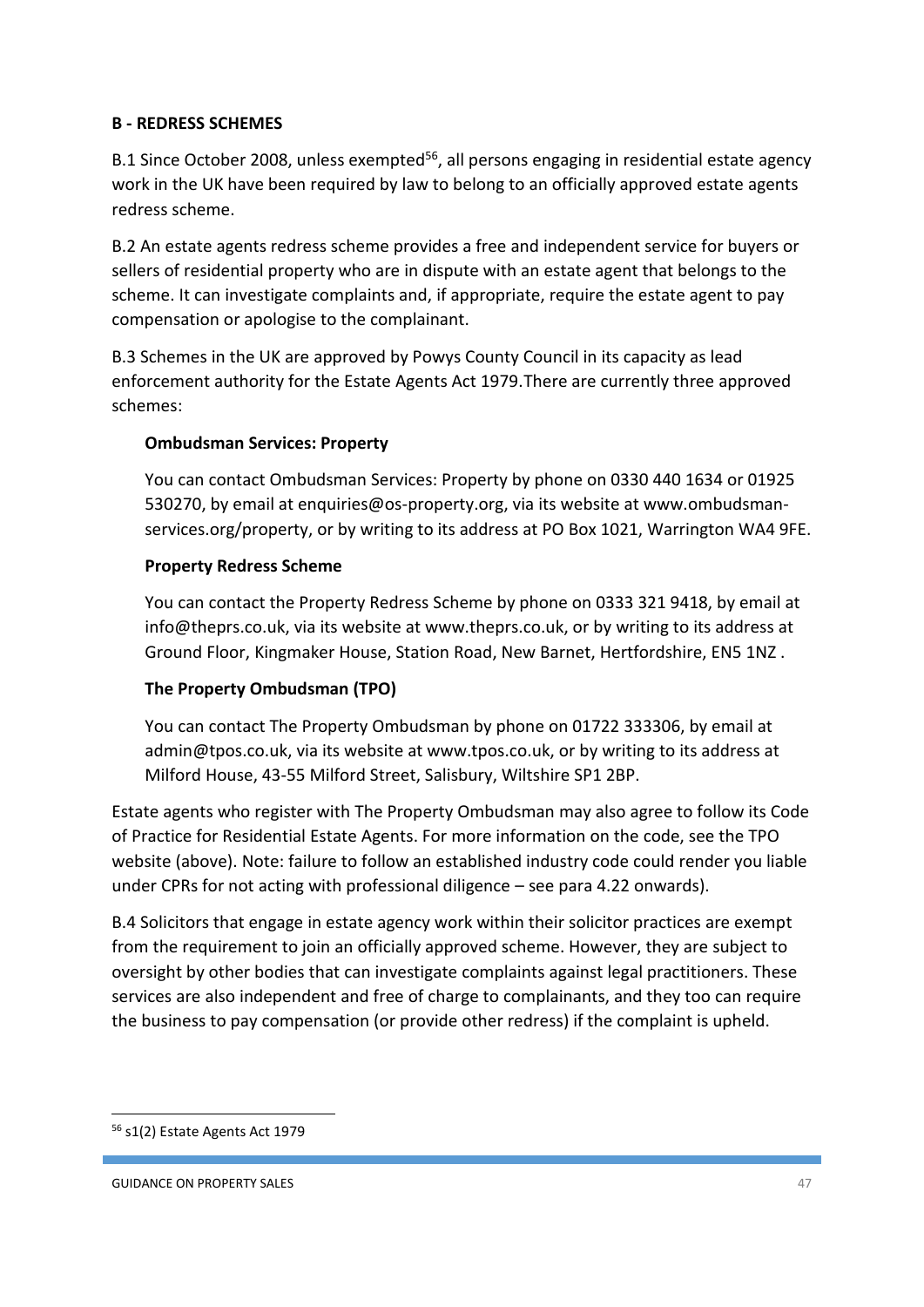# **Legal Ombudsman (for England and Wales)**

Consumers can contact the Legal Ombudsman by phone on 0300 555 0333, by email at enquiries@legalombudsman.org.uk, or by writing to its address at PO Box 6806, Wolverhampton WV1 9WJ. The Legal Ombudsman's website is at www.legalombudsman.org.uk.

# **Scottish Legal Complaints Commission (SLCC)**

Consumers can contact the SLCC by phone on 0131 528 5111, by email at enquiries@scottishlegalcomplaints.org.uk, or by writing to its address at The Stamp Office, 10 - 14 Waterloo Place, Edinburgh EH1 3EG. The SLCC's website is at www.scottishlegalcomplaints.org.uk